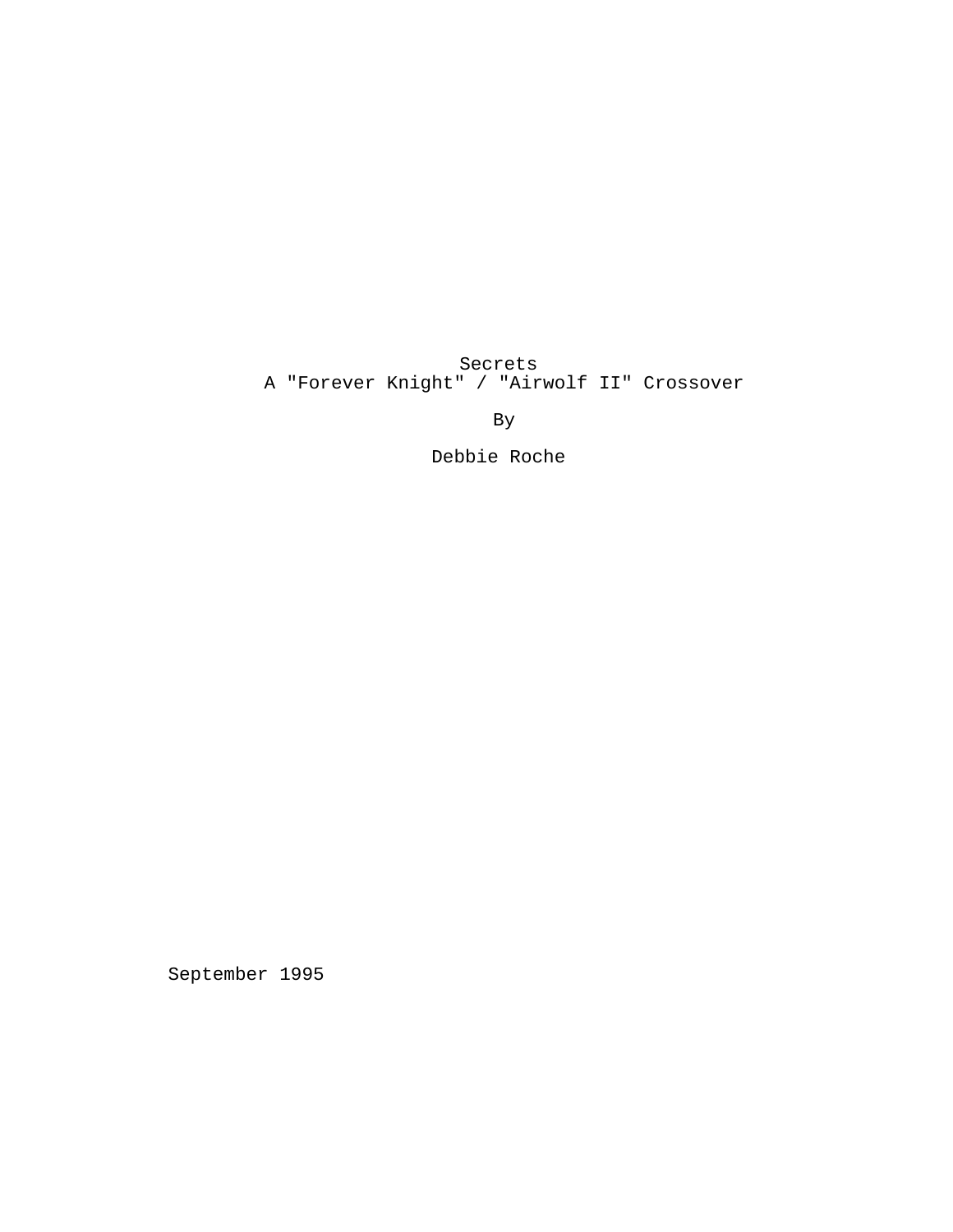## **Monday July 5th 1993**

INT: THE RAVEN (10:30PM EST)

Three women, LUCY, BARB, and DJ, are sitting at a table. DJ is plastered. The conversation is ex-boyfriends.

DJ<sub>J</sub>

A few years ago, I was going out with this U.S. Air Force Major. He was real cute. Gorgeous blue eyes, terrific blond hair, he was incredible. In fact he was the best guy I ever had.

LUCY So what happened?

BARB Yeh, it sounded like he was Mr. Perfect.

DJ<sub>J</sub> His job. (beat) He worked at a local air service called SANTINI AIR. (beat) At first I thought it was strange that he would work for such a low key outfit. (beat) Then one day I discovered that the air service was just a cover.

LUCY

A cover?

BARB A cover for what?

DJ

For DNS. It turned out that Mike, that was his name, and his friends, worked for the government.

LUCY I've never heard of DNS.

BARB Neither have I. What's it stand for?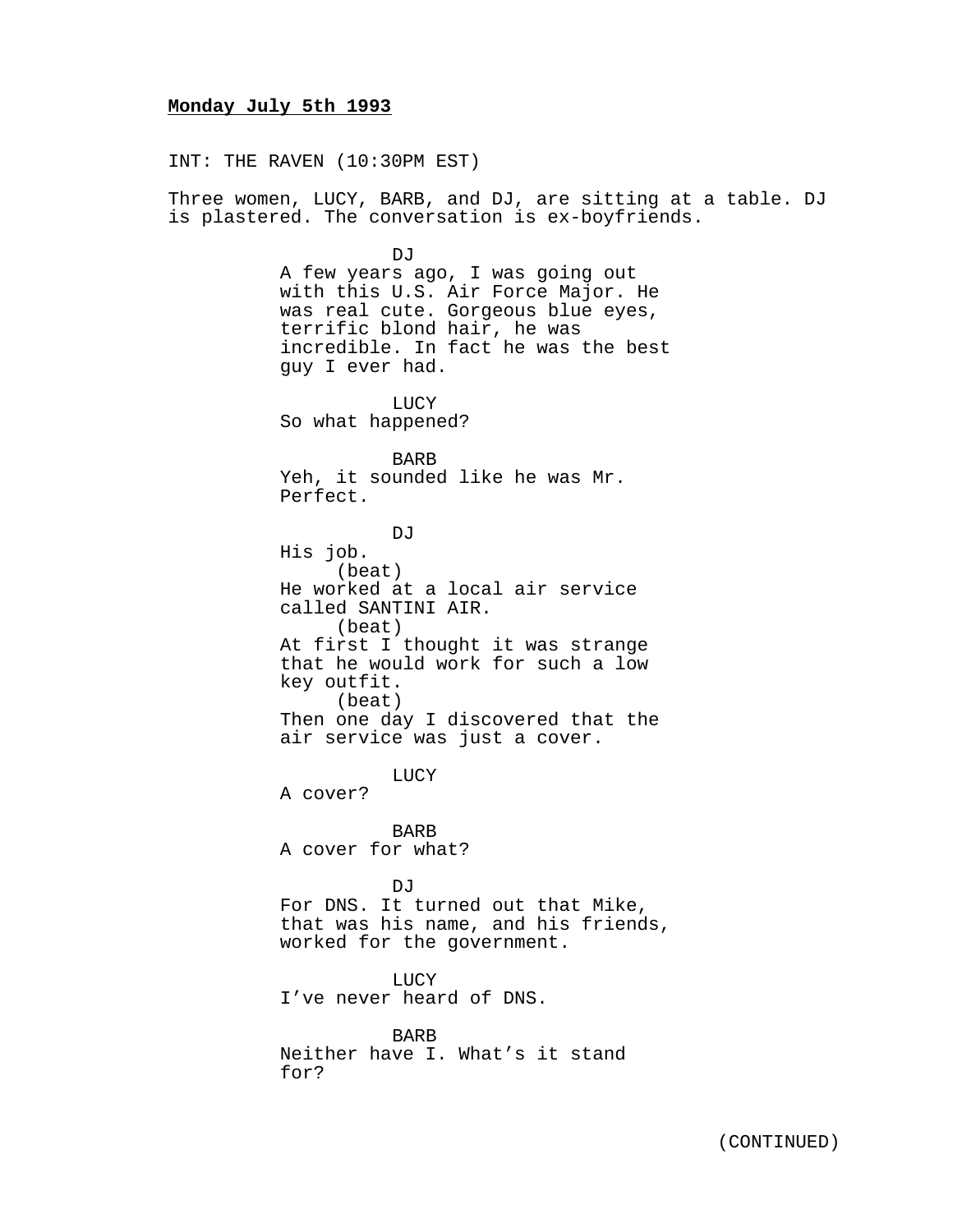DJ Department of National Security.

She looks at them, secretly.

DJ That was the day I saw The Wolf.

LUCY

A wolf?

DJ Not a wolf, thee Wolf. It's a helicopter.

Her voice fills with excitement as she describes the helicopter.

> DJ You guys would not believe this chopper. It has incredible firepower, can travel faster than the speed of sound, and can even bypass radar. But the best part... (beat) ...it's indestructible.

BARB So, it was his government work that broke you up.

DJ<sub>J</sub>

Yeh.

She starts to play with her necklace, twisting it in her hand.

> DJ I really liked Mike. A lot. (beat) But I needed and wanted more out of a relationship than he could give me at the time. I didn't want to leave him but... (beat) ...it was for the best. We said our goodbyes and I moved up here. (beat) That was five years ago. (beat) He gave me this necklace.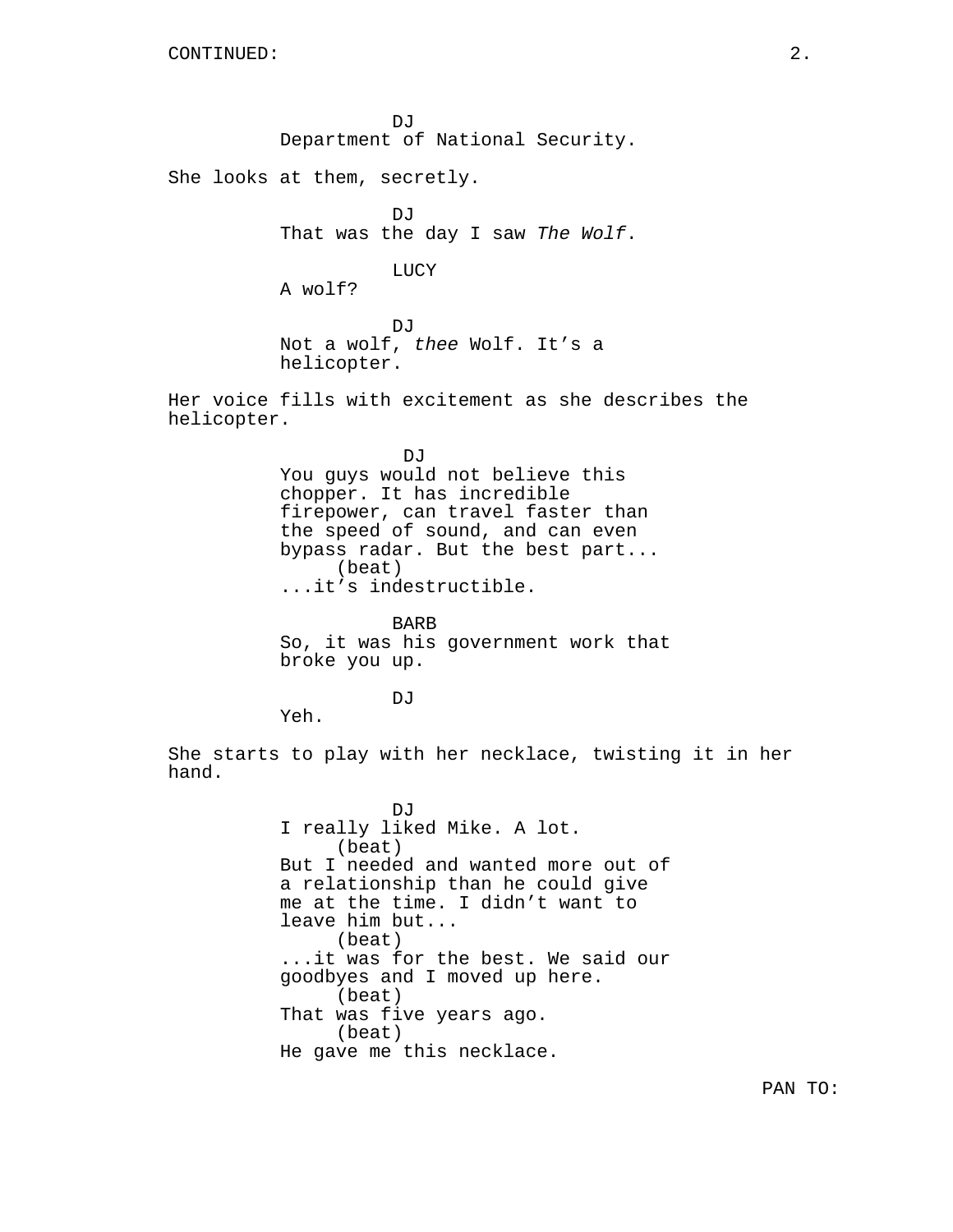A man is sitting, intently listening to the girls conversation. He puts down his drink and rises from the table. He heads to a pay phone in the back.

CONTINUE TO:

#### PAY PHONE

He picks up the phone, inserts a quarter, and dials a number.

> MAN Hey boss, I think I just found..

He turns and looks back at the girls table.

MAN ...what we've been looking for.

FADE TO:

## **Tuesday July 12th 1993**

INT: SANTINI AIR - OFFICE (NOON MST)

MIKE is on the computer. ST. JOHN is in the hanger working on a plane. JO walks into the office with a stack of mail in her hands. ST. JOHN follows her in.

JO

Mail call!

ST. JOHN enters the office. MIKE stops what he is doing on the computer. JO looks through the mail, dropping the envelopes on the desk as she reads them.

> JO Bill, bill, bill, (beat) A letter for Mike!

JO hands MIKE the envelope. He takes it, turns it over, and reads the return address. ST. JOHN looks at MIKE.

> ST. JOHN So, who's it from?

MIKE is surprised at the sender.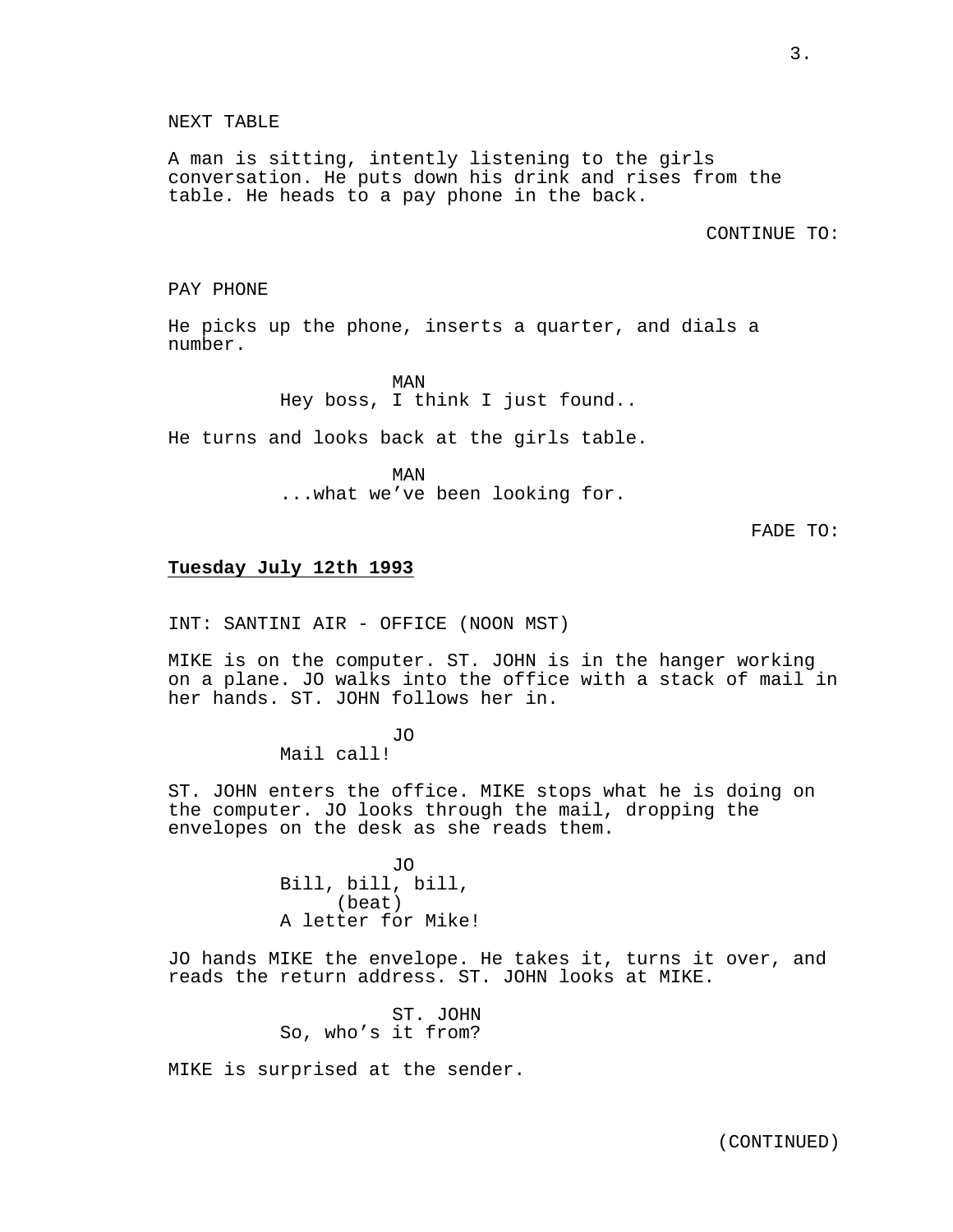MIKE

DJ.

JO gives ST. JOHN a "who's DJ?" look. MIKE reads the letter to himself.

> LETTER Dear Mike,

I know it's been a long time, but I miss you so much. If you can get away for a few weeks, I'd love to see you again. You can stay at my place, it could be like old times. Let me know if you're coming.

Love, DJ.

P.S.: My number is 416-555-9867. Can't wait to hear from you.

P.P.S: The door-code is 6453.

ST. JOHN has been trying to get MIKE's attention. MIKE finally hears him.

> ST. JOHN Mike? (beat) Mike, you still with us?

> > MIKE

What?

ST. JOHN Never mind. (beat) What does DJ want?

> MIKE (smile)

Me.

ST. JOHN gives him a "That's not what I meant" look.

MIKE She wants me to come visit her for a few weeks.

ST. JOHN is a little suspicious.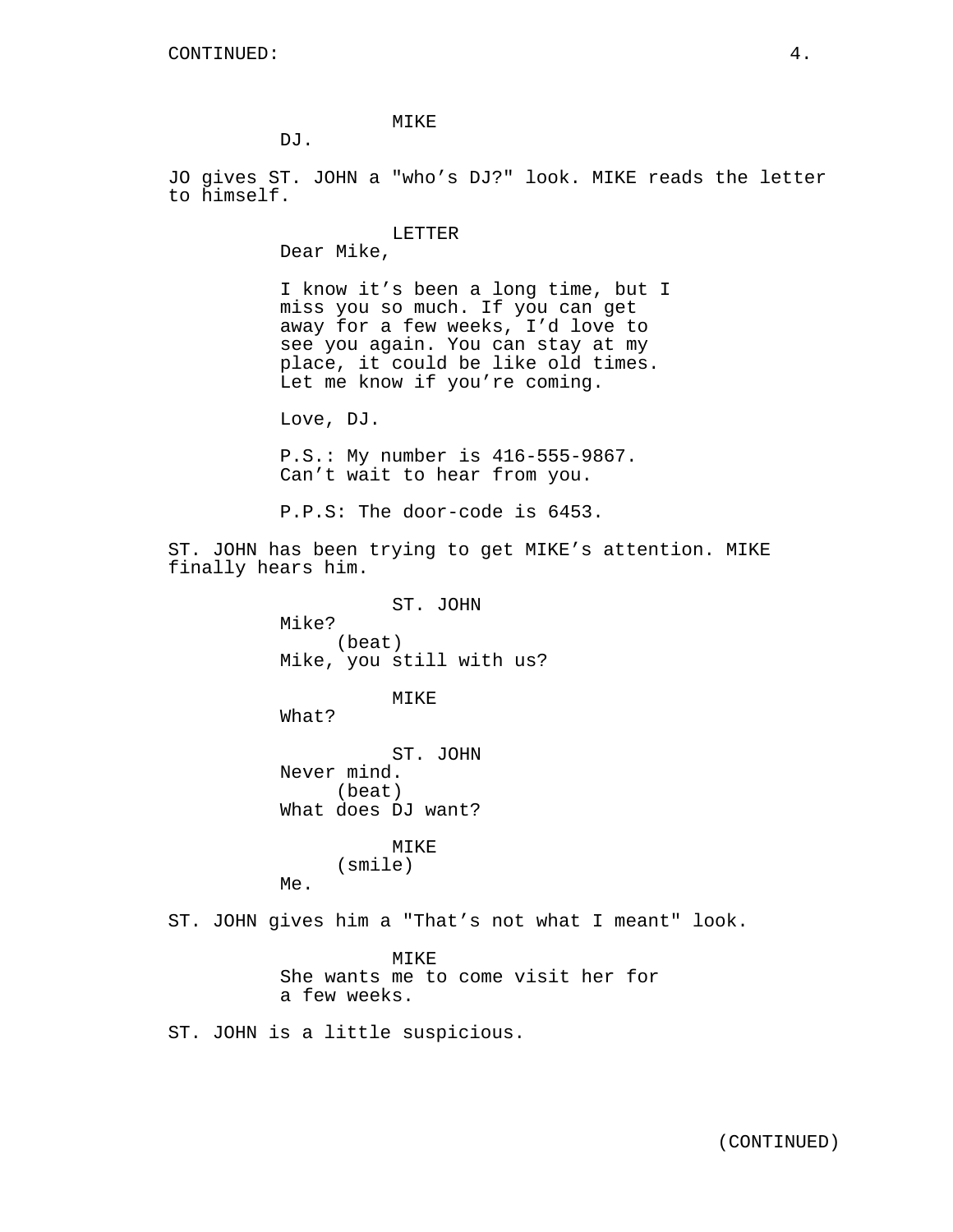ST. JOHN You going? MIKE Well, we're not doing anything right now, so if I can clear it with Jason, yeh, I think I'll go. MIKE rises and heads for the office door. JO stops him. JO Where do you think you're going? MIKE (smile) To see Jason. Bye. MIKE exits. JO turns to ST. JOHN. JO So, who's DJ? An ex-girlfriend? ST. JOHN Not just any ex-girlfriend. She's thee ex-girlfriend. She really meant a lot to Mike. He might have actually been in love with her. JO So what happened? ST. JOHN She left him. JO She left him? Why? ST. JOHN Said he wasn't spending enough time with her. That he was too involved with Company business. JO In other words, he was working to much. ST. JOHN Yeh. (beat) I think he still carries a torch for her though.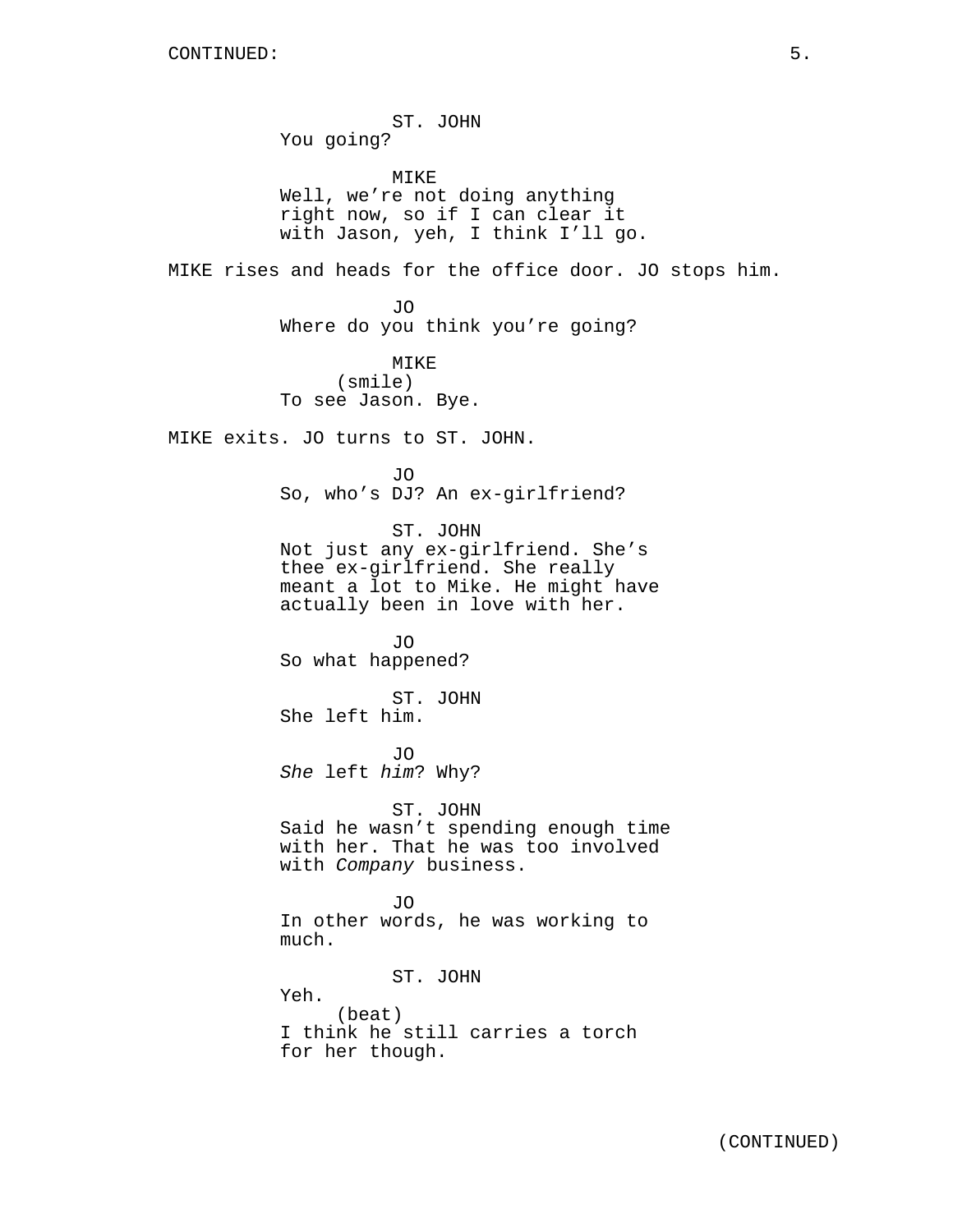JO How long were they together?

ST. JOHN Six months I think.

JO Six months! That's a record for Mike. Most of his relationships only last a few weeks.

ST. JOHN

I know.

Pause. ST. JOHN rises from his chair.

ST. JOHN Well, that plane's not gonna fix herself. Better get back to work.

ST. JOHN exits.

JUMP TO:

INT: ST. JOHN'S JEEP (3:00PM MST)

ST. JOHN and JO are taking MIKE to the airport. ST. JOHN is driving, JO is in front with ST. JOHN, and MIKE is in the back. MIKE's sitting on the edge of the seat, leaning into the front of jeep.

> JO So, what did DJ say when you called her?

MIKE She wasn't there. I left a message on her machine.

ST. JOHN rises an eyebrow. He is still suspicious. No-one notices his reaction.

> JO You're really looking forward to seeing her again aren't you?

MIKE (look at Jo) What'd he... (indicate St. John) ...tell you?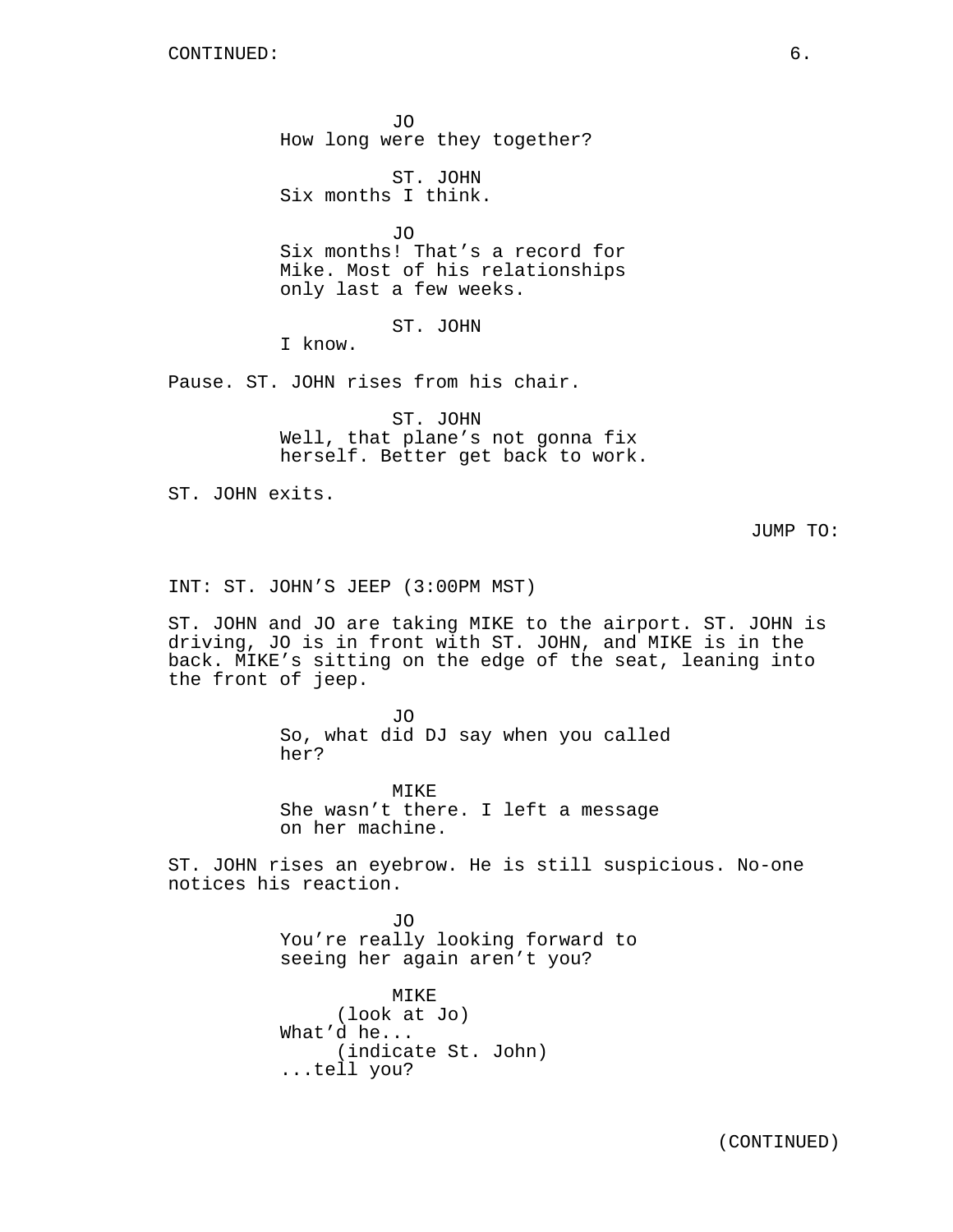JO

Not much.

She looks at MIKE who is fidgeting in the seat.

JO I've never seen you like this before, Mike. You're as nervous as a kid on his first date!

MIKE sits back in the seat.

JUMP TO:

EXT: AIRPORT (3:30PM MST)

ST. JOHN's jeep pulls up in front of an entrance. MIKE jumps out of jeep. He grabs his bag, then gives JO a good-bye kiss.

> ST. JOHN So where can we reach you if we need you?

MIKE leans on the jeep door.

MIKE

Nowhere.

JO

What?

MIKE

I don't want you guys to need me. (beat x2) Okay, look. I'll give you DJ's number on one condition. (beat) You have to promise me you won't call, for any reason except to tell me that WW III will start if I don't come back. Okay?

JO hands MIKE a pen and a piece of paper.

MIKE

Promise?

JO

Promise.

MIKE looks at ST. JOHN, who raises his hands.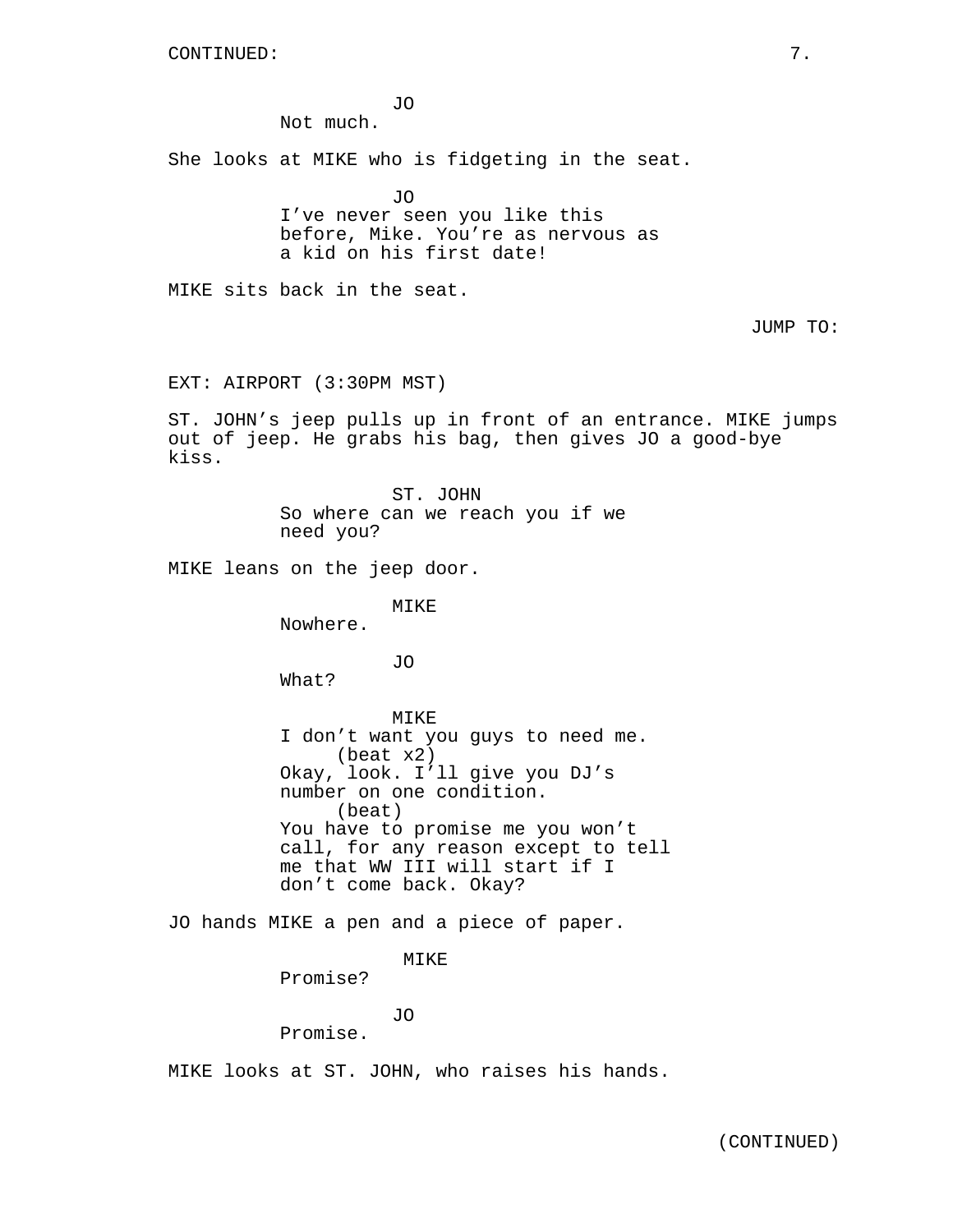## ST. JOHN

Promise.

MIKE takes the pen and paper and writes down DJ's phone number, then hands the pen and paper back to JO.

MIKE

Bye guys.

JO Bye Mike.

ST. JOHN Don't do anything I wouldn't do.

MIKE smiles and enters the airport. ST. JOHN drives off.

CUT TO:

EXT: LESTER PEARSON INTERNATIONAL AIRPORT (11:00PM EST) MIKE exits the airport, hails a cab, and enters it.

CONTINUE TO:

INT: CAB

MTK<sub>E</sub> 95 Gateway Lane.

The cab drives off.

JUMP TO:

EXT: 95 GATEWAY LANE (11:45PM)

MIKE exits cab and pays the driver.

MIKE

Thanks.

The cab drives off. MIKE walks over to the door and rings the buzzer for Apartment 2. There is no answer. He tries again. Still no answer. He puts his bag down, and removes the letter from his pocket. He enters the four digit door-code, reading the numbers as he enters them.

MIKE

 $6-4-5-3$ .

The door opens. MIKE picks up his bag and enters.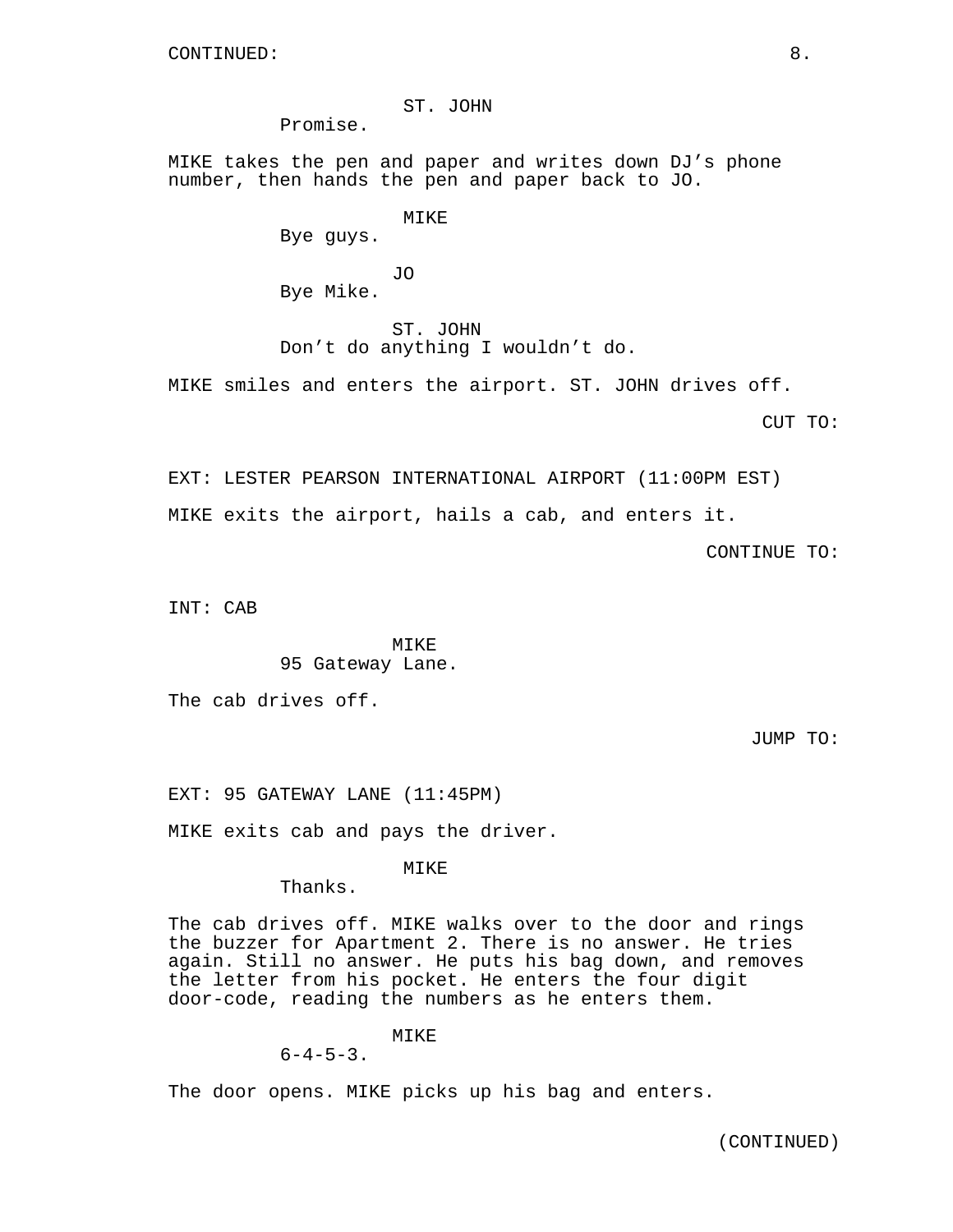INT: DJ'S LOFT

The place is a mess. It looks like a tornado's been through it. The door opens and MIKE enters.

MIKE

What the...

MIKE puts the bag down and looks around.

MIKE DJ? (beat) DJ!

MIKE runs through the place, checking every room, looking for DJ. He can't find her. MIKE is careful not to touch anything as he is searching the loft. He goes over to the phone to call the police, and notices blood on the carpet.

> MIKE Oh no. Please god, let her be all right!

He is about to pick up the phone, but stops.

MIKE No. Whoever was here, may have used the phone. I'll go ask the man downstairs if I can use his phone.

He runs to the door and exits.

JUMP TO:

#### **Wednesday July 13th 1993**

INT: 1ST FLOOR APARTMENT (12:15AM)

MIKE knocks on the door. A big man answers the door.

MAN Yeh, whatcha want?

MIKE Can I borrow your phone?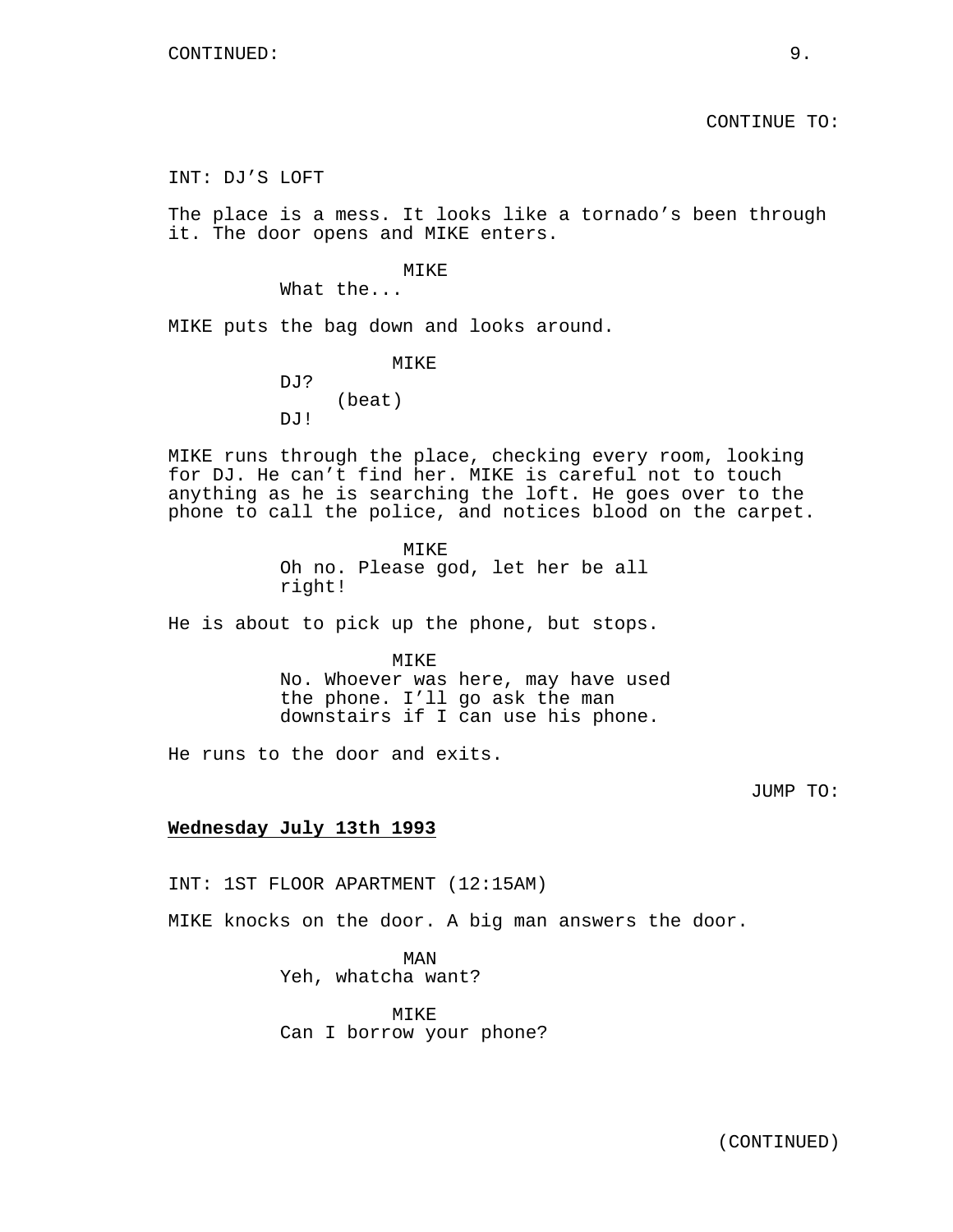MAN

Why?

MIKE To call the police. My friend's place upstairs, has been trashed, and she's...

The MAN's voice softens.

MAN

DJ's?

## MIKE

Yeh.

MAN Sure. Come in.

MIKE enters.

CUT TO:

INT: KNIGHT'S CADDY (12:40AM)

NICK and SCHANKE driving around.

DISPATCH (VO) 81 Kilo, 81 Kilo, come in 81 Kilo.

SCHANKE answers the call.

SCHANKE This is 81 Kilo. Go ahead.

DISPATCH (VO) We just received a call from a man, who's friends place was trashed. He suspects foul play.

SCHANKE

How so?

DISPATCH (VO) He found blood on the carpet.

NICK and SCHANKE exchange a look.

SCHANKE

Address?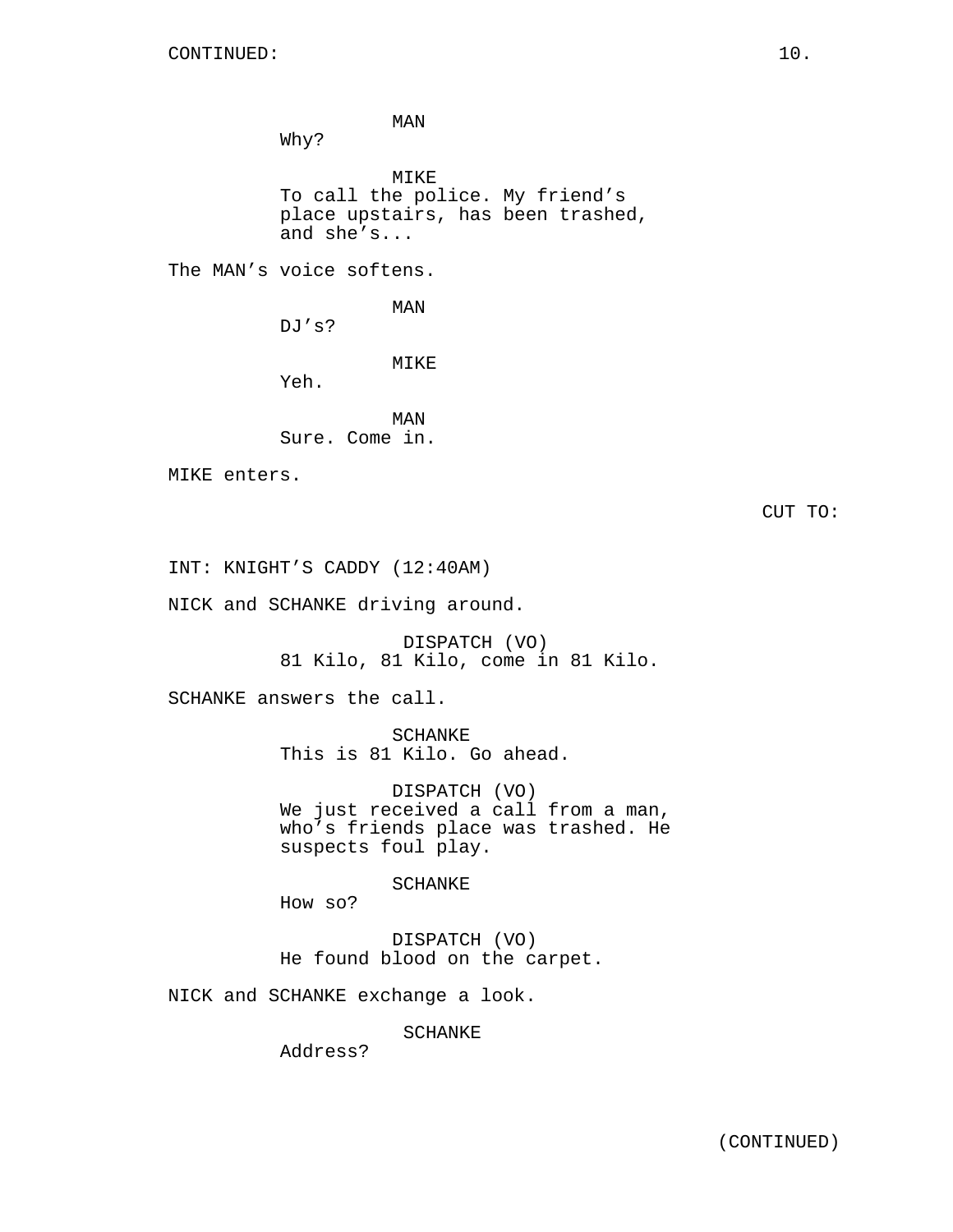DISPATCH (VO) 95 Gateway Lane. 2nd floor.

SCHANKE looks at NICK.

SCHANKE We're on it. 81 Kilo out.

SCHANKE hangs up the CB and turns to NICK.

SCHANKE You know who lives there?

NICK A woman. (beat) DJ Summers I believe. (beat) Never met her.

SCHANKE Then how do you...

NICK looks at SCHANKE.

NICK I make it my business to know who my neighbors are.

NICK puts his eyes back on the road. SCHANKE gets an OH! look on his face.

CUT TO:

INT: DJ'S LOFT (1:30AM)

MIKE is looking out a window. His back is to the door. Two uniformed officers are looking around the place. There is also a man dusting for prints. SCHANKE and NICK enter. One of the uniformed officers approach them, the other one exits. SCHANKE points at MIKE and addresses the officer.

> SCHANKE Is he the one who called it in?

The OFFICER doesn't answer SCHANKE. He is staring at NICK.

SCHANKE

Officer?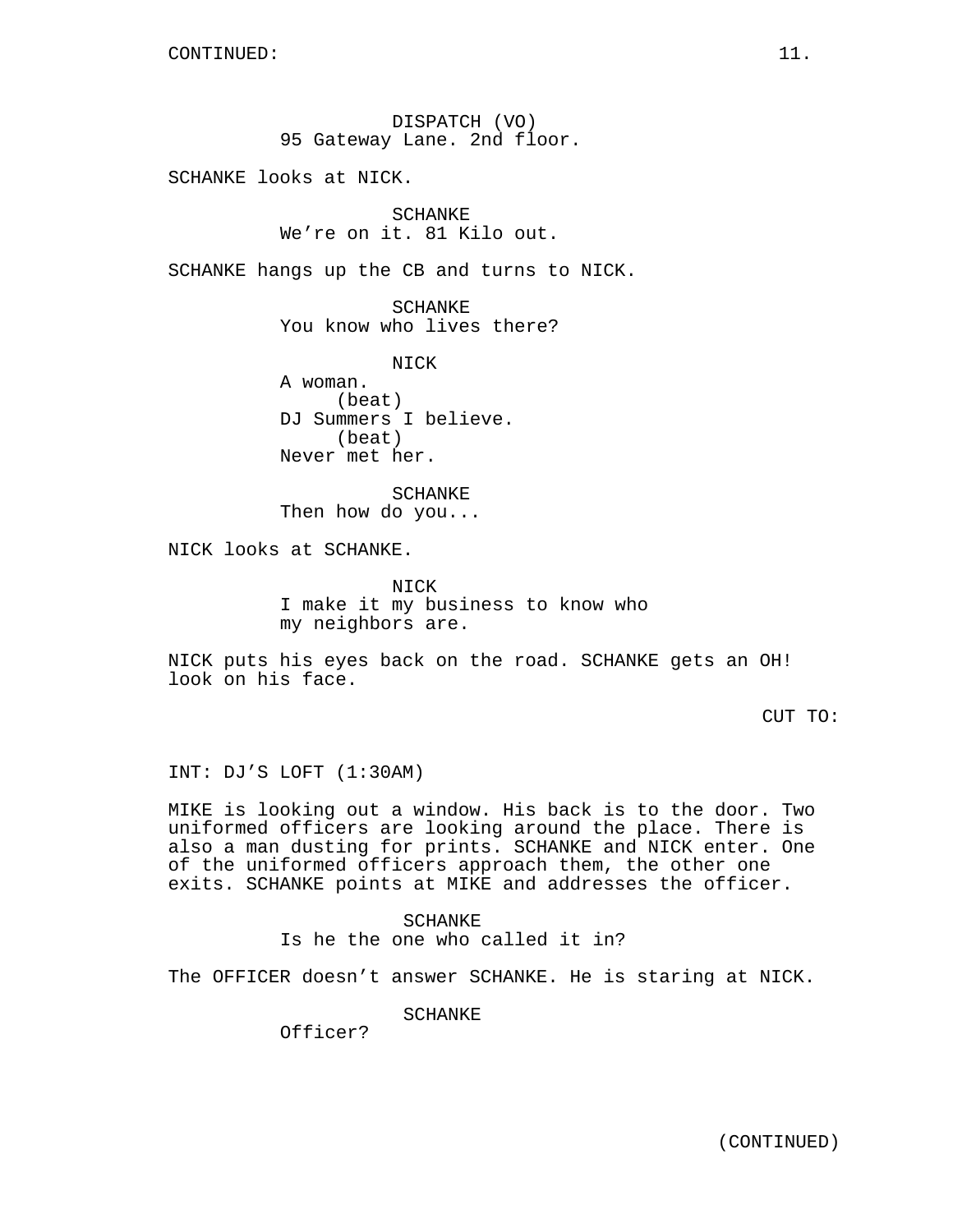OFFICER What? Oh yeh. His name's Mike Rivers.

The OFFICER looks at NICK again.

NICK You know detective, he could be your twin!

NICK

What?

MIKE turns around and walks over. SCHANKE and NICK stare at him. The OFFICER is right. NICK and MIKE could be identical twins. If not for the fact that NICK is 800 years old.

> **OFFICER** Gotta go. My partner's waiting.

The OFFICER leaves. MIKE reaches them and looks at NICK. SCHANKE addresses MIKE.

> SCHANKE Mr. Rivers? (beat) I'm Detective Schanke, and this is my partner, Detective Knight.

MIKE Please, call me Mike, detective.

SCHANKE I have a few questions I'd like to ask you, Mike.

NICK sees something on the floor near the kitchen table. He walks over to see what it is. MIKE and SCHANKE go over the couch and talk.

PAN TO:

## KITCHEN

NICK reaches the table and picks up the object that was on the floor. It is a Pencil holder, but, instead of holding pencils, it holds a collection of drink-stirrers. Several of which are black and have THE RAVEN printed on the side. NICK pockets one and goes over to MIKE and SCHANKE.

CUT TO: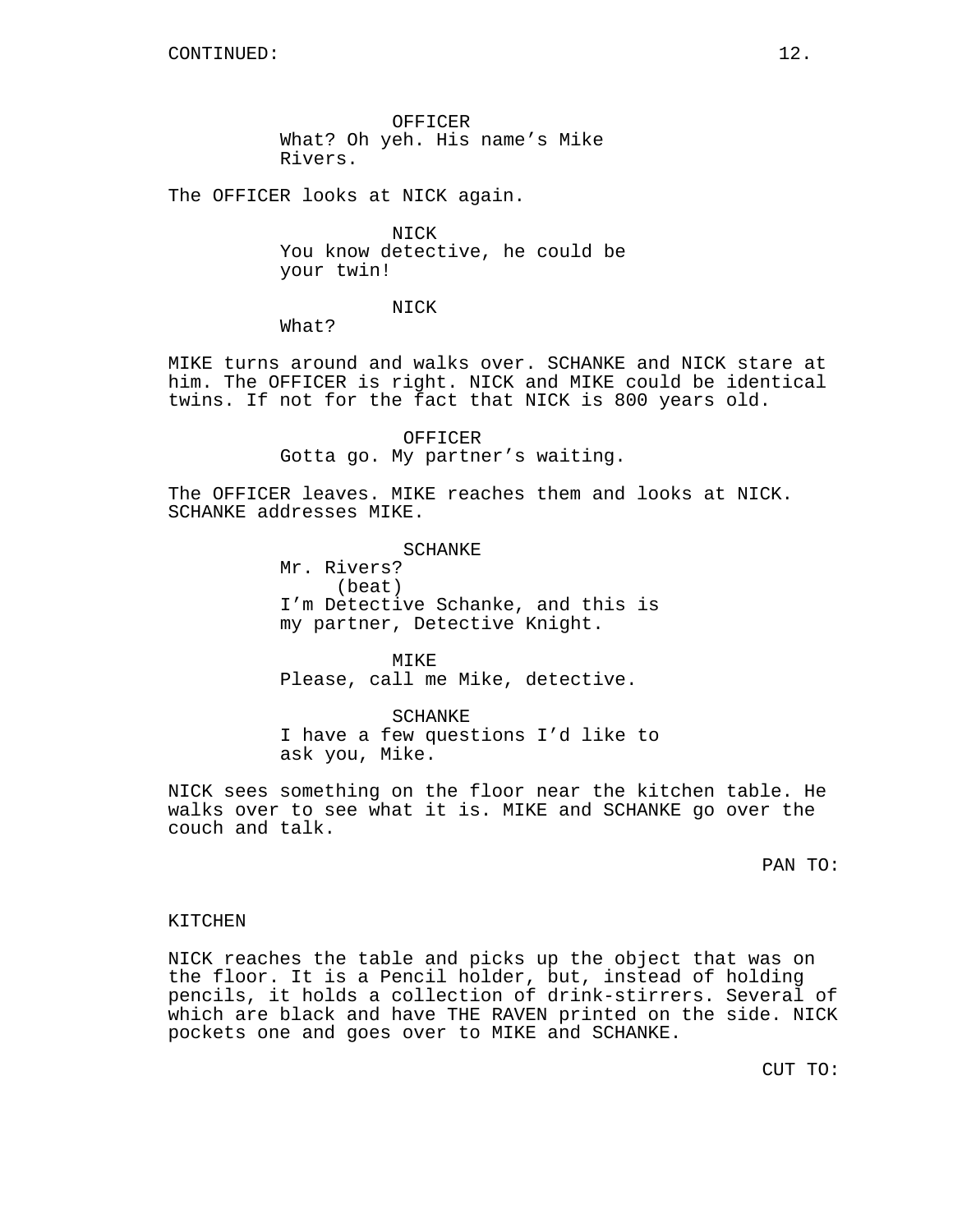NICK is driving, and MIKE is in the front passenger seat.

NICK How long have you known DJ?

MIKE About 6 years. Haven't seen her in five though.

NICK

So why now?

MIKE

I got a letter from her yesterday saying she wanted to see me. It was dated, and postmarked, July 6th.

NICK

Did she say she was in any kind of trouble?

#### MIKE

Nope.

NICK So, you just got a letter from her, out of the blue, after not hearing from her in five years?

## MIKE

Yep.

NICK Don't you think that's a little strange?

MIKE Not really. She always was an impulsive, spur of the moment, type of woman.

NICK You bring that picture of her?

MIKE pats the pocket of jacket.

MIKE Right here. (look at NICK) You know DJ well?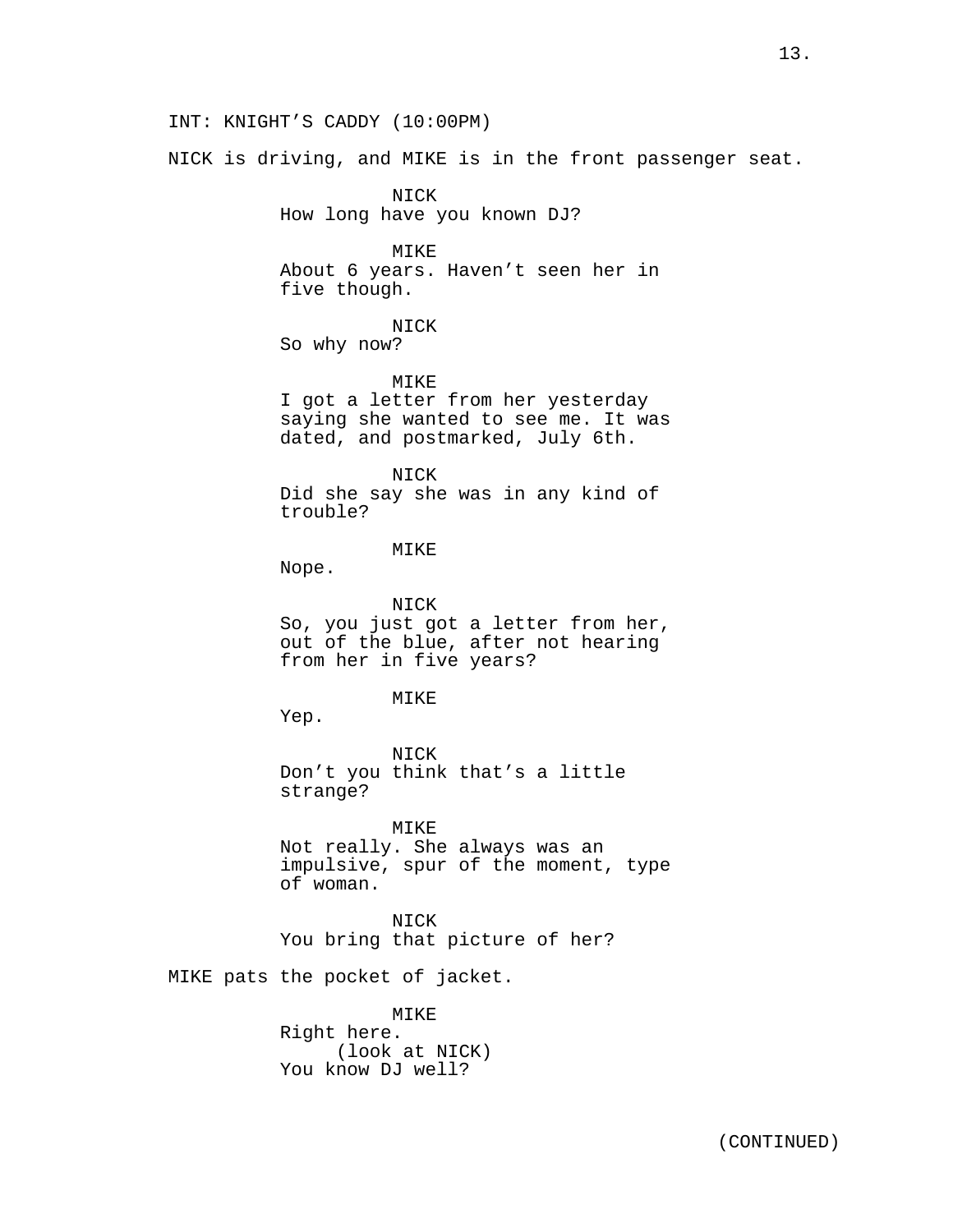NICK Never met her.

MIKE You only live three warehouses over and you've never met?

NICK I work all night and sleep all day. I guess we've always missed each other.

MIKE Yeh. Probably.

CONTINUE TO:

EXT: CADDY

The Caddy drives on to THE RAVEN.

JUMP TO:

EXT: THE RAVEN (10:30PM)

NICK parks the Caddy, and he and MIKE get out of it. They cross the street and enter the club.

CONTINUE TO:

INT: THE RAVEN

NICK and MIKE descend the stairs. MIKE looks around.

**MTKE** This doesn't look like the sort of club DJ would hang out at!

NICK People change. (beat x2) The manager is a friend of mine. If DJ was in here, Janette will recognize her.

NICK spots JANETTE at her table and they go over to her.

PAN TO: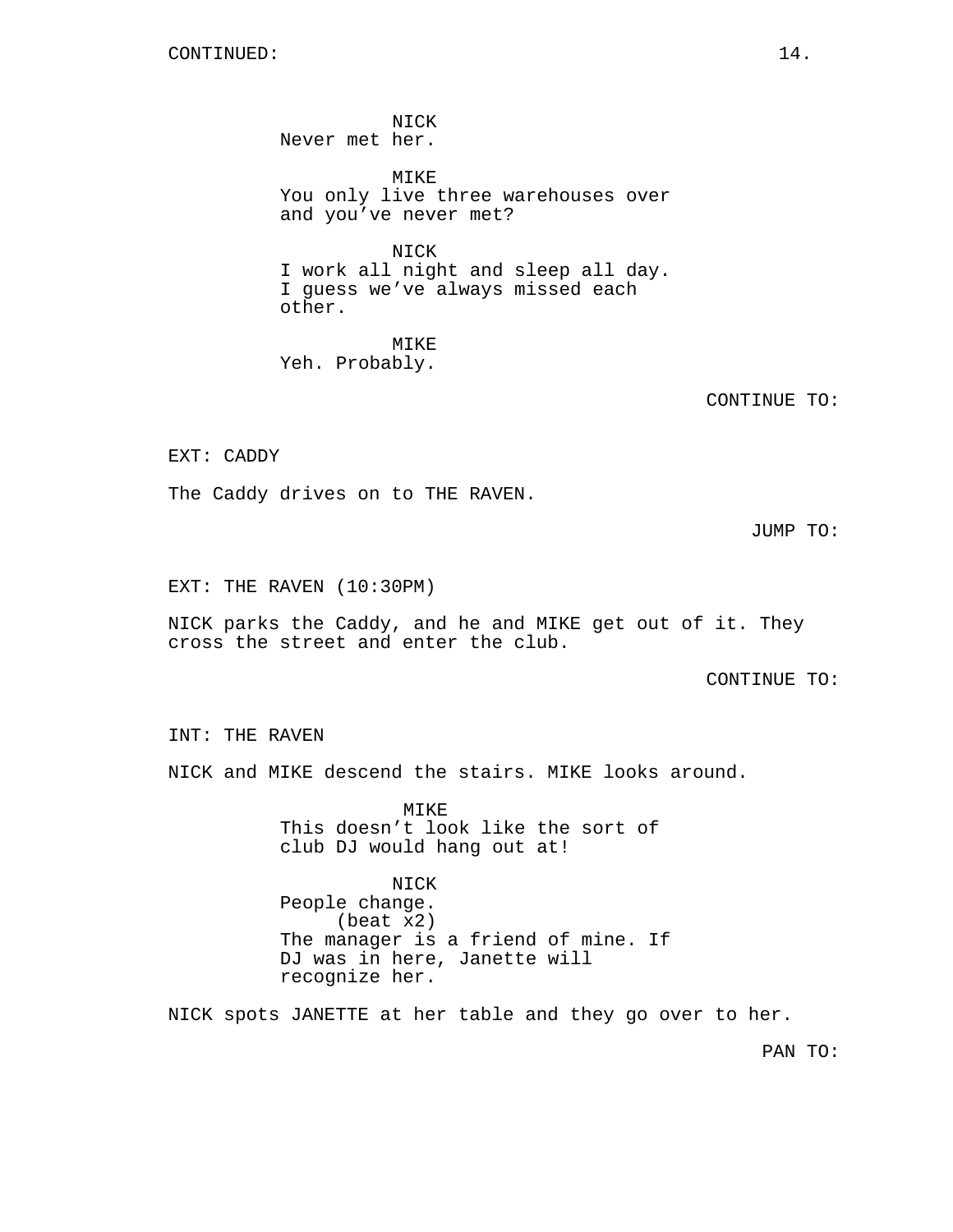NICK and MIKE approach. JANETTE turns around and stares at them. At first she thinks she is seeing double, but realizes that she can hear the heartbeat of one of them. Therefore, one is a mortal. NICK goes up to her and kisses her.

> **NTCK** Janette, this is Mike Rivers. Mike, this is Janette.

JANETTE nods and smiles at MIKE. MIKE takes her hand and kisses it. NICK sits at the table. MIKE speaks a line to JANETTE in French.

MIKE Je suis ravi de vous Nice to meet you. rencontrer. DISPLAY SUBTITLE

JANETTE replies to him in French.

JANETTE Et vous aussi.

DISPLAY SUBTITLE Same to you.

MIKE lets go of her hand and sits at the table. NICK looks a little jealous. JANETTE turns to NICK.

> JANETTE Well Nicola, what can I do for you tonight?

NICK Mike's friend went missing. We found this...

NICK shows JANETTE the drink stirrer.

NICK ...in her loft.

JANETTE

I see.

MIKE puts DJ's picture on the table.

MIKE This is a picture of her. Nick says that if she was in here, you'd know her.

JANETTE looks at photo and recognizes her.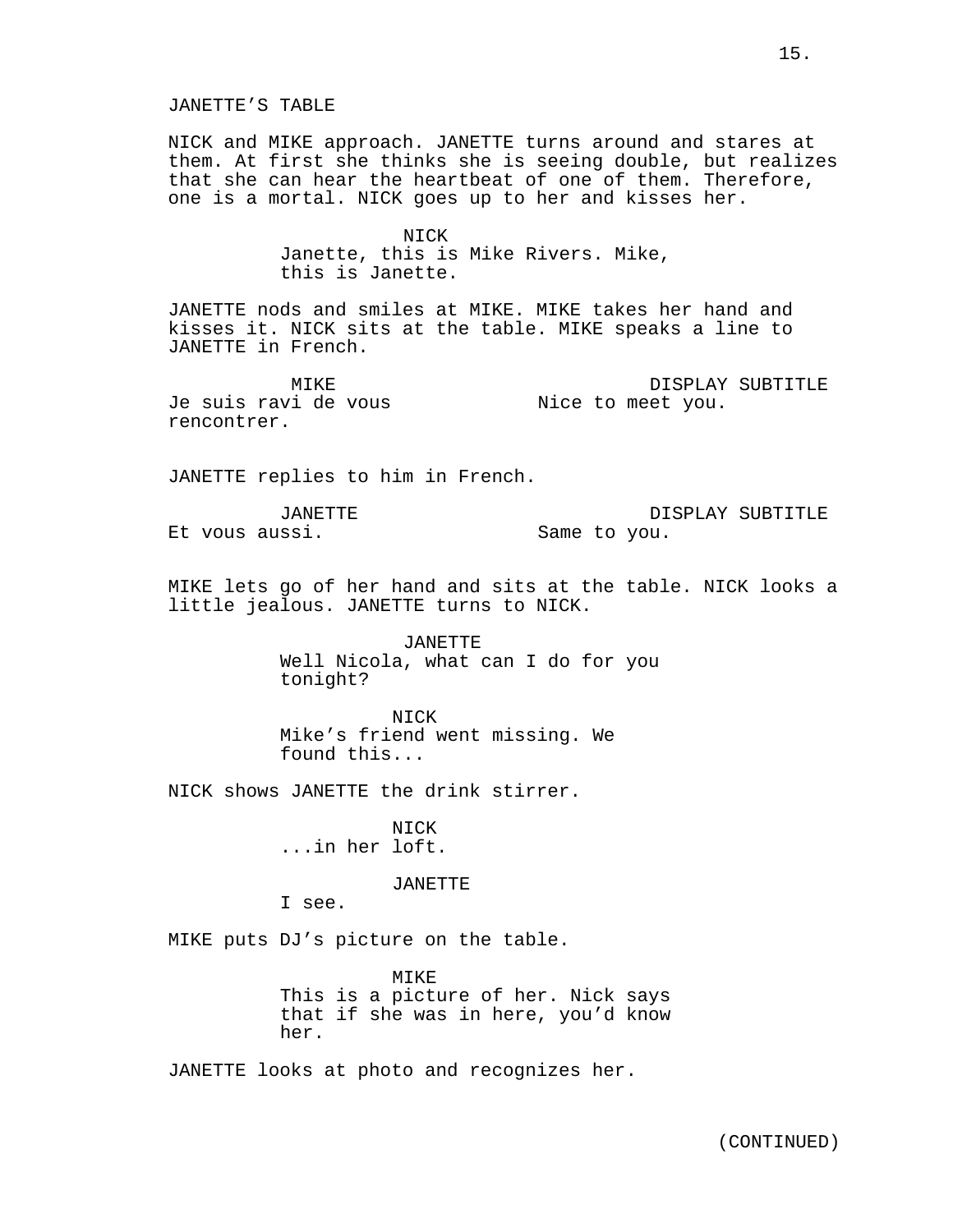JANETTE Yes. DJ Summers. She was in here last Monday with two of her friends. (beat) As I recall, DJ got pretty intoxicated that night and started babbling about some wolf and a super-helicopter. MIKE gets a "WHAT!" look on his face. NICK doesn't notice. NICK Would you know if her friends were here tonight? JANETTE Lucy and Barb are regulars. They are... over there. NICK rises from table and kisses JANETTE. NICK Thanks Janette, I owe you one. NICK looks at MIKE. NICK Come on Mike, let's go. MIKE rises from the table. MIKE Yeh. MIKE looks at Janette. MIKE See ya. JANETTE Bye. NICK and MIKE walk off. CONTINUE TO: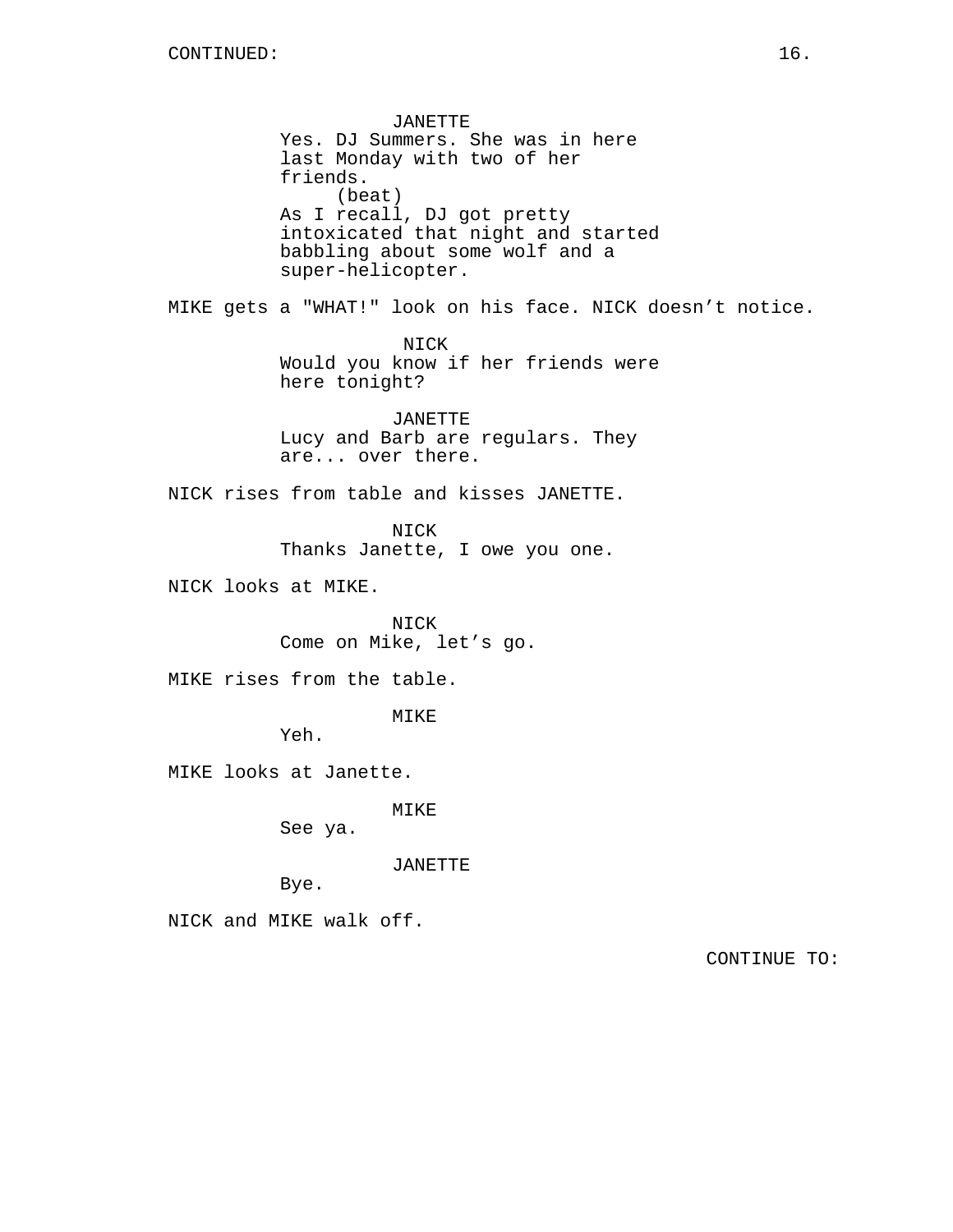ROUTE TO LUCY AND BARB

MIKE

Ah, Nick?

NICK

Yeh.

MIKE Is there a pay-phone in here?

NICK points to one.

NICK Over there.

MIKE I'll be back in a moment, I just have to make a quick call.

NICK I'm going over to talk to DJ's friends. You can meet me over there.

MIKE nods and heads to pay-phone. NICK walks over to the girls' table.

PAN TO:

PAY-PHONE

MIKE picks up the phone and dials the operator.

MIKE Hello, operator? I'd like to place a collect call to Santini Air.

PAN TO:

LUCY AND BARB'S TABLE

NICK approaches table and flashes his ID.

NICK Excuse me, I'm Detective Knight. I'd like to ask you a few questions about DJ Summers.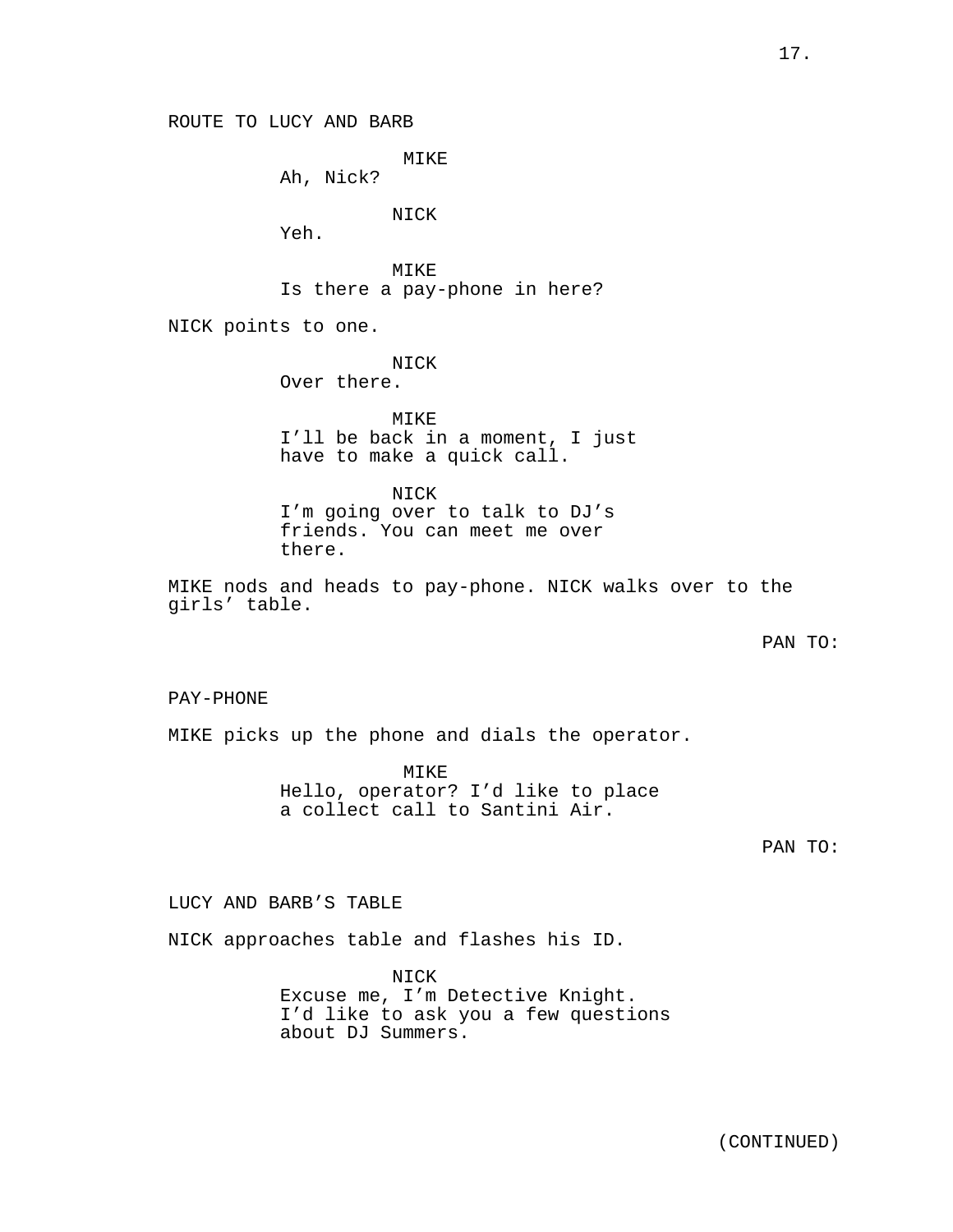LUCY Questions? What sort of questions?

BARB Nothing's happened to her, has it?

NICK All we know right now, is that she is missing.

LUCY recognizes NICK.

LUCY I know you. You're a friend of Janette's, aren't you?

BARB I knew I recognized you.

NICK changes the subject.

NICK When was the last time either of you saw DJ?

LUCY Here, last Monday.

## BARB

I saw her on Friday. She seemed real happy. She said she'd written Mike, that's her ex-boy-friend. She's still in love with him, though they haven't seen each other in five years. Anyway, she said she'd written him and asked him to come up.

LUCY Maybe she's with Mike.

NICK I don't think so. (beat) Mike's the one who reported her missing. (beat) How much did DJ tell you about him?

BARB She said he was a Major in the U.S. Air Force, and worked for a company named DNS.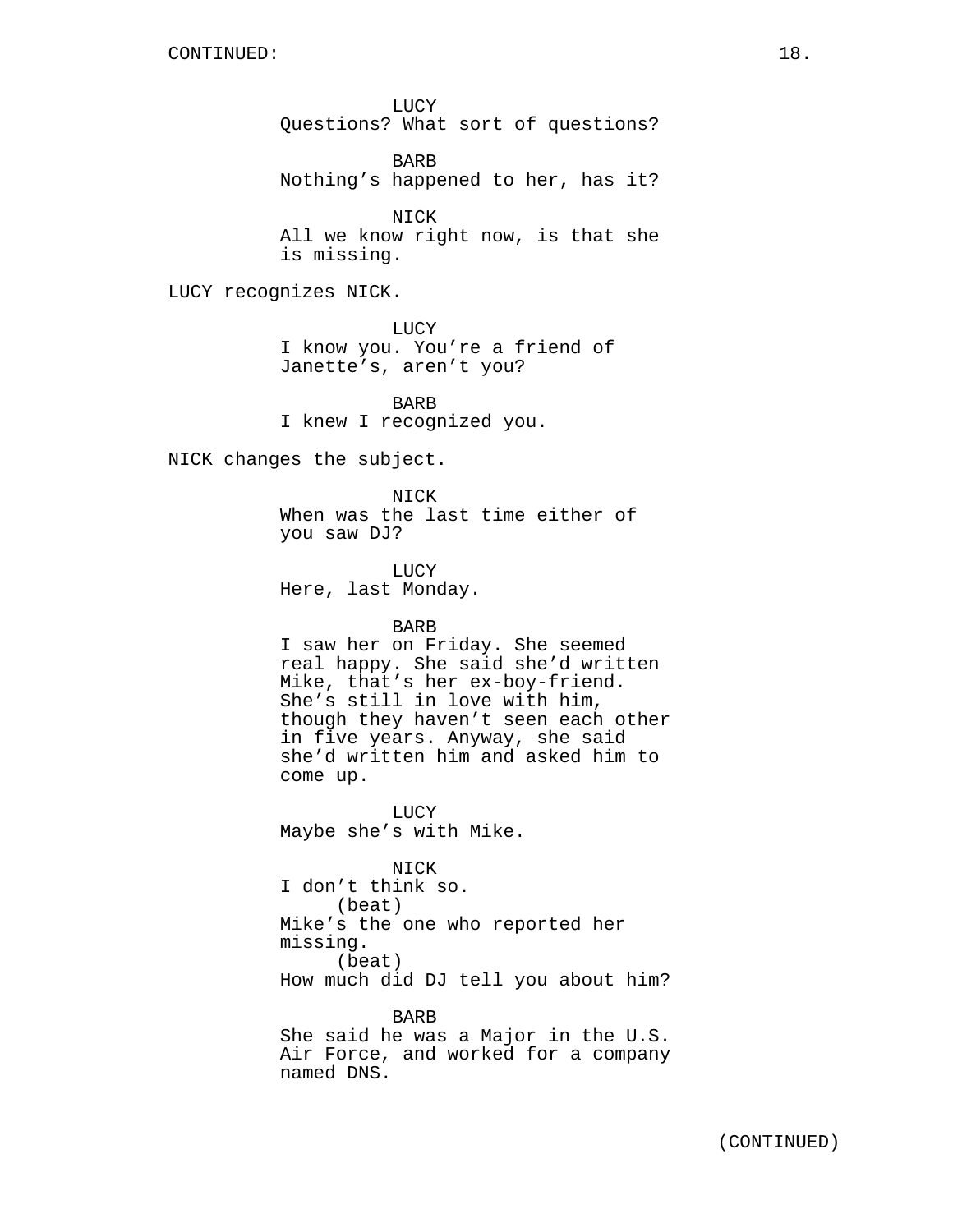NICK DNS! The Department of National Security, DNS?

LUCY Yeh. She also said he sort of worked for an outfit called Santini Air.

NICK hands them his card, and looks over to the pay-phones, then back at the girls.

> NICK If you think of anything else, either of you, call me.

> > BARB

Oh, there was one other thing. She mentioned some super-chopper that Mike and his friends flew for The Company.

NICK

Santini Air?

LUCY

No. DNS.

NICK looks over at the pay-phones again. MIKE is still on the phone.

PAN TO:

```
PAY-PHONE
```
MIKE is on the phone with ST. JOHN.

MIKE I don't know what she said, or who might have overheard her. All I know, is that she's missing. I think I'll need you guys and The Lady.

ST. JOHN (VO) Where do you expect to hide her, Mike?

MIKE DJ lives in a warehouse. The man who owns the apartment downstairs, just went out of town for a few (MORE)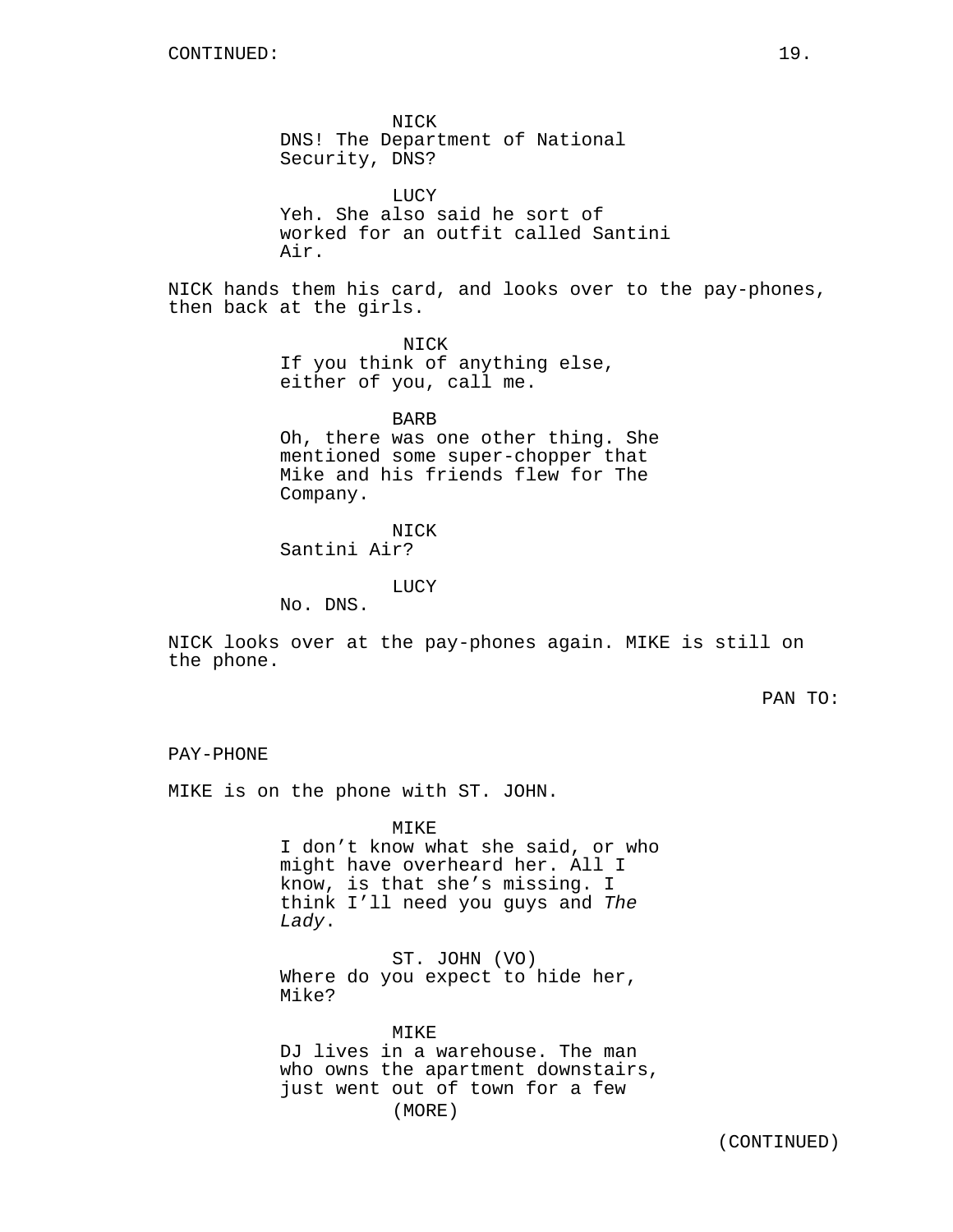MIKE (cont'd) weeks. We can hide her in the garage. (beat) I'll rent a Semi, and find a deserted field for you guys to land in. We can put her in the trailer and bring her to the warehouse.

MIKE sees NICK approaching.

MIKE Gotta go. Call ya later with the details. Bye.

ST. JOHN (VO)

Bye.

MIKE hangs up.

NICK We need to talk.

MIKE About what Nick?

NICK Not here. Let's go.

NICK and MIKE head for the stairs.

CONTINUE TO:

## STAIRS

NICK and MIKE reach the stairs and ascend them.

CONTINUE TO:

EXT: THE RAVEN

NICK and MIKE exit club, cross the street, and get into the Caddy.

CONTINUE TO: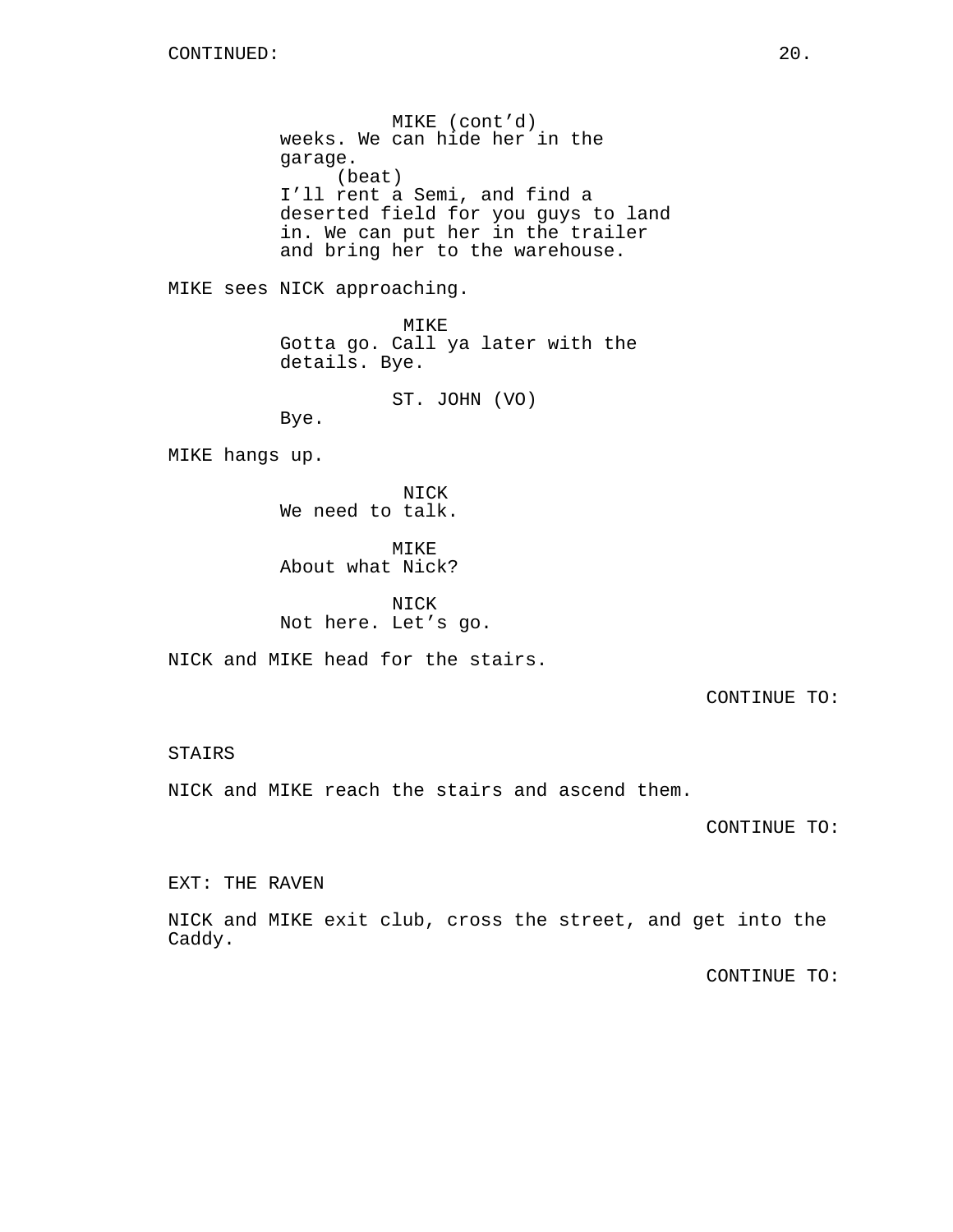INT: CADDY

NICK starts the car and drives off.

MTK<sub>F</sub> Well Nick, what is it?

NICK Why didn't you mention you worked for The Company, Major?

MIKE

What?

NICK According to DJ's friends, you work for DNS, and fly a super-chopper for them.

MIKE I can't believe she told them that!

NICK Level with me Mike. What's really going on?

JUMP TO:

EXT: 95 GATEWAY LANE (11:30PM)

NICK stops the car and MIKE gets out. NICK drives off and MIKE walks over to the door. MIKE enters the door-code, 6453, and enters the building.

CONTINUE TO:

INT: DJ'S LOFT

MIKE enters and walks into the kitchen. He gets a glass of water and returns to living room. He notices the answering machine light is flashing. He rewinds, and then plays, the tape.

> MESSAGE Hello Major! If you ever want to see your pretty little girlfriend again, bring us THE WOLF. You have 48 hours to get it here. We shall call back then.

Message ends with a C-L-I-C-K.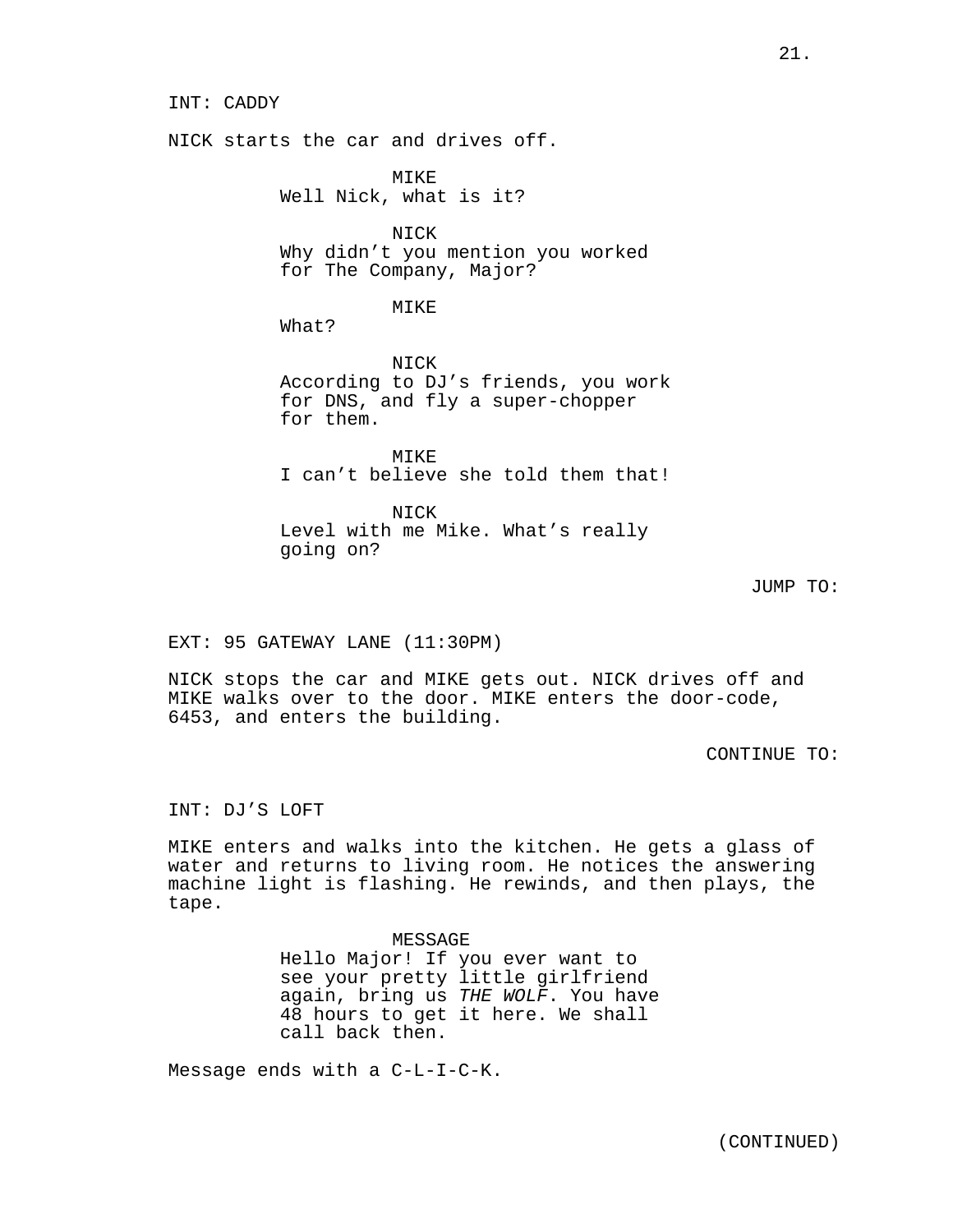## MIKE

# DAMN !!!

MIKE throws his glass against the wall, shattering it.

JUMP TO:

## **Thursday July 14th 1993**

EXT: ABANDONED FIELD (NOON EST)

MIKE is leaning on the front of the semi-truck.

MIKE Come on St. John. (beat) Where the hell are you quys?

MIKE looks at his watch. As he is looking at it, he hears the unmistakable sound of AIRWOLF. He looks up and watches her land on the roadway behind the Semi. MIKE goes to the back, opens the trailer door, and puts down the ramp. AIRWOLF drives in.

CONTINUE TO:

#### INT: AIRWOLF

ST. JOHN shuts AIRWOLF down and activates her security systems. ST. JOHN and JO exit AIRWOLF.

CONTINUE TO:

INT: SEMI-TRAILER

ST. JOHN and JO exit trailer.

CONTINUE TO:

## EXT: SEMI

ST. JOHN and MIKE put the ramp back in the trailer, close the doors, and lock them.

> MIKE Thanks for coming guys.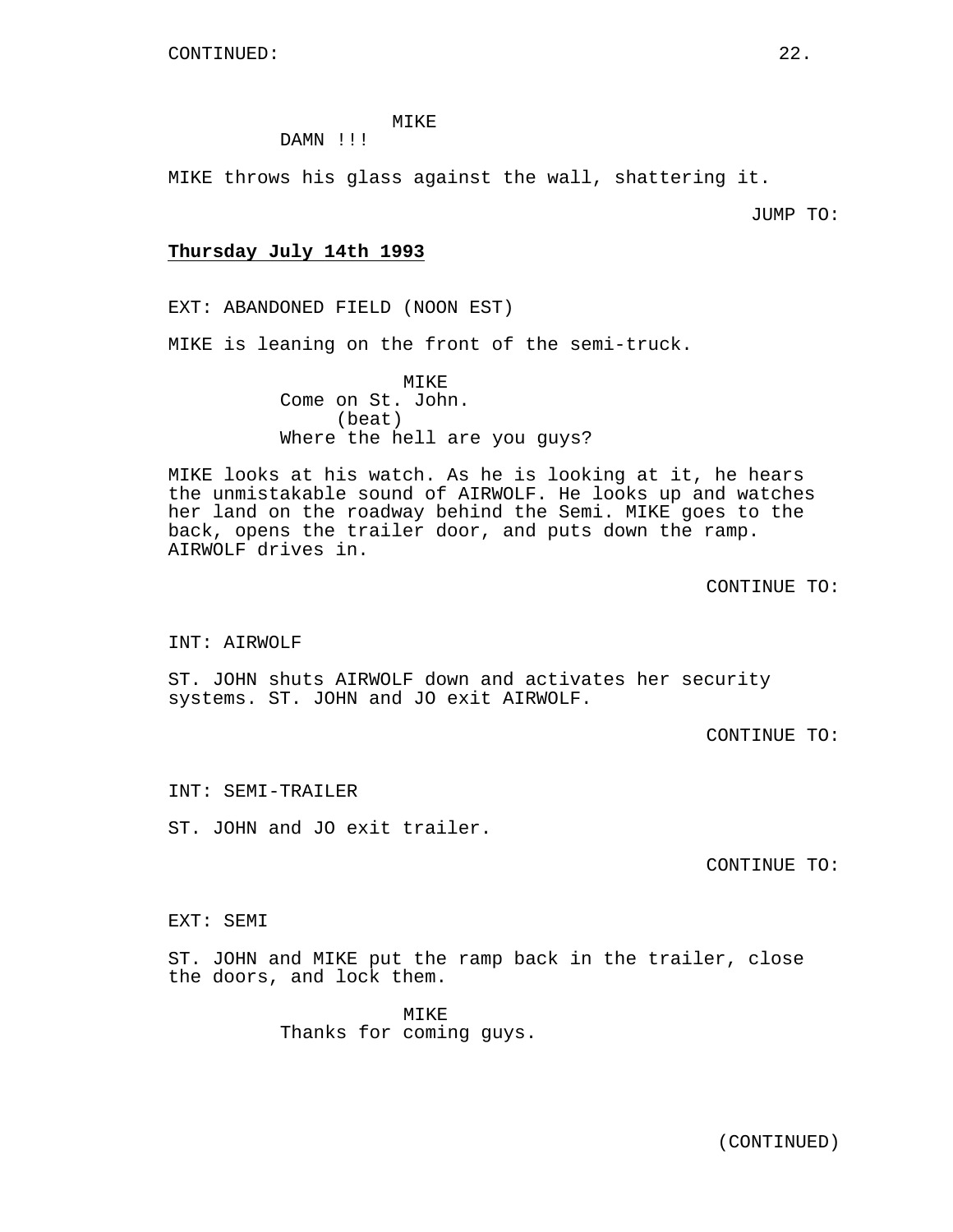ST. JOHN No problem Mike.

JO Any word on DJ yet?

MIKE Not since last night's mystery call.

MIKE, ST. JOHN, and JO, walk to the Semi-cab. MIKE gets in the driver's side, and ST. JOHN and JO enter via the passenger side. JO sits in the middle. ST. JOHN closes his door.

CONTINUE TO:

INT: SEMI-CAB

ST. JOHN I didn't know you knew how to drive one of these.

JO You never cease to amaze me Mike.

MIKE smiles at them, starts the truck, and drives off.

JUMP TO:

INT: 95 GATEWAY LANE - GARAGE (4:30PM)

The Semi pulls into the garage and parks. MIKE, ST. JOHN, and JO, exit and walk over to elevator.

> ST. JOHN I didn't even know DJ knew about THE LADY!

MIKE Neither did I.

JO What's the plan?

MIKE Still working on it.

They enter elevator.

CONTINUE TO: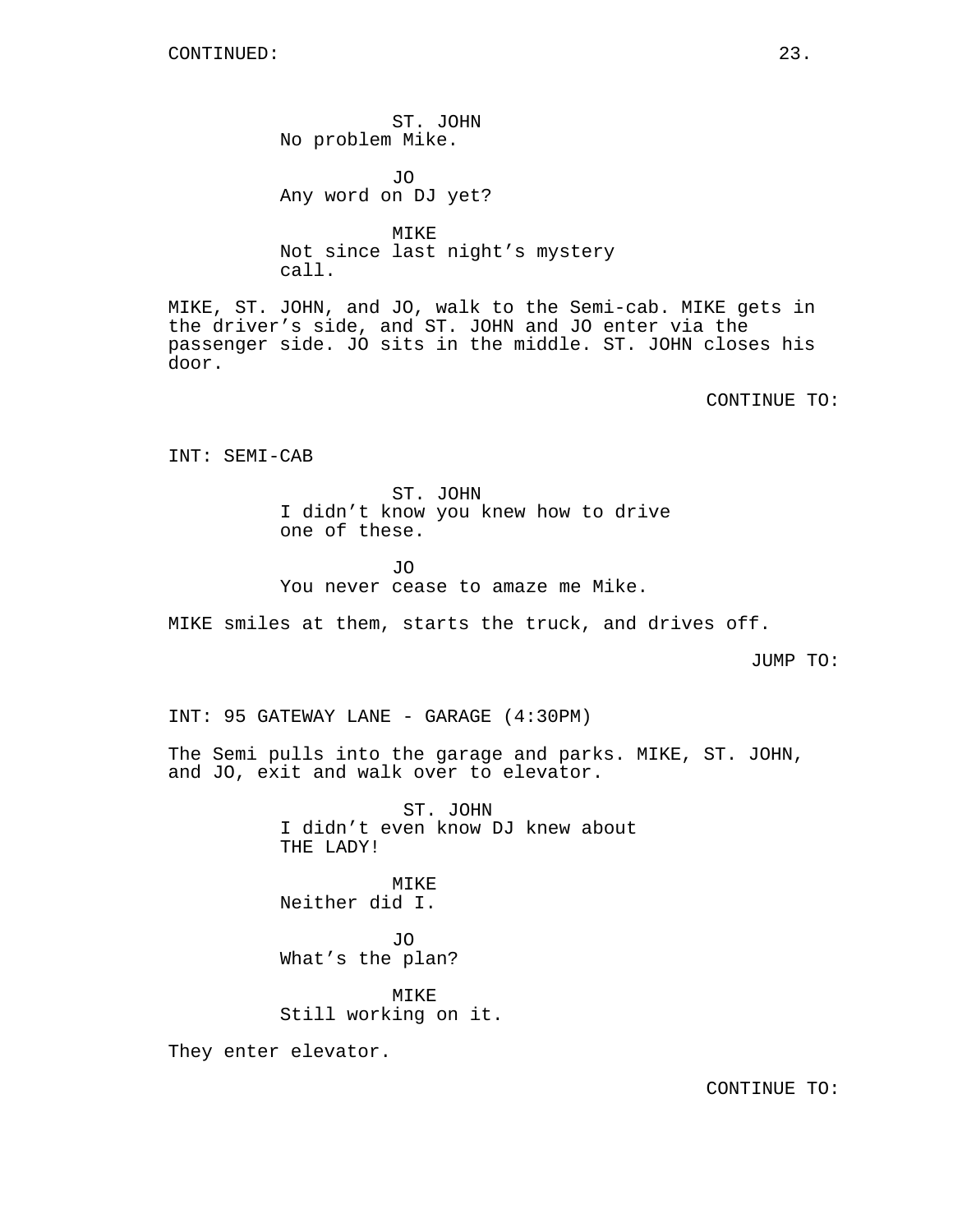INT: DJ'S LOFT

MIKE, ST. JOHN, and JO, enter. MIKE walks over to the phone.

MIKE Make yourselves comfortable. I have to make a quick phone call.

JO sits on the couch. ST. JOHN looks around. MIKE picks up the phone and calls the Precinct.

> MIKE Hello, is Detective Knight in? (beat) Okay. Thanks. Bye.

MIKE picks up the white pages and looks up "KNIGHT, N 101 Gateway Lane". He then dials the number that appears there. He gets NICK's machine.

> NICK (VO) Yeh. Nick Knight. I'm either in bed or incommunicado. So if you want, leave your name and number at the beep and I'll get back to you.  $(B-E-E-P)$ .

> MIKE Nick, Mike. I need to see you. Stop by on your way to the station. Bye.

MIKE hangs up the phone.

MIKE You guys want something to drink?

ST. JOHN and JO nod a yes. MIKE goes to the kitchen and gets three cans of soda from the fridge and walks over to them. He hands ST. JOHN his can.

ST. JOHN

Thanks.

ST. JOHN takes it and then returns to studying the pictures on the fireplace mantle. MIKE hands JO her can.

JO

Thanks.

JO takes it. ST. JOHN picks up a photo of DJ and MIKE taken outside of Santini Air. DJ is wearing the necklace that MIKE gave her. ST. JOHN looks closer at the necklace.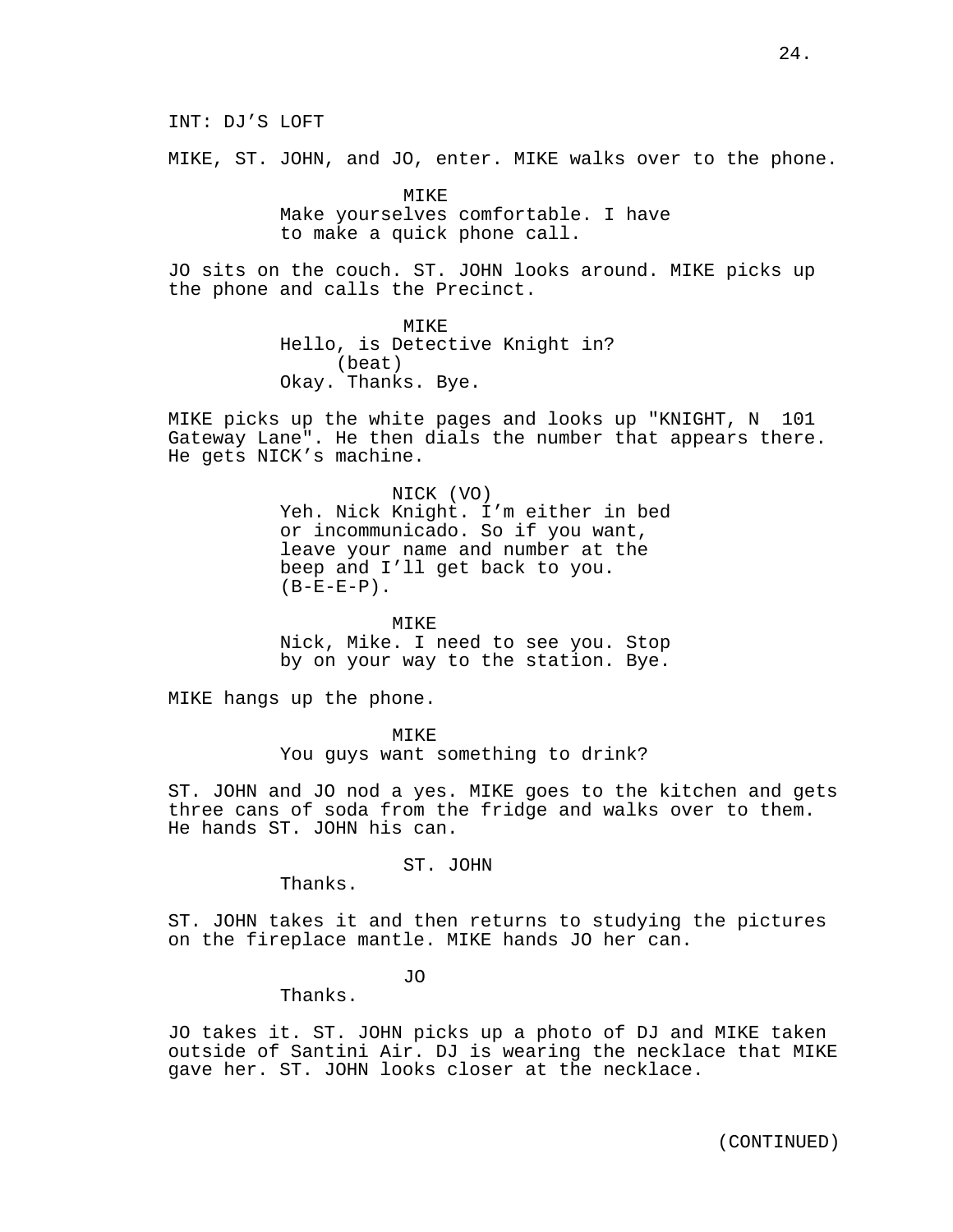ST. JOHN Mike, where did DJ get this necklace?

MIKE looks at the photo.

MIKE I gave it to her for her birthday.

ST. JOHN gives MIKE a look.

ST. JOHN Where'd you get it?

MIKE

Jason. Why?

ST. JOHN stifles a giggle.

ST. JOHN It's a Company necklace Mike.

MIKE

A what?

ST. JOHN points to the stone in the necklace.

ST. JOHN See this stone?

MIKE nods.

ST. JOHN It's not a real stone. It's a tracking device, like the one's in our watches.

MIKE So that's how Jason always managed to find us.

ST. JOHN Does she still have this necklace?

MIKE

I'm not sure.

MIKE notices a recent picture of DJ, LUCY, and BARB, taken outside THE RAVEN, and DJ is wearing the necklace. In fact, DJ is wearing it in every picture they can see.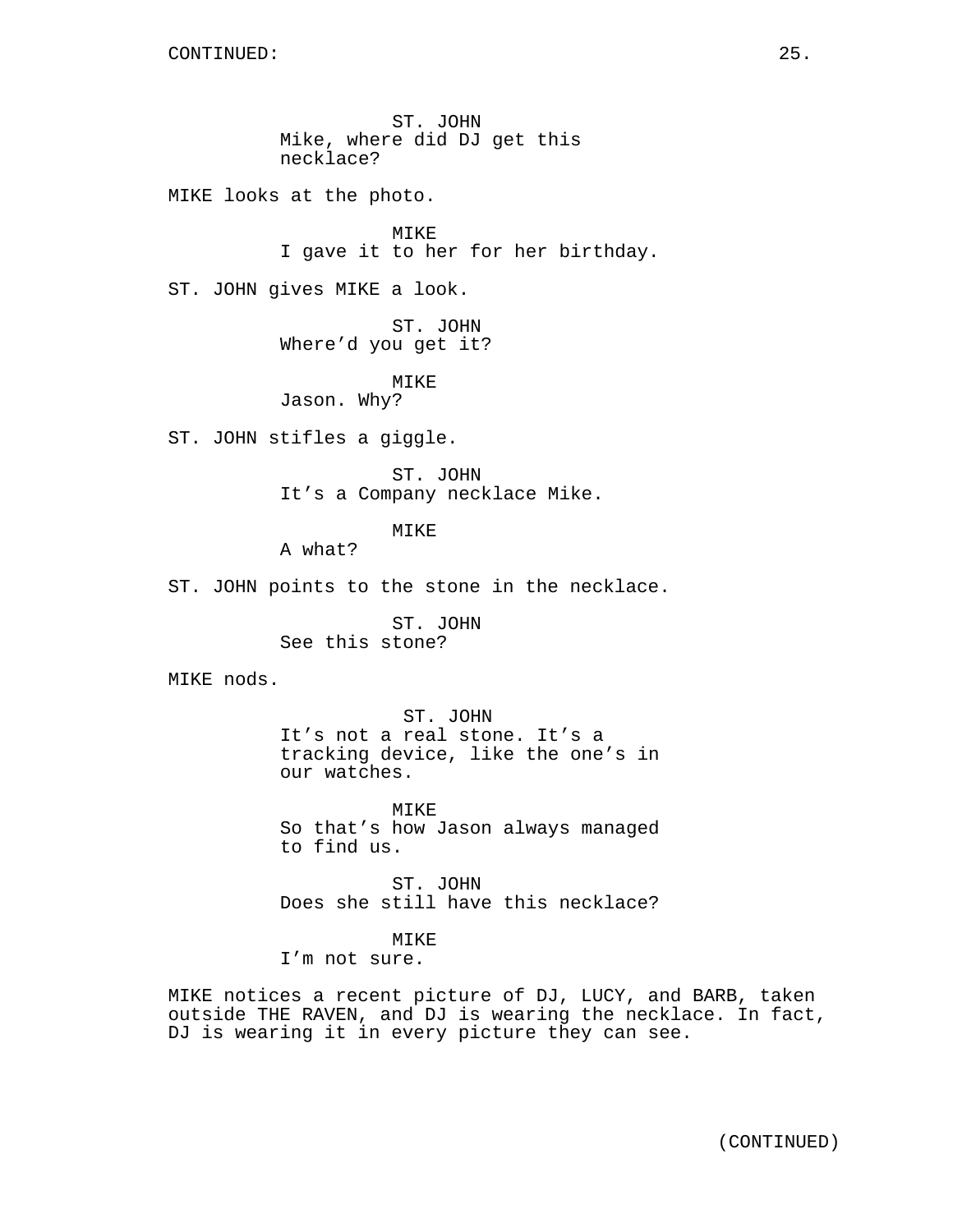JO Seems like she never took it off. MIKE That means if she's wearing it, we can use THE WOLF to find her. I'll go check and see if it's in her room. MIKE runs into DJ's room. ST. JOHN turns to JO. ST. JOHN If she is wearing it, I want you to go see if you can locate her from AIRWOLF. I'm not sure what the range is, but it's worth a shot. JO Right. ST. JOHN Mike and I can try to think of a plan. MIKE comes back. MIKE It's not in her room. She must be wearing it. JO I'll go check it out. JO exits. ST. JOHN turns to MIKE. ST. JOHN How well do you know this Detective Knight? MIKE Why? ST. JOHN You think we can trust him? MIKE If you're talking about THE WOLF, he already knows about her. ST. JOHN How?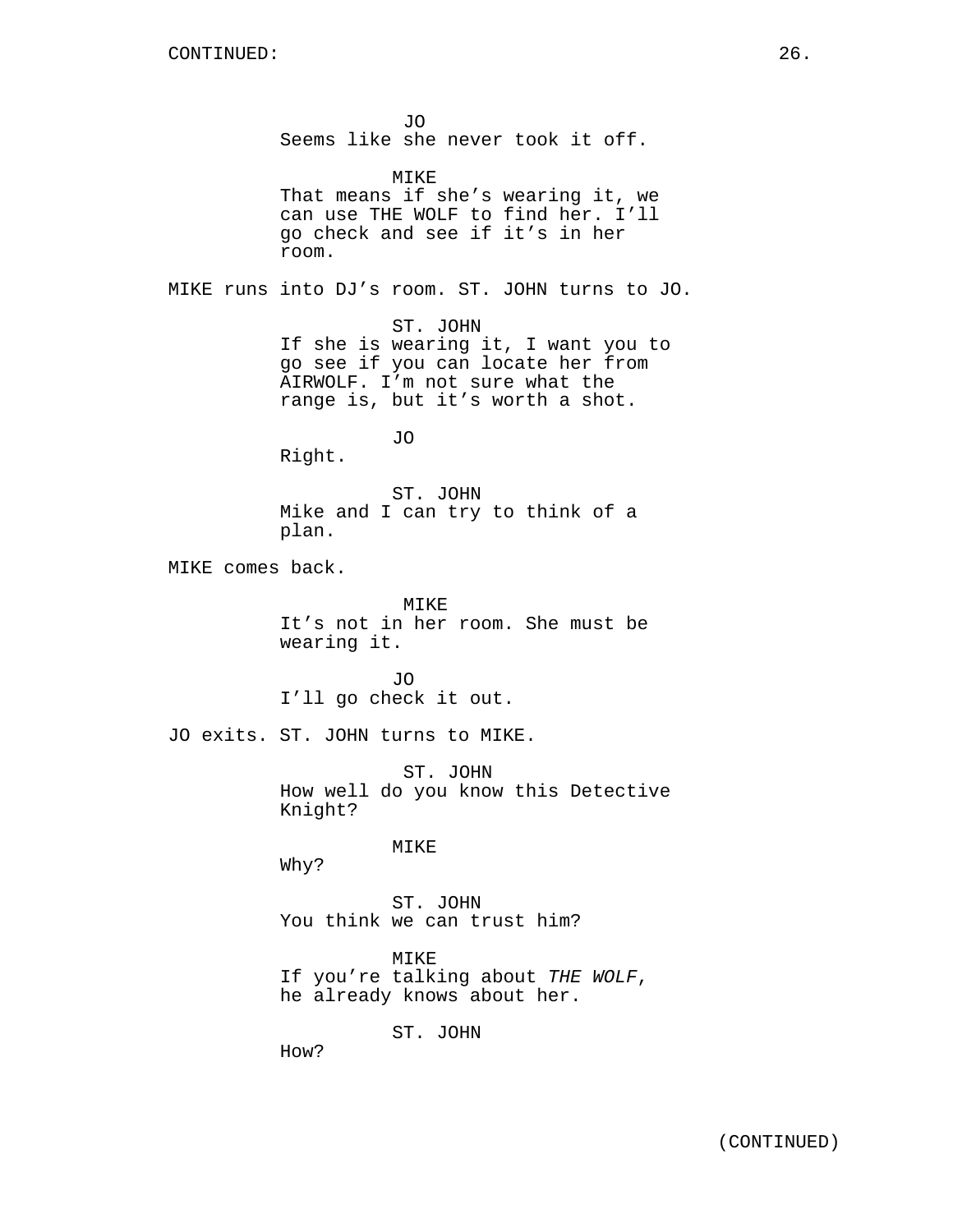MIKE Last night we went to his friend's nightclub, THE RAVEN. (beat) Janette, that's his friend, also happens to be the owner. She said DJ was in there last week talking about a wolf and a super-chopper, with two of her friends. (beat) DJ's friends just happened to be there, and Nick went to talk to them while I... ST. JOHN Called us. (beat) Okay, so he knows. But, do you trust him.

MIKE Yeh. I trust him. Yeh. I do.

```
CUT TO:
```
INT: AIRWOLF - BACK SEAT (5:00PM)

JO is on the computer, trying to locate DJ's signal.

 $\overline{J}$ O Come on, be there.

JO keeps trying for approx. two minutes. Then a BLIP appears on the screen.

JO

Got it.

JUMP TO:

INT: KNIGHT'S WAREHOUSE - BEDROOM (6:00PM)

NICK is laying awake in bed. He gets up and exits room.

CONTINUE TO: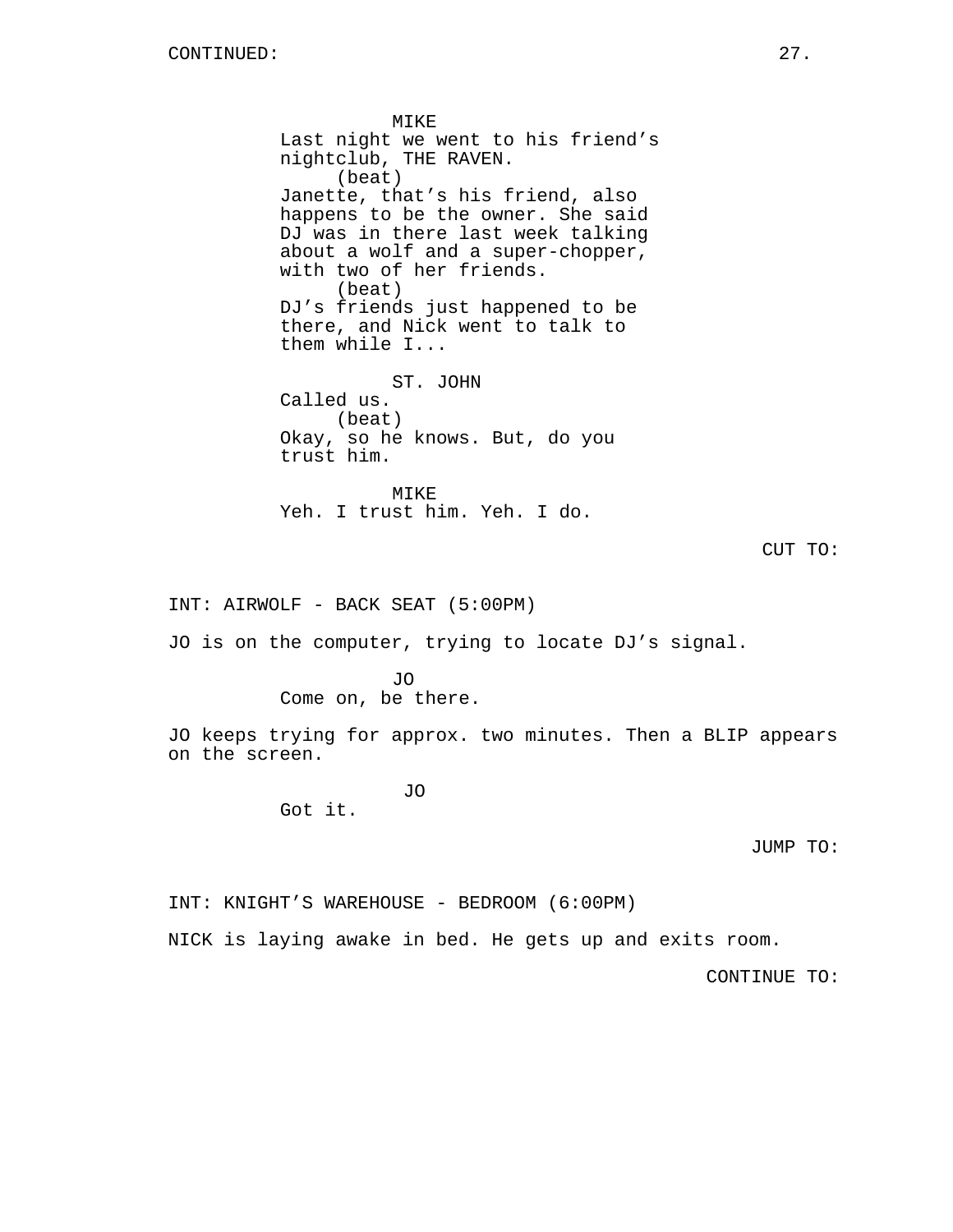#### DOWNSTAIRS

He comes down the stairs, and goes to the kitchen.

CONTINUE TO:

#### KITCHEN

He opens the fridge, takes out a bottle, and then closes the fridge. He removes the cork from the bottle, with his teeth. He gets a glass from the shelf and fills it. He heads for the phone, sipping his drink.

CONTINUE TO:

#### PHONE

He rewinds the answering machine tape and plays it.

MIKE (VO) (B-E-E-P) Nick, Mike. I need to see you. Stop by on your way to the station. Bye.

```
CUT TO:
```
INT: DJ'S LOFT (6:15PM)

MIKE, ST. JOHN, and JO are sitting around the coffee table. On the table is a map of the city. There is a red circle on the map, which indicates the area that DJ's signal is coming from. They're working on a strategy when the door buzzer chimes.

# MIKE

I'll get it.

MIKE rises and goes over to the door buzzer and presses it.

MIKE

Yes.

NICK (VO) It's Nick.

MIKE

Come on up.

MIKE releases the front door downstairs, and returns to the table.

(CONTINUED)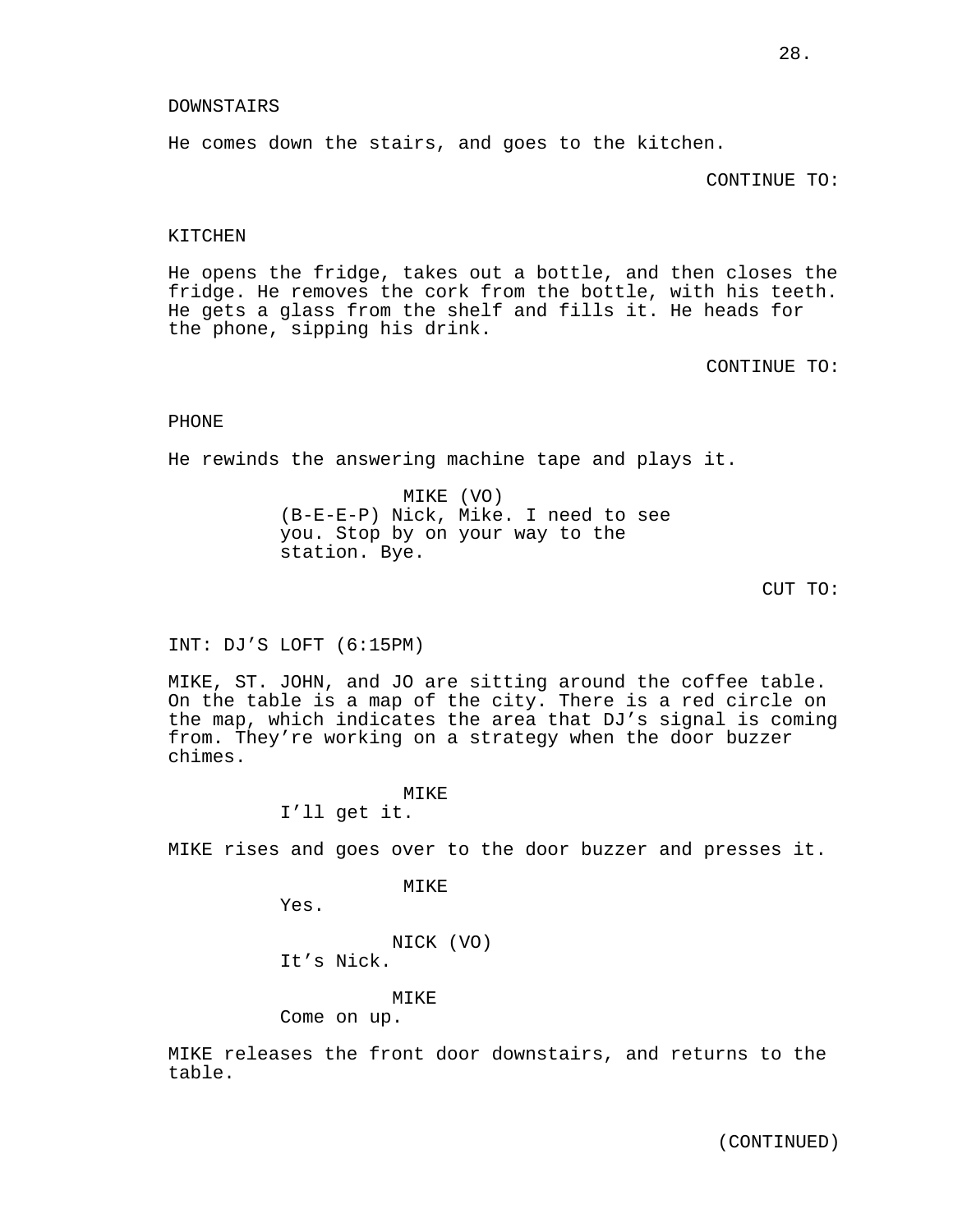ST. JOHN You think it'll work?

MIKE Let's run it past Nick when he gets here and see what he thinks.

The door opens and NICK enters. MIKE has already briefed JO and ST. JOHN to the fact that NICK could be his twin brother, but, they are both still a little stunned all the same. NICK walks over to the table.

> MIKE Nick, St. John Hawke and Jo Santini. Guys, Detective Nick Knight.

They all nod hello to each other. NICK looks to MIKE.

NICK So, what have you got?

MIKE We know where DJ is.

NICK I thought they weren't calling back till...

MIKE They aren't. That's not how we found her.

NICK Can I hear that tape?

MIKE

Sure.

MIKE gets the tape and plays it. NICK listens. Carefully.

MESSAGE (VO) Hello Major! If you ever want to see your pretty little girlfriend again, bring us THE WOLF. You have 48 hours to get it here. We shall call back then.

NICK can hear the sound of water as it crashes against rocks, in the background. MIKE stops tape. NICK looks at MIKE.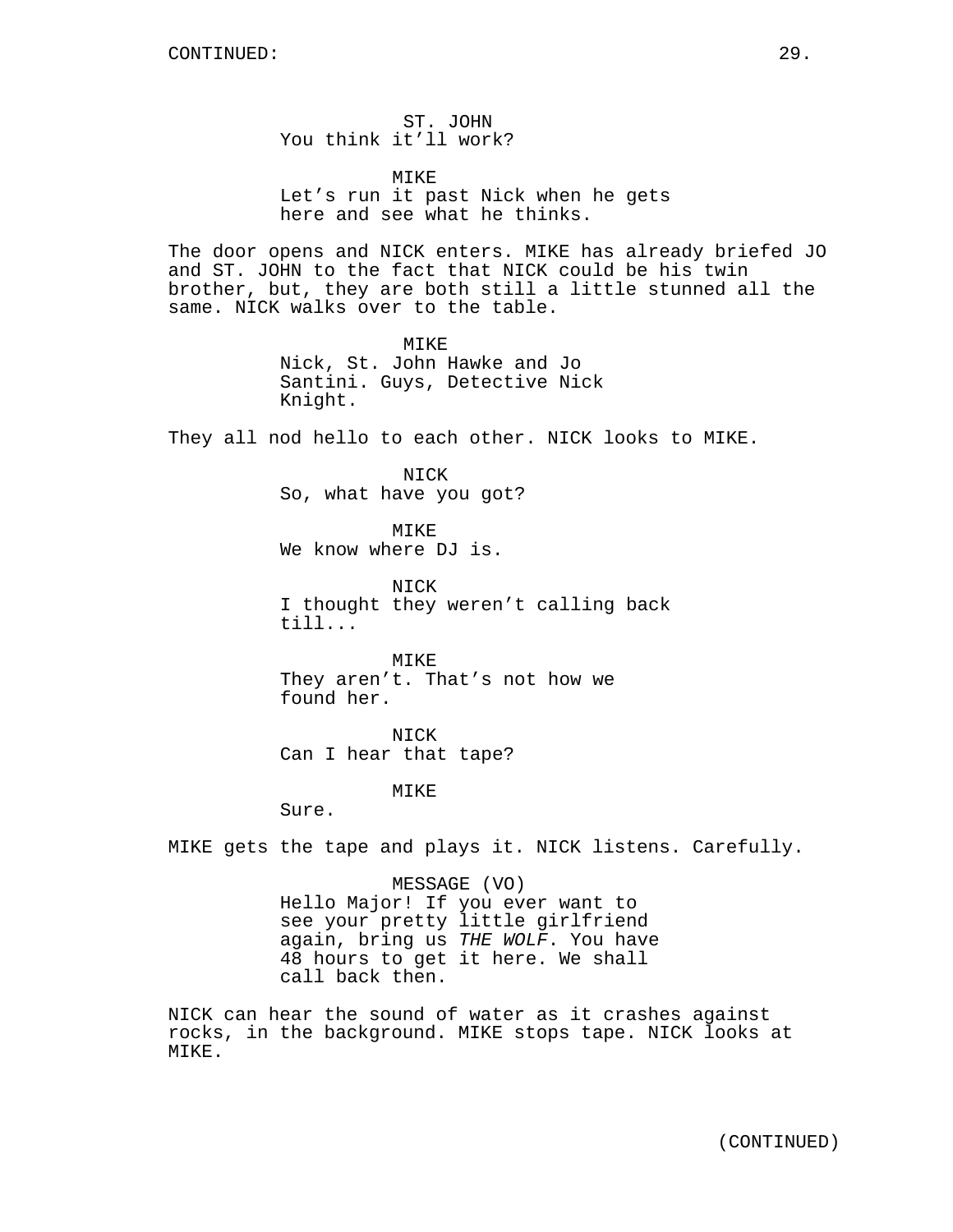NICK So, where do you think she is?

MIKE points to a circled area on a map.

MIKE

Here.

NICK notices there is a body of water within the circled area.

> NICK I know that area. There is an abandoned warehouse district right around there.

NICK points to the body of water.

NICK That's probably where she'll be. (beat) So, what's the plan?

FADE TO:

INT: DJ'S LOFT (7:00 PM)

ST. JOHN, MIKE, and NICK are at the table. JO has gone down to AIRWOLF to get a communicator for NICK. The door opens and JO enters. She walks over to the table and hands NICK the comm-pen.

JO

Here.

NICK looks at it.

NICK What is it?

ST. JOHN A communicator. It will enable us to stay in contact with you while you're on the ground, and we're in the air.

NICK takes it.

## NICK

Oh.

NICK puts it in his pocket. The phone rings. MIKE answers it.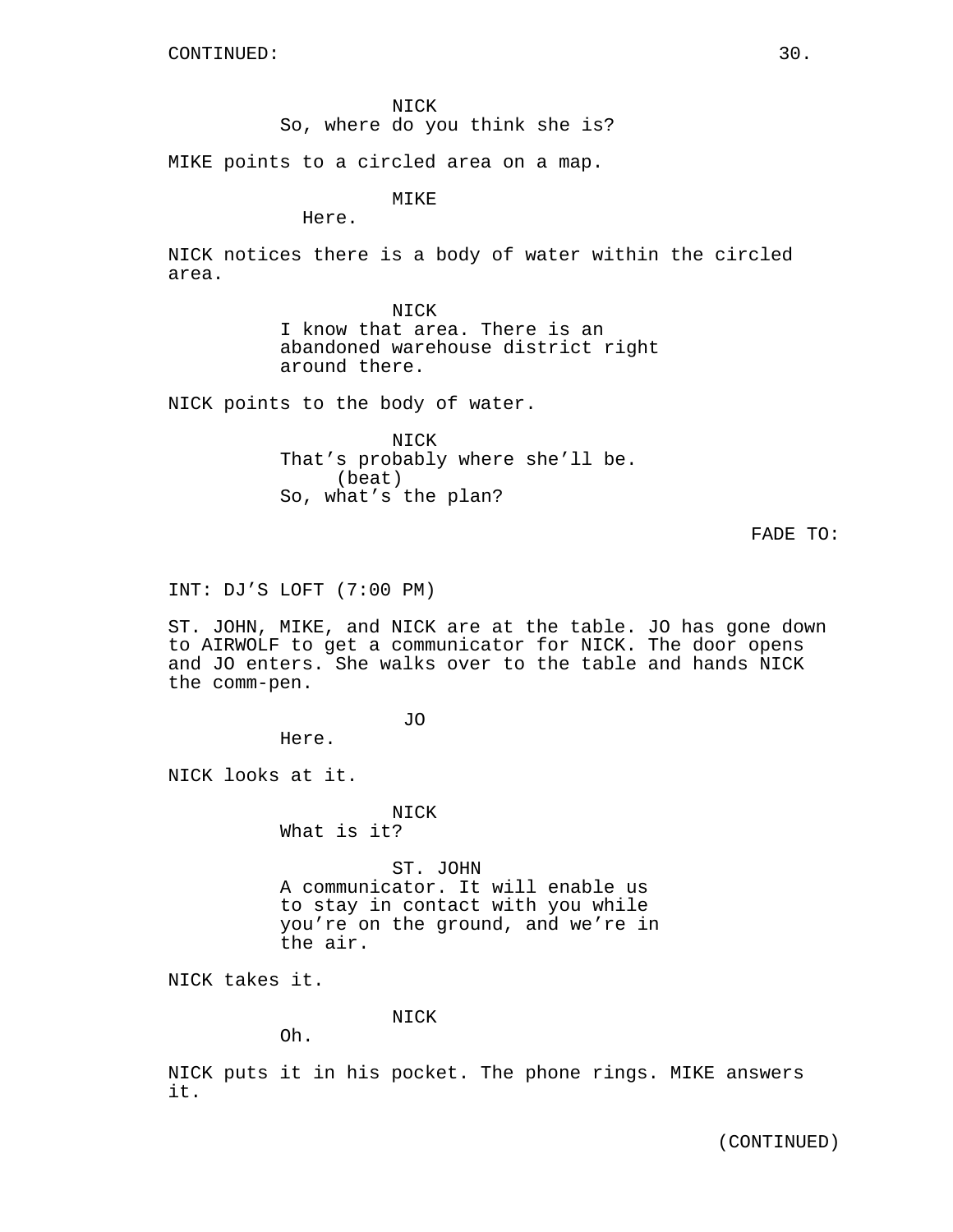MIKE

Hello.

It's JASON and he is mad.

JASON (VO) Mike, do you know where St. John, Jo, and AIRWOLF are?

MIKE (surprise) Jason! How niiiice of you to call.

JASON (VO) Miiiike! (beat) They're there aren't they?

MIKE Can you hold for a second? Thanks.

JASON (VO)

Mi...

MIKE presses the hold button on the phone and turns to ST. JOHN and JO.

> MIKE How'd Jason get this number?

ST. JOHN Ah ... I don't know.

JO Maybe he looked it up.

MIKE How'd he even know where I was?

NICK Who's Jason?

ST. JOHN looks at JO. JO looks at MIKE. MIKE looks at ST. JOHN.

> NICK Let me guess. Your Company contact, right?

MIKE nods. NICK rises from the table.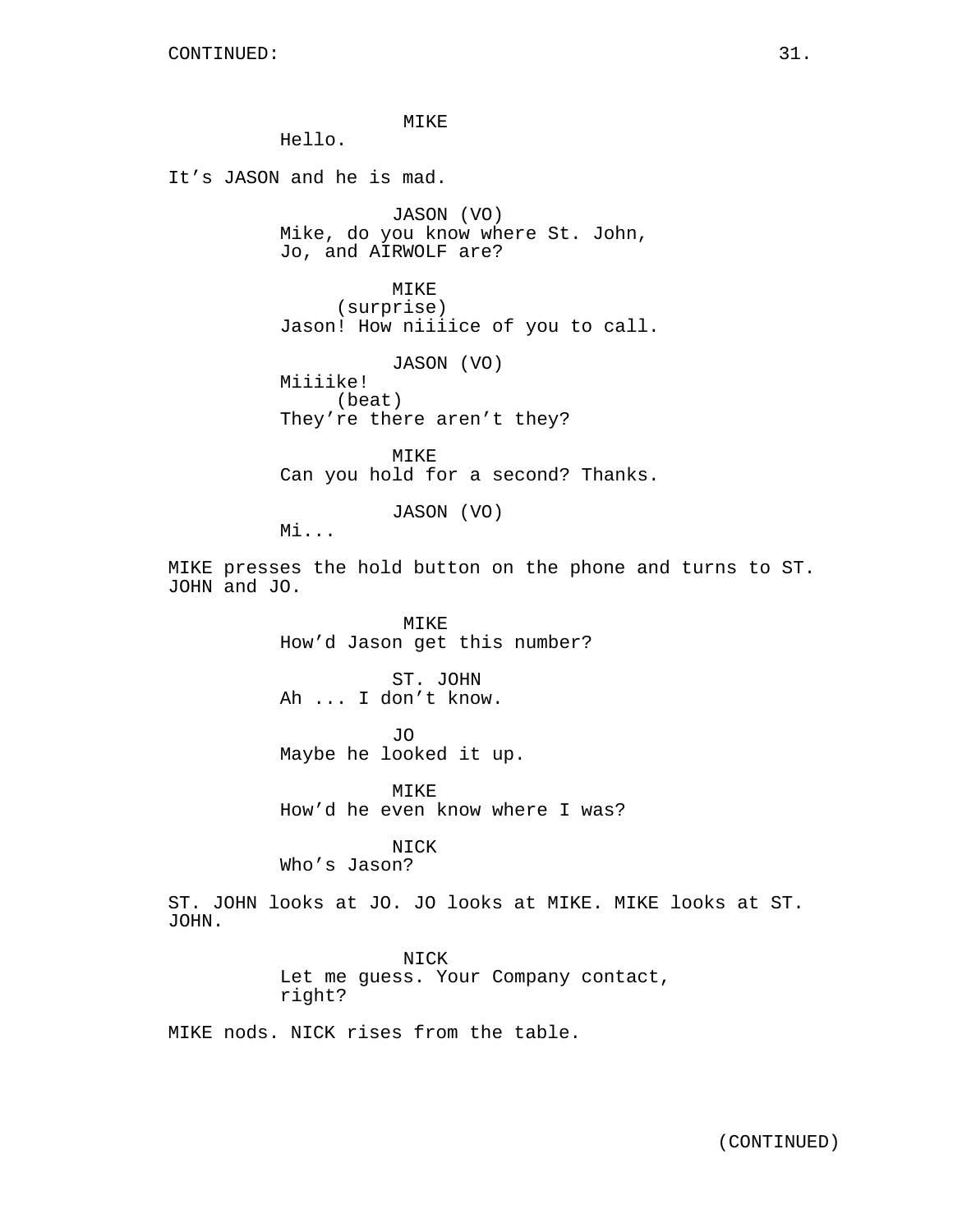NICK I guess you guys had better take that call then. (beat) I'll meet you there.

NICK heads to the door.

ST.JOHN / MIKE / JO

Bye.

NICK exits.

MIKE So, what do we tell Jason?

ST. JOHN, MIKE, and JO all exchange I don't know looks.

JUMP TO:

INT: KNIGHT'S WAREHOUSE (7:15PM)

NICK enters and head to kitchen.

CONTINUE TO:

#### KITCHEN

He opens the fridge, takes out a bottle, and then closes the fridge. He removes the cork from the bottle, with his teeth. He gets a glass from the shelf and fills it. He heads for the phone sipping his drink.

CONTINUE TO:

PHONE

He calls the Precinct.

SCHANKE (VO)

Homicide.

NICK Schank, it's me.

SCHANKE (VO) Where are you Knight?

(CONTINUED)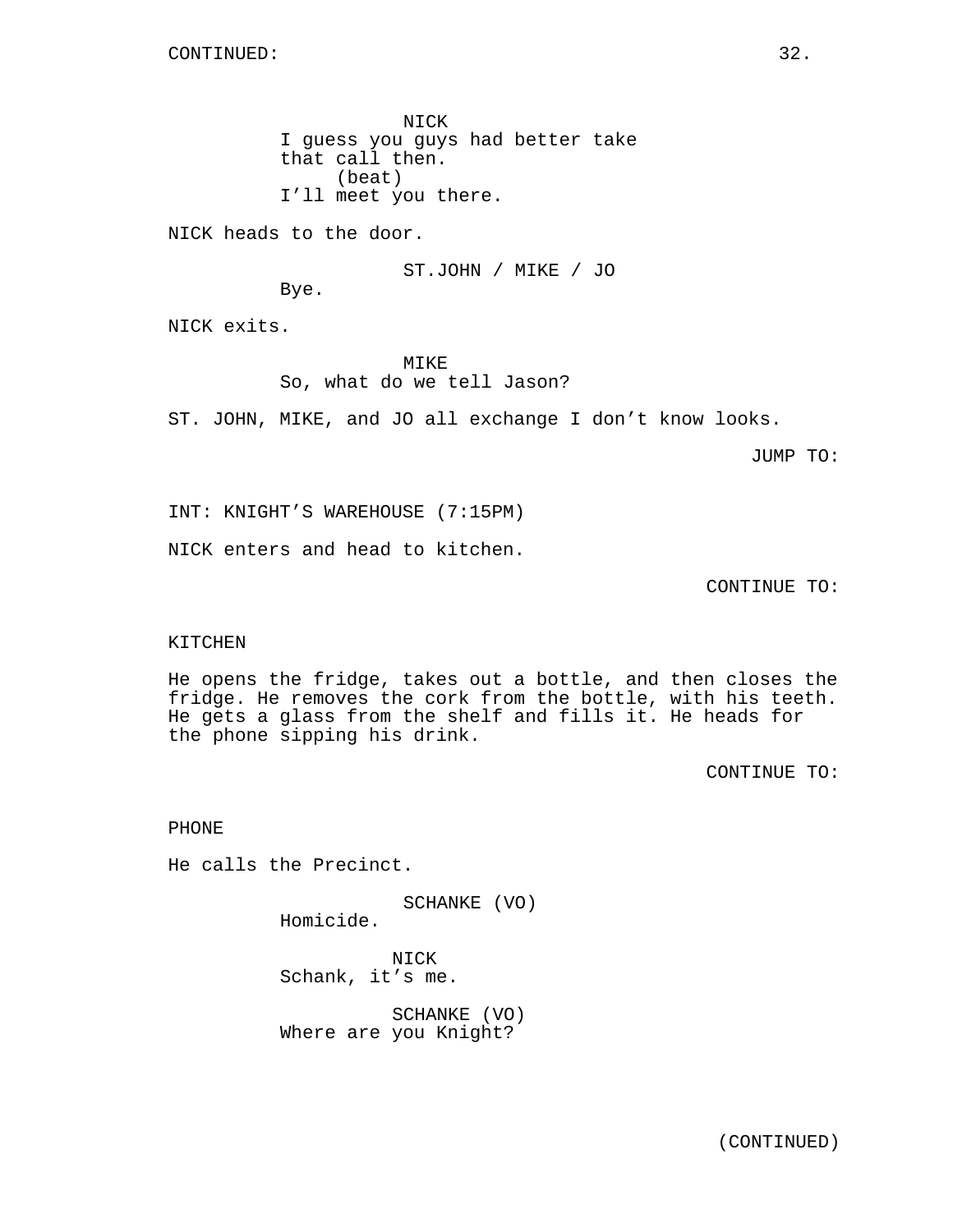NICK I'm gonna be a little late tonight.

SCHANKE (VO)

Why? We've got ...

NICK Start without me. I'm following a lead on the Summers case.

SCHANKE (VO) Summers? You mean DJ Summers? Knight, that's not even our case, it's still Missing Persons!

NICK Look Schank, Mike and his friends are going out there, and I think I should go with them.

SCHANKE (VO)

But...

NICK I don't have time to argue with you. I'll see you later.

SCHANKE (VO) Knight, I...

NICK Bye Schanke.

NICK hangs up, drains his glass, and glances at his watch. He realizes that if he wants to get to the Warehouse District before AIRWOLF, he's going to have to fly there himself. NICK goes to the window, opens it and flies out.

CUT TO:

INT: 95 GATEWAY LANE - GARAGE (7:30PM)

ST. JOHN and MIKE unlock the Semi-trailer doors and pull the ramp out.

CONTINUE TO: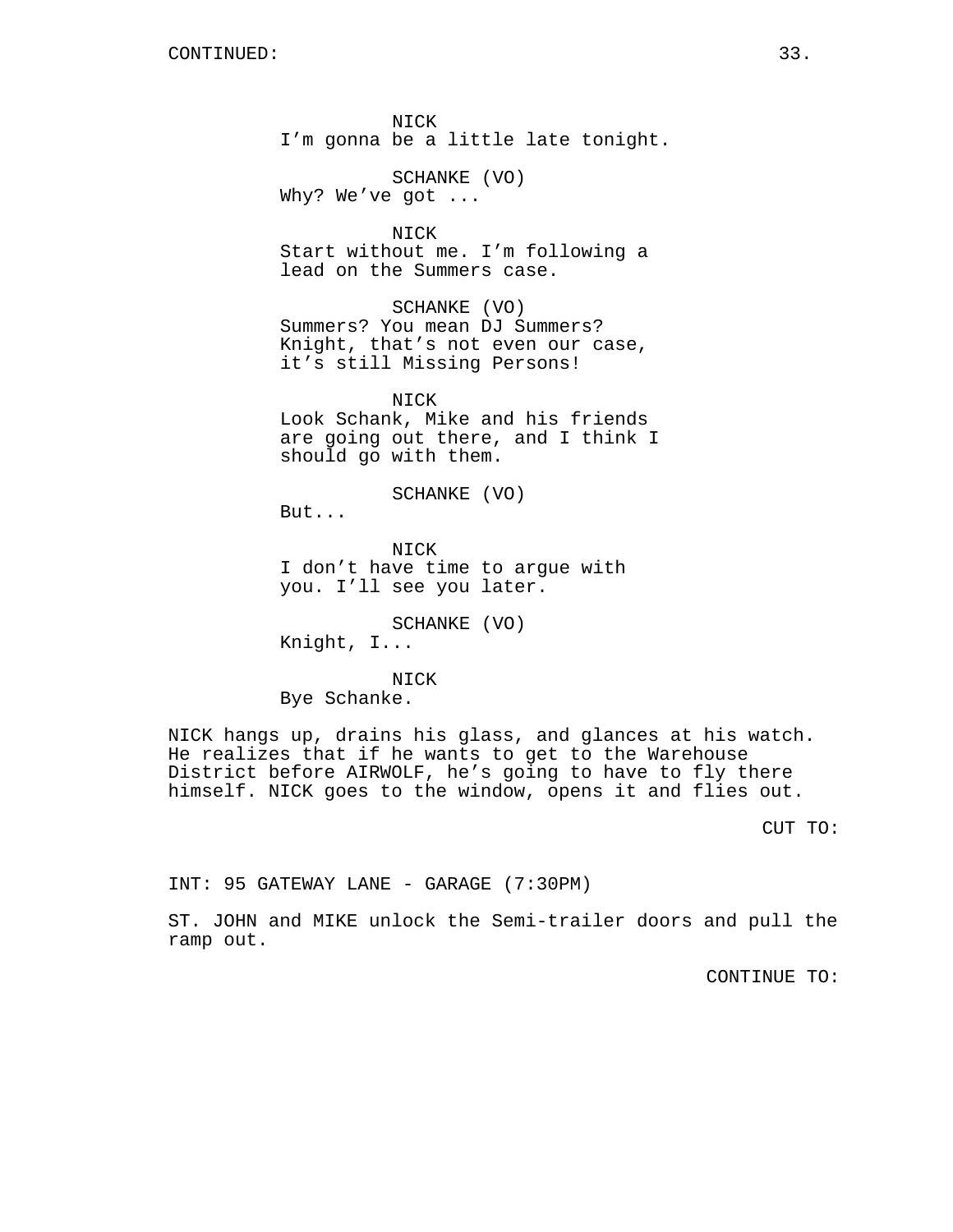INT: SEMI-TRAILER

ST. JOHN enters trailer and goes to AIRWOLF door. He enters the security code, opens the door, and gets in.

CONTINUE TO:

#### INT: AIRWOLF

ST. JOHN deactivates the on board security system and drives AIRWOLF out of the trailer.

CONTINUE TO:

## INT: GARAGE

As ST. JOHN drives AIRWOLF out of trailer, JO opens the warehouse garage doors. Once AIRWOLF is out of the trailer, MIKE puts the ramp back inside the trailer and closes and locks trailer doors. ST. JOHN drives AIRWOLF out of the garage. MIKE and JO exit garage.

CONTINUE TO:

#### EXT: WAREHOUSE

JO closes over the doors and MIKE and JO go to AIRWOLF.

CONTINUE TO:

#### INT: AIRWOLF

MIKE enters the front, co-pilot seat, and JO enters the back. MIKE and JO put on their headphones as ST. JOHN starts her up. MIKE puts her into WHISPER MODE and ST. JOHN takes her up.

> MIKE (to Jo) What's our ETA?

JO consults the computer.

JO Approx. 10 minutes.

ST. JOHN What's the layout like?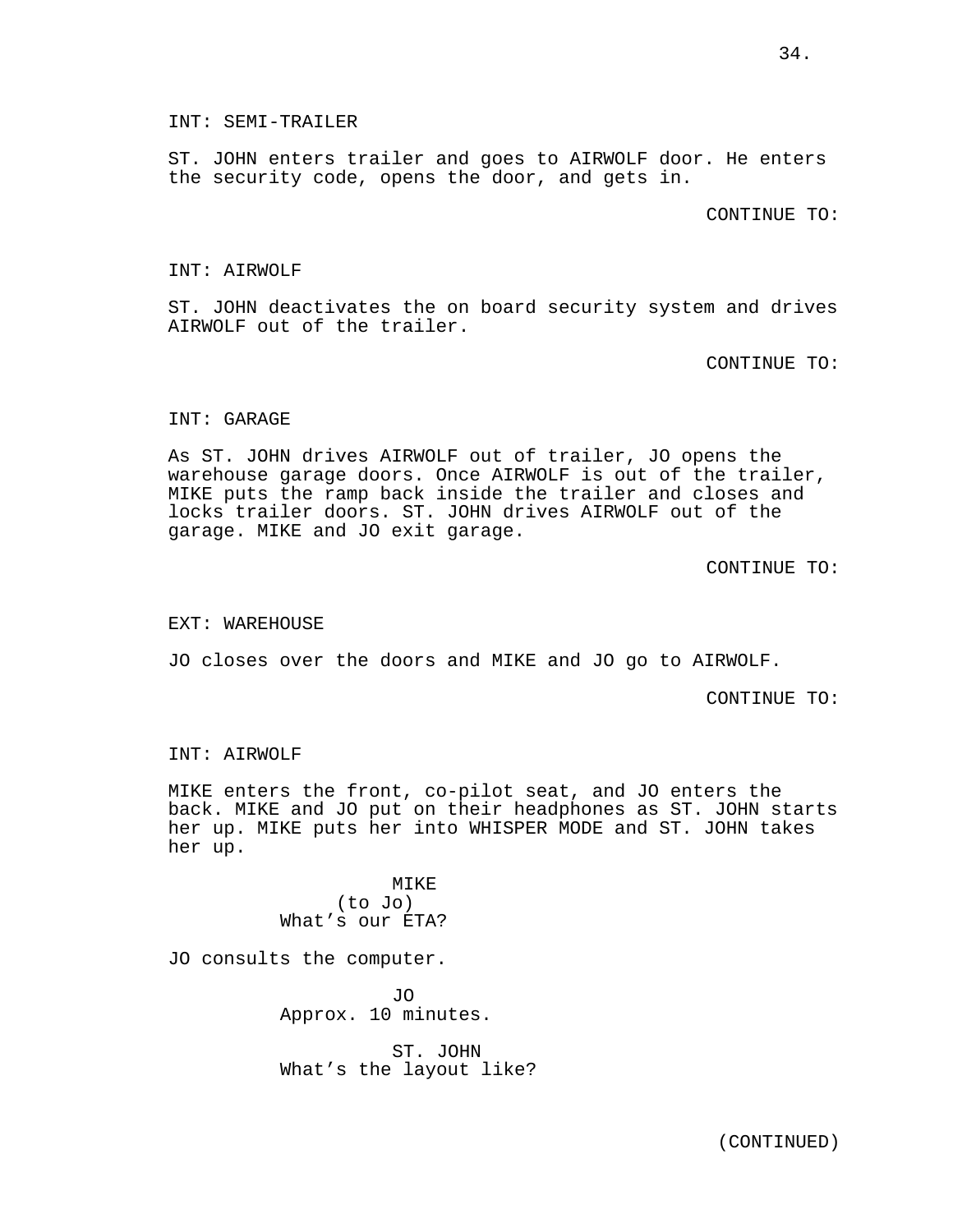JO has the computer monitor display a map of the Warehouse district.

> JO Check your monitor guys.

MIKE and ST. JOHN glance at the map displayed on the monitor. Then return to flying.

> JO The warehouses are connected through a series of underground tunnels and the roads and paths above. The Eastern Parking Lot has been transformed into a Helicopter Landing Zone.

MIKE Which warehouse is DJ in?

JO consults the computer. The blinking red-light appears in the middle one.

> JO The middle one.

ST. JOHN How many people are you reading inside?

JO consults the computer.

JO Not close enough for a reading.

MIKE looks at ST. JOHN, who nods.

MIKE

Hang on guys.

MIKE activates the Turbos.

CONTINUE TO:

EXT: AIRWOLF

AIRWOLF flies to the Warehouse District.

CONTINUE TO: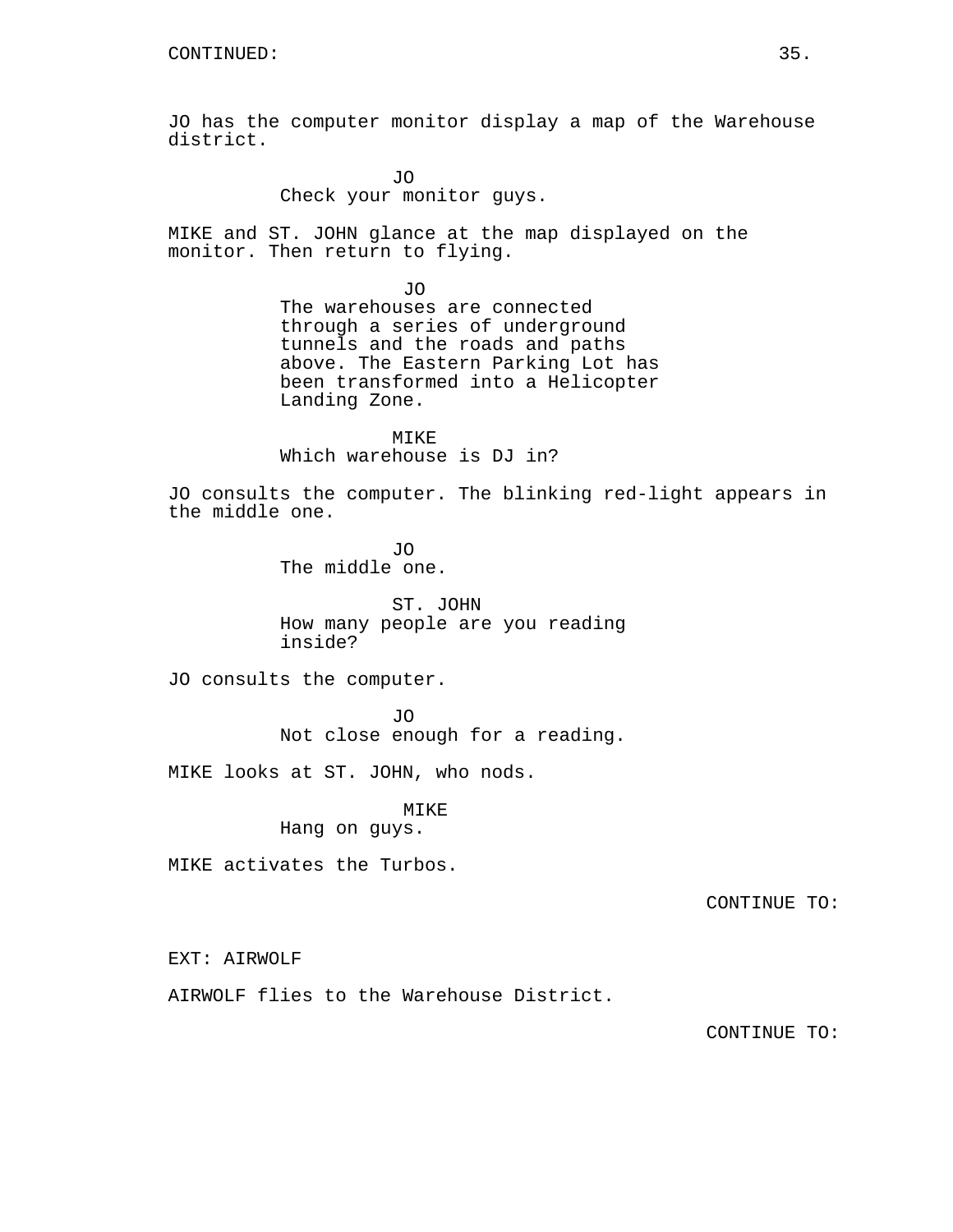EXT: WAREHOUSE DISTRICT

AIRWOLF reaches the Warehouse District and hovers over the Northern Parking Lot.

CONTINUE TO:

INT: AIRWOLF

ST. JOHN Run that scan again, Jo.

JO runs the scan again.

MIKE Any sign of Nick, or his Caddy, down there? JO Nope. The only warehouse with any life form readings, is the center one. ST. JOHN How many? JO Seven. MIKE Including DJ? JO Yes. ST. JOHN You said the Eastern lot was a HLZ, any chopper there now? JO Hang on. JO consults the computer JO Yes. MIKE

Weapons?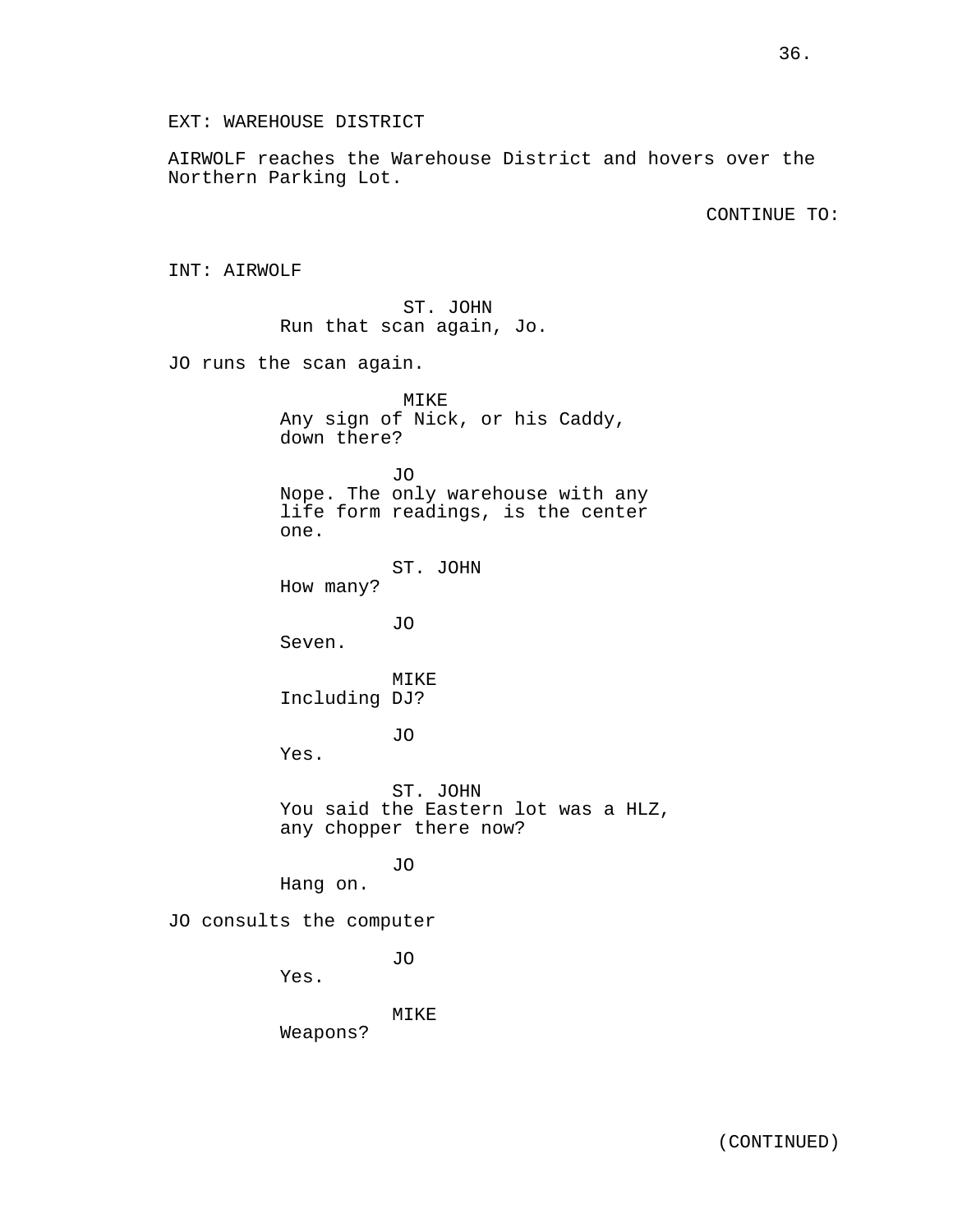JO Chain guns. MIKE That's it? JO Appears so. MIKE Scan the other four warehouses for contents. JO Working on it. JO runs a computer scan on the western warehouses. JO The two western ones are empty. JO scans the eastern two. Scan shows that they are stockpiled with every imaginable form of ammo you can think of. JO Oh my god!!! MIKE What is it? JO Check your monitor guys. ST. JOHN and MIKE give a stunned whistle. MIKE There's enough ammo down there to start WW III. ST. JOHN Do a complete sensor sweep, Jo. I don't want anymore surprises. PAN TO: EXT: WESTERN LOT (7:45PM)

NICK lands and starts to walk down a road. With his acute sense of hearing, he can hear AIRWOLF, even though she is in Whisper Mode. NICK heads for the NORTHERN LOT.

JUMP TO: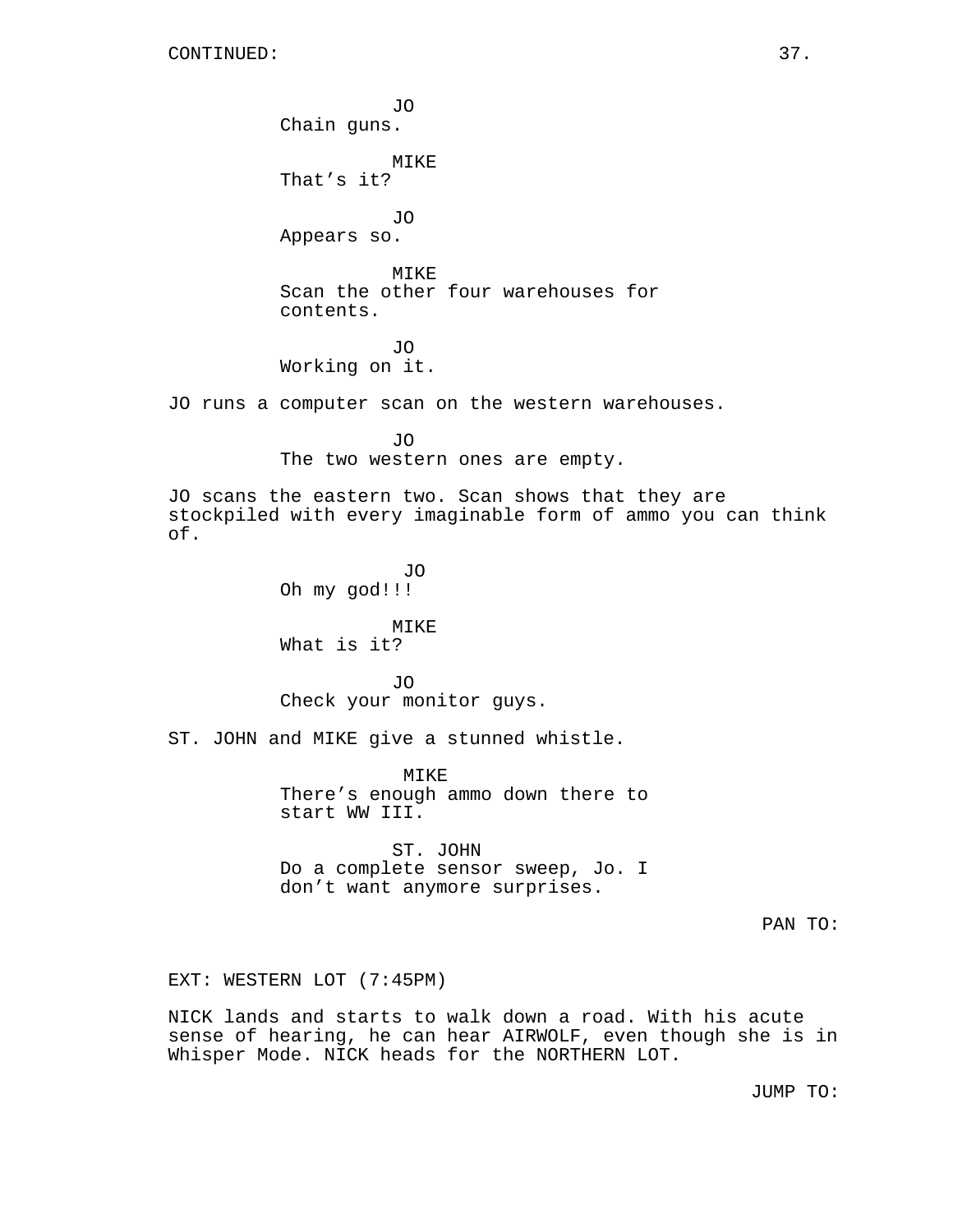INT: AIRWOLF (7:46PM) MIKE is watching what AIRWOLF's cameras are recording, on the monitor. MIKE sees something move. MIKE Whoa, wait, Jo. Move the camera back. ST. JOHN Did you see something? JO moves camera back. MIKE There! Stop. Go in closer. JO zooms the camera in closer. MIKE It's Nick! ST. JOHN Where the hell'd he come from? MIKE I have no idea. MIKE opens a channel to NICK's communicator. MTKE<sup>®</sup> AIRWOLF to Nick. Come in Nick. NICK (VO) Go ahead Mike. MIKE We've located DJ. She's in the warehouse directly in front of you. St. John will meet you at the door. NICK (VO) Okay. MIKE Airwolf out. MIKE closes the channel. ST. JOHN takes AIRWOLF down. CONTINUE TO:

38.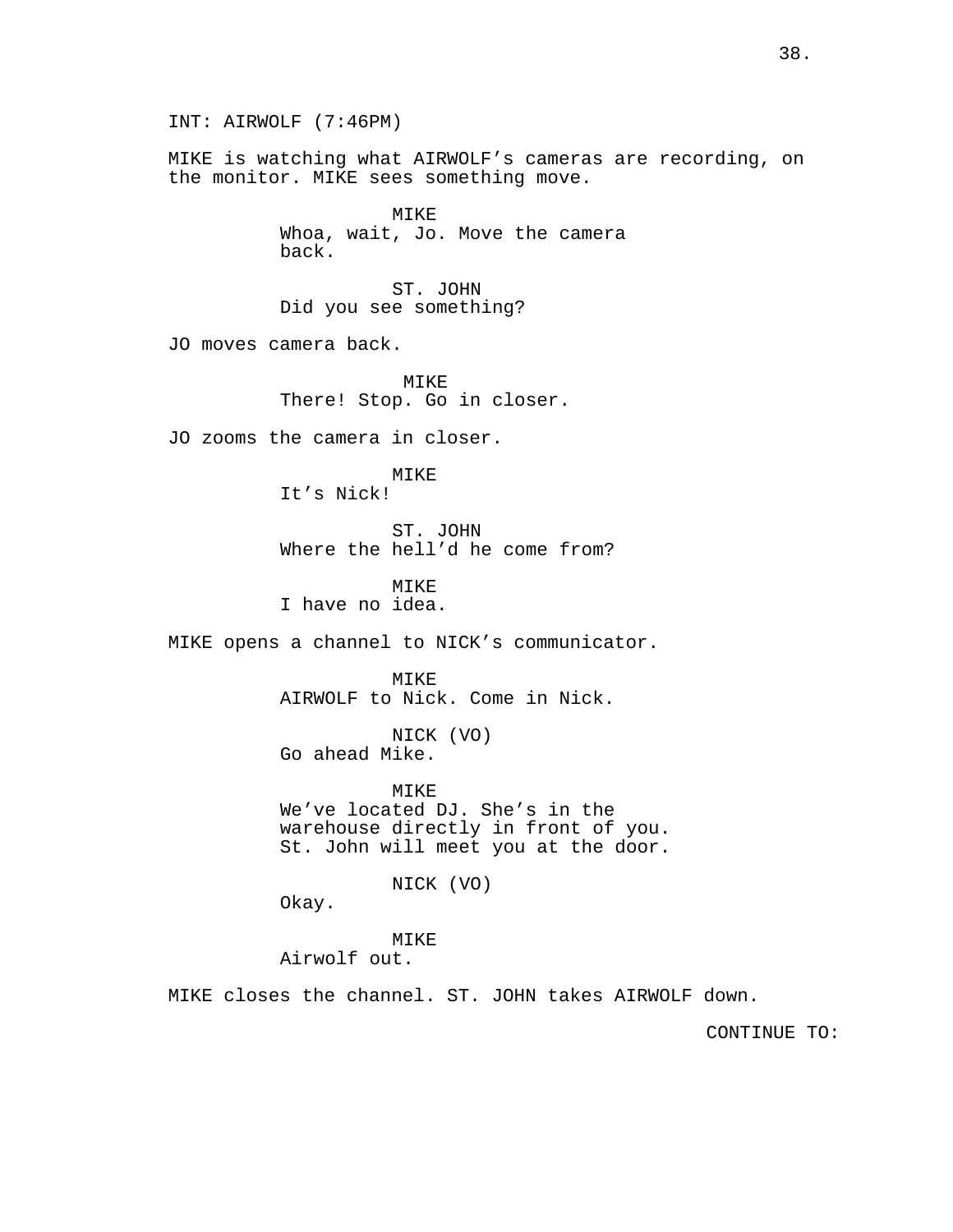EXT: AIRWOLF - NORTHERN LOT

ST. JOHN lands AIRWOLF and exits. MIKE takes AIRWOLF back up. ST. JOHN runs through the grass to meet NICK.

CONTINUE TO:

EXT: WAREHOUSE #3 - WEST SIDE (7:50PM)

NICK arrives at the west entrance before ST. JOHN. He surprises the guard, who pulls a gun on him. NICK knocks the gun out of the guard's hand and, grabbing him by the shirt collar, pushes him up against the wall.

> NICK Where is she?

> > GUARD

Where's who?

NICK looks him in the eye and uses the voice on him.

NICK Take, me, to, her.

ST. JOHN approaches from behind.

ST. JOHN You really think he's just going to lead you right to her?

NICK ignores ST. JOHN and continues staring at the guard. Guard answers NICK hypnotically.

> GUARD Sure. Right this way.

NICK puts the guard down, turns him toward the door, and flashes ST. JOHN a smile.

## **NTCK**

Ask and ye shall receive!

ST. JOHN can't believe it worked and feels like he's walking into a trap.

CONTINUE TO: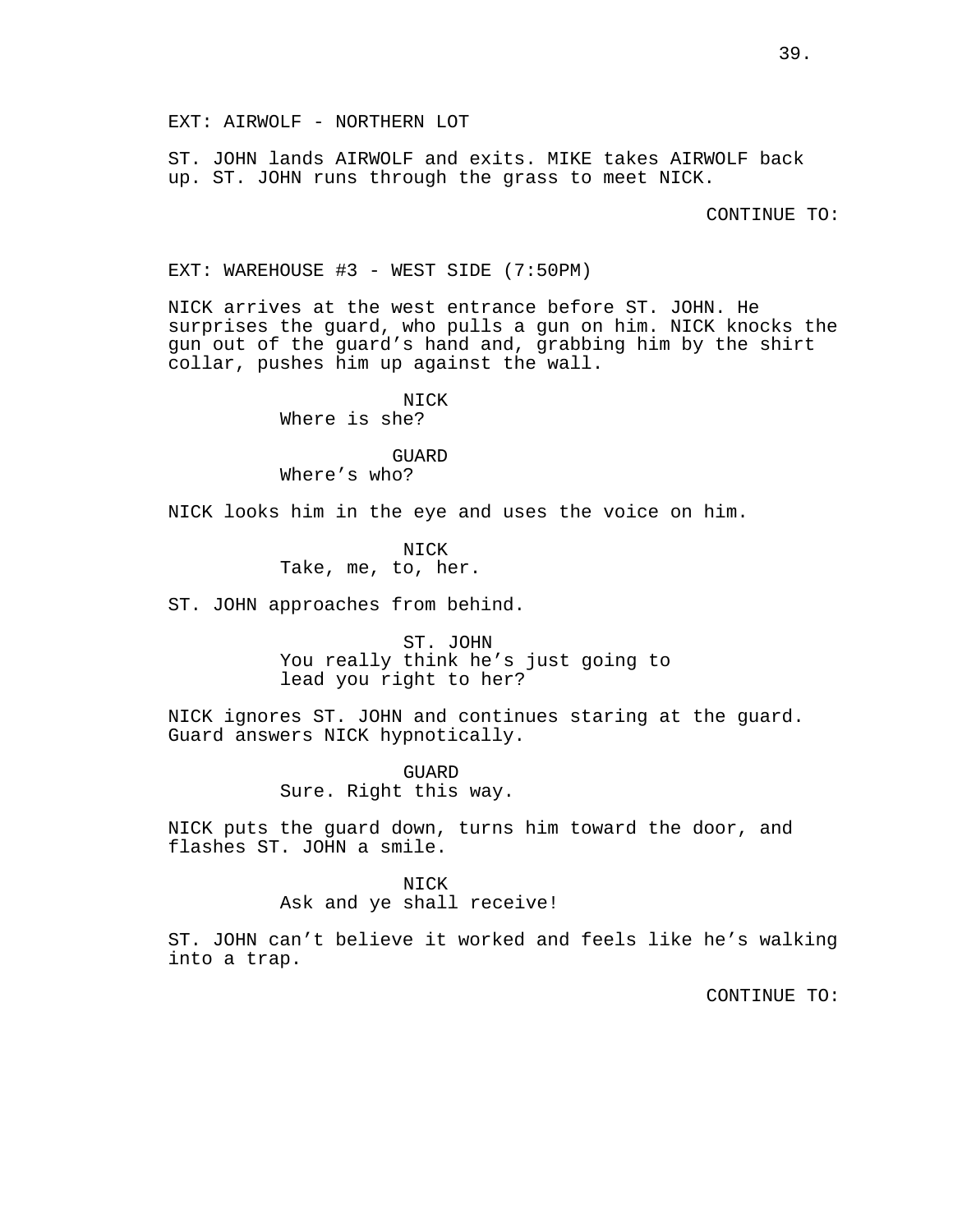ST. JOHN, NICK, and the GUARD, enter.

#### HALLWAY

The GUARD leads them along the hallway, in a northerly direction. They get to the end of the hallway, turn the corner and head east. They have passed nobody, so far. ST. JOHN doesn't like it. He takes out his communicator, and calls AIRWOLF.

> ST. JOHN Jo, I thought you said there were six men in here? Besides the guard, we've seen nobody. Where is everyone?

JO (VO) Hang-on. (beat x2) They all seem to be together in a small South-eastern room.

ST. JOHN Is DJ with them?

JO (VO) Negative. DJ's alone.

ST. JOHN turns to the guard.

ST. JOHN How much further?

## GUARD

Not far now.

The three of them pass by the northern exit, NICK notices the exit and makes a note of it, ST. JOHN doesn't notice it. They keep on going.

> ST. JOHN Mike, be ready to blow the...

NICK gives ST. JOHN a "WHAT" look.

ST. JOHN ...eastern warehouses on my mark.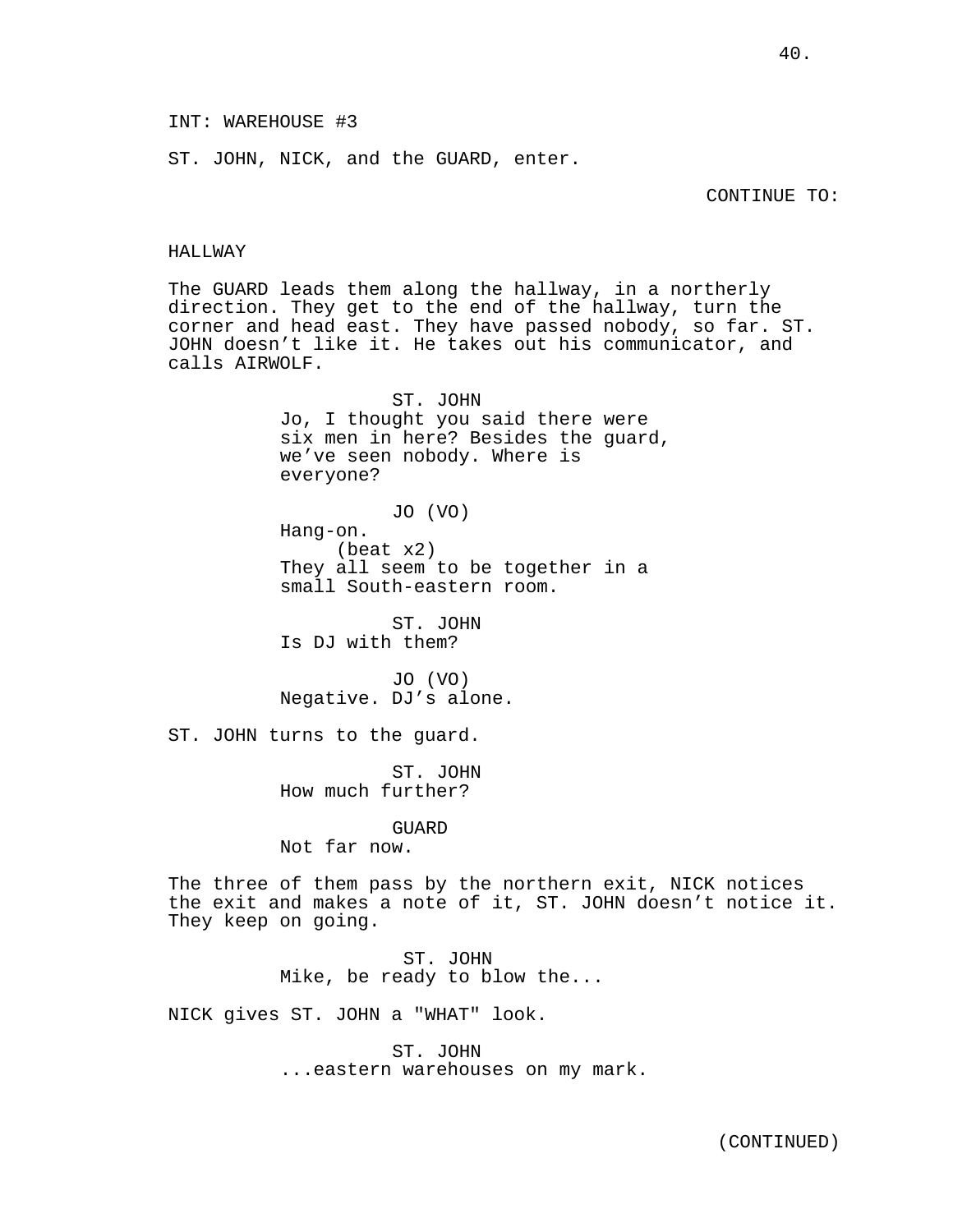## MIKE (VO) Roger. AIRWOLF out.

ST. JOHN notices the look NICK is giving him.

# NICK

Why are you...?

ST. JOHN The warehouses are armed to the rafters with ammo.

NICK gives ST. JOHN an "oh" look. The GUARD stops in front of a locked door.

> GUARD She's in there.

NICK Open it.

The GUARD opens it.

## CONTINUE TO:

#### ROOM

ST. JOHN sees DJ tied to a chair in the center of the room. He goes to her.

PAN TO:

## HALLWAY

NICK puts the guard to sleep.

PAN TO:

## ROOM

ST. JOHN looks at DJ. Except a few cuts & bruises she seems okay. He starts to untie her.

> DJ St. John? ST. JOHN Yes. It's me.

> > (CONTINUED)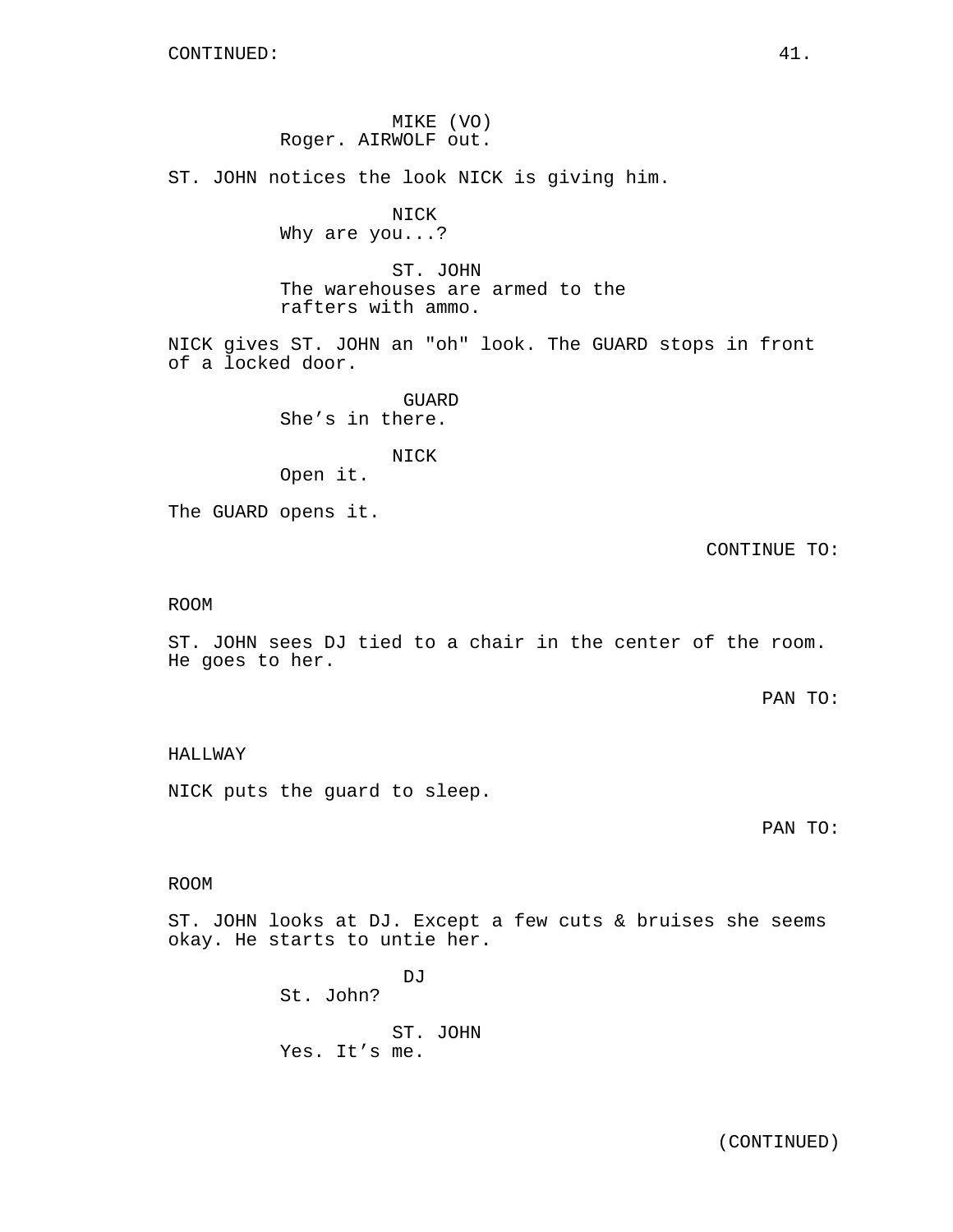DJ Where... where's Mike?

ST. JOHN finishes untieing her. He is about to answer when NICK calls him.

PAN TO:

### HALLWAY

NICK Come on St. John. Let's move.

PAN TO:

## ROOM

DJ

Mike?

DJ rises and runs to NICK.

PAN TO:

### HALLWAY

She and gives him a giant bear hug.

PAN TO:

### ROOM

ST. JOHN exits the room and takes DJ off of NICK.

ST. JOHN No, DJ. This is Detective Knight. Mike is outside. DJ But... NICK I know. DJ<sub>J</sub> I'm sorry, detective.

NICK places the GUARD in the room, then closes the door.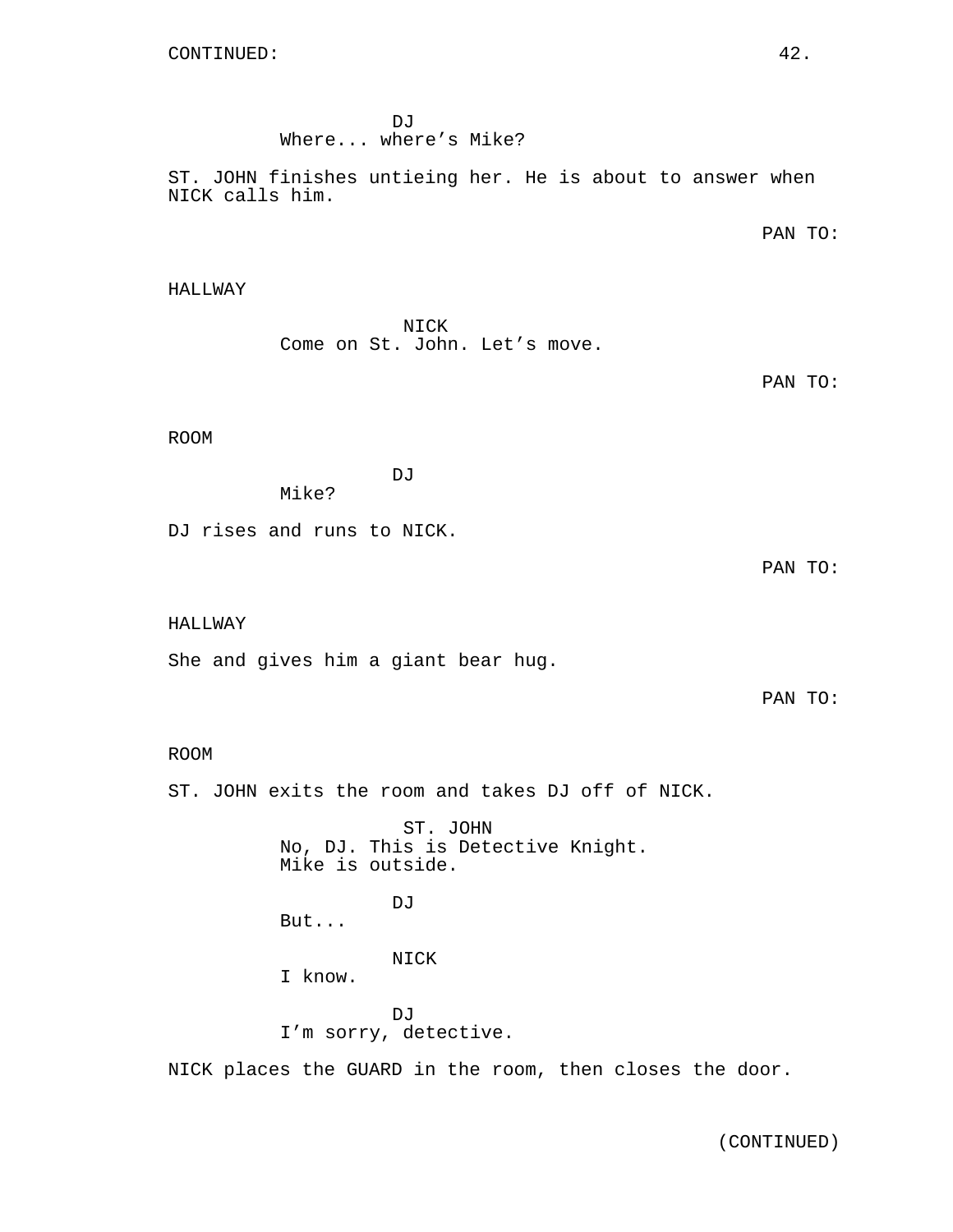NICK That's okay. And please, it's Nick.

DJ Sorry, Nick.

NICK Come on, let's go.

They run back the way they came. ST. JOHN, holding DJ's hand, run past the Northern exit. NICK, who is bringing up the rear, calls them back.

> NICK St. John, DJ, this way.

ST. JOHN and DJ stop, turn around and run back as NICK opens the door. They exit.

CONTINUE TO:

EXT: WAREHOUSE #3 - NORTH SIDE

ST. JOHN calls AIRWOLF on the communicator.

ST. JOHN

Now Mike!

PAN TO:

EXT: AIRWOLF

AIRWOLF fires two rockets, one at each warehouse. They are both direct hits. The warehouses go kaboom, and there is one massive explosion. AIRWOLF then lands in the northern lot.

PAN TO:

ST. JOHN, DJ, AND NICK

They are running to AIRWOLF lands as they get there.

PAN TO: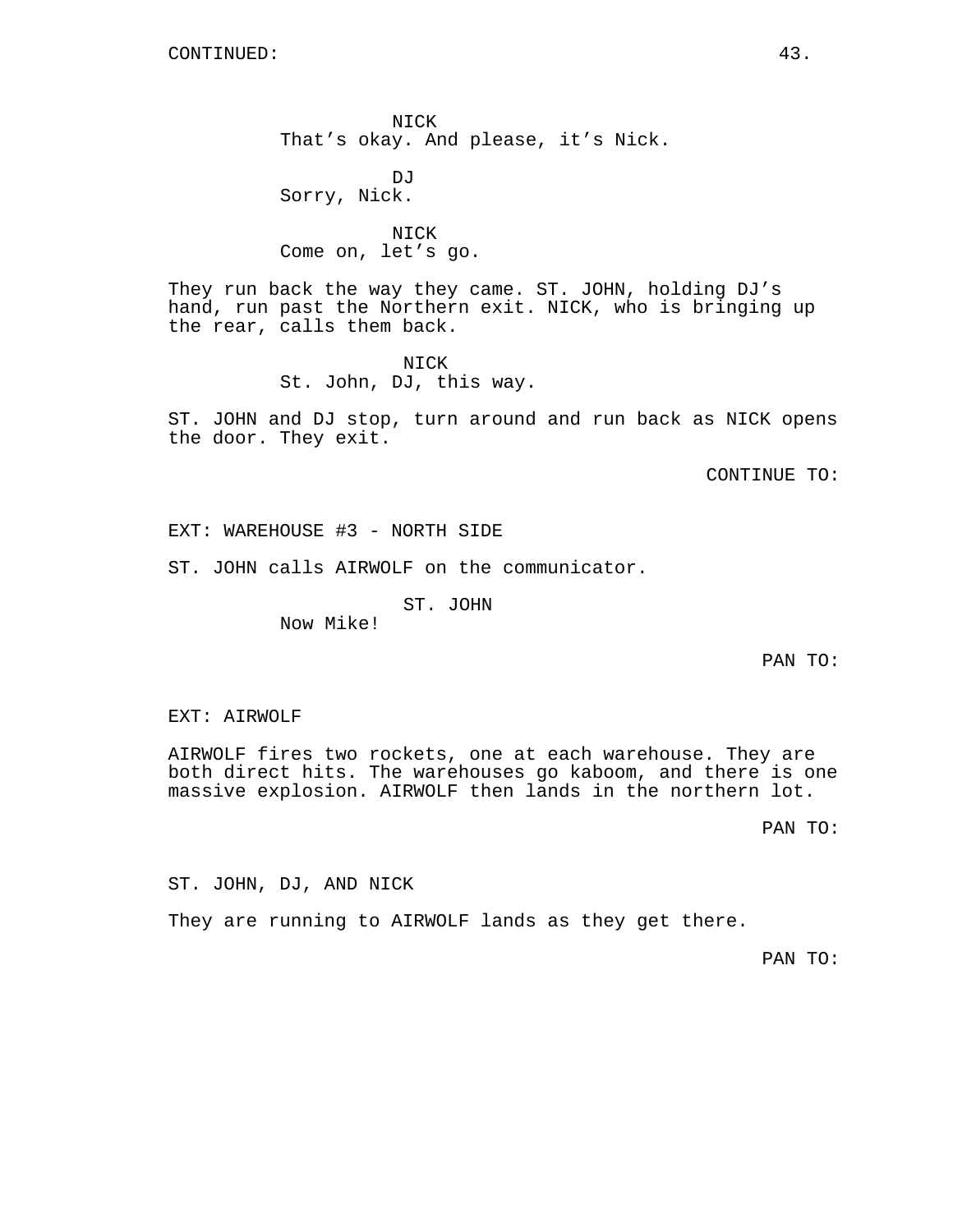NICK

With his extra-ordinary vision, NICK notices that the chopper in the eastern lot is powering up and that three men are running towards it. NICK realizes they won't make it to chopper before it takes off. NICK takes out his communicator and calls AIRWOLF.

NICK

Mike?

MIKE (VO)

Yeh.

NICK The chopper in the eastern lot, is about to take off.

MIKE answers with a surprised tone in his voice.

MIKE (VO) How could you...

NICK You guys take the chopper, I'll handle the three on the ground.

MIKE (VO) Roger, Nick. AIRWOLF out.

NICK runs towards the men.

PAN TO:

EXT: AIRWOLF - NORTHERN LOT

ST. JOHN gets in the front, and DJ gets in the back. AIRWOLF ascends and goes after the chopper that's headed north, out over the lake.

PAN TO:

#### EXT: NORTH EAST CORNER

NICK lands on the corner. He can see the three men advancing. They are walking now, as the chopper has left. He notices that the first guy has a machine gun, the second has a revolver, and the third, is unarmed. NICK flies up and sits on a low tree branch. He notices that the three men have put some distance between them. NICK waits. In a few seconds, MAN #1 walks under the branch. NICK grabs him and

(CONTINUED)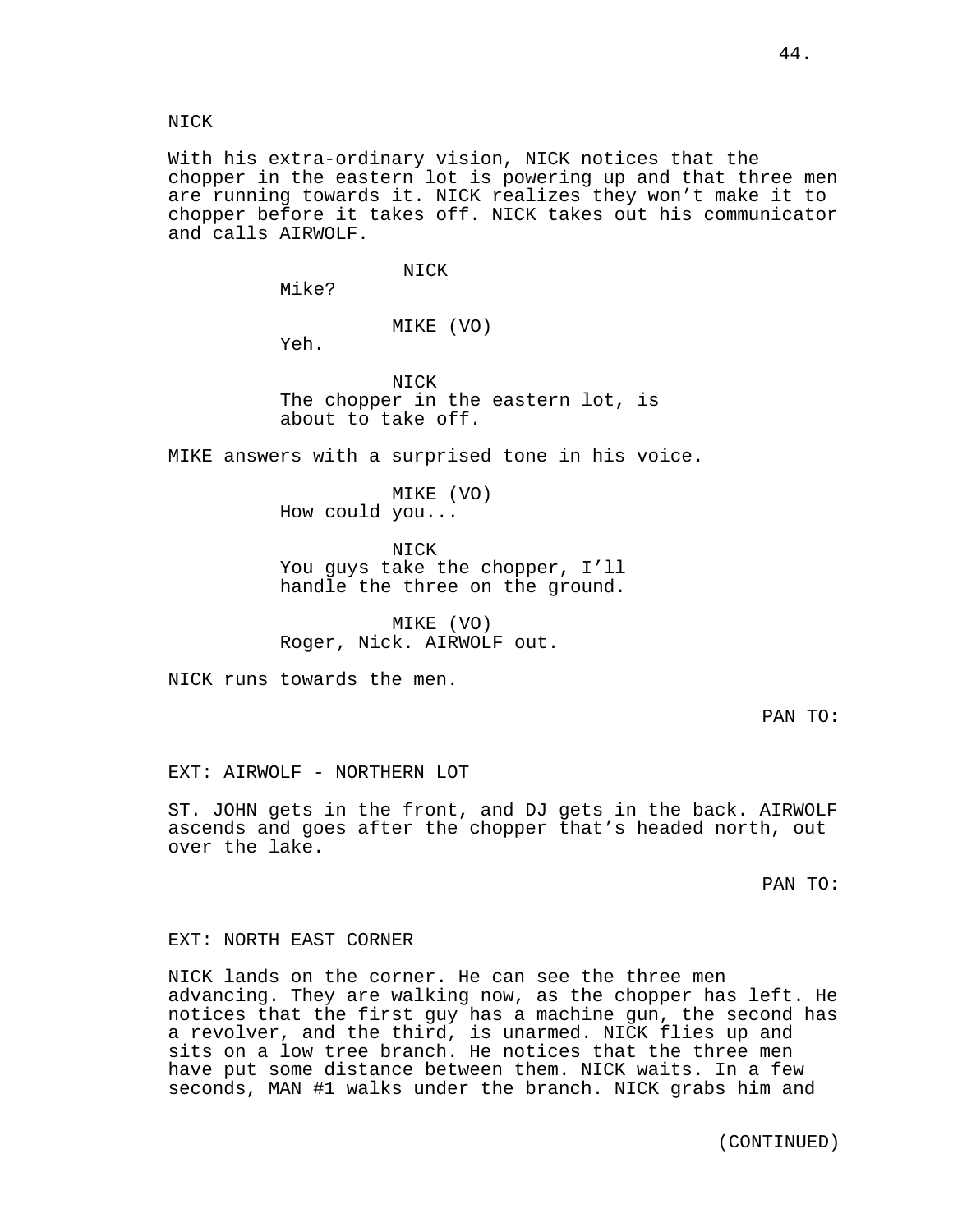pulls him up. MAN # 1 drops the gun. It lands softly. NICK puts him to sleep immediately.

NICK

Sleep.

Therefore MAN #1 has no time to scream, because it's all happened so fast. Once he is asleep, NICK removes a pair of cuffs from his pocket, and cuffs MAN #1 to the tree branch. NICK waits for MAN #2.

PAN TO:

#### INT: AIRWOLF (FLYING OVER WATER)

MIKE and ST. JOHN are in their usual seats, wearing their black helmets. JO and DJ are in the back. The other chopper is firing on AIRWOLF. AIRWOLF returns fire. Chopper turns and flies straight at AIRWOLF.

> MIKE This guy got a death wish or something?

ST. JOHN pulls AIRWOLF up and flies over other chopper. JO scans the chopper. JO mutters to herself.

> JO That's strange!

MIKE I think this whole city is strange.

ST. JOHN Whatcha find Jo?

JO The computer just detected 50 keys of high grade cocaine on that chopper.

ST. JOHN

Cocaine?

MIKE

At least now we know we're dealing with drug dealers.

JO Don't forget all the weapons and ammo back there. They're probably arms dealers too.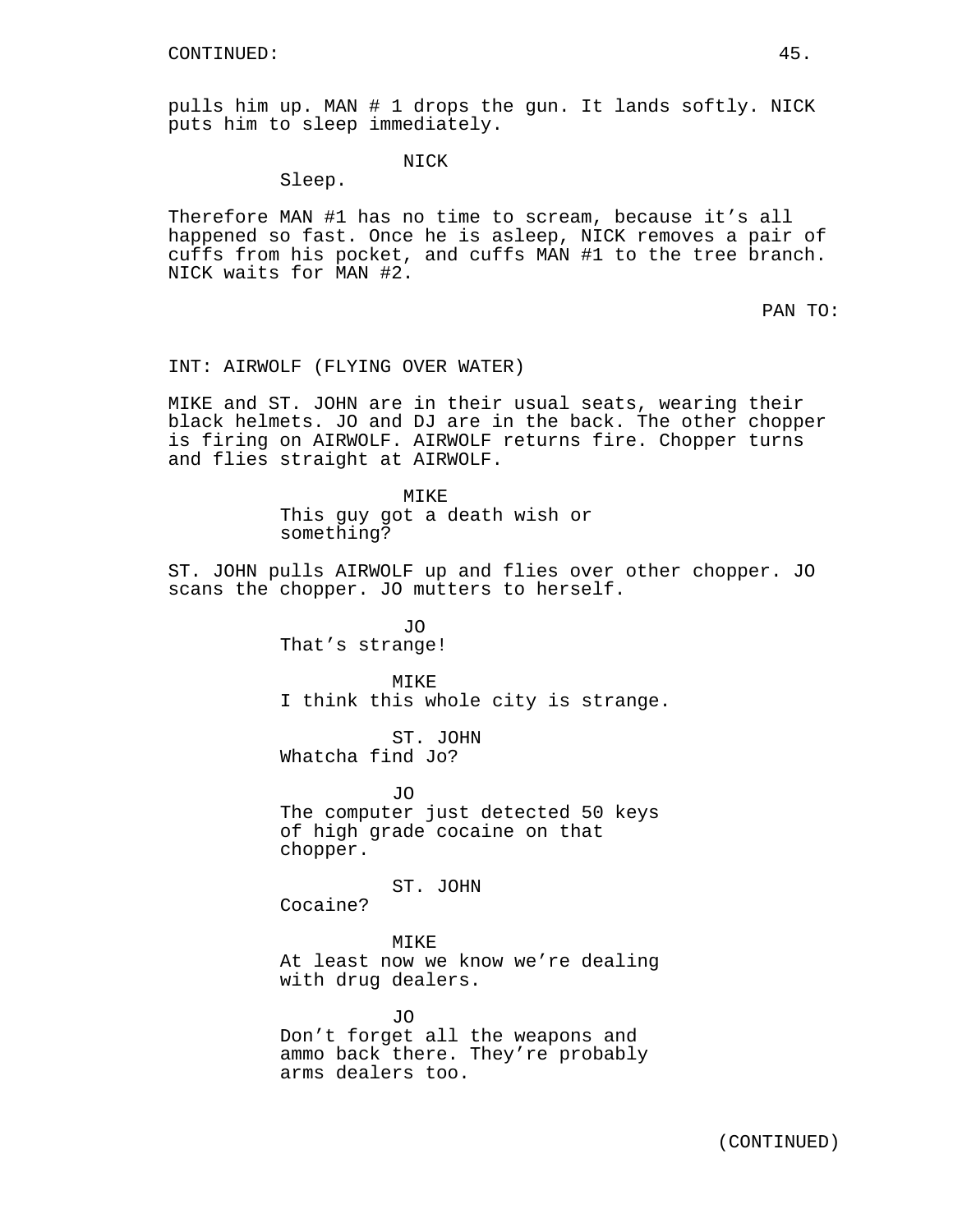ST. JOHN Why didn't the cocaine register on the initial scan?

JO It wasn't there then. They must have brought it on board with them.

The other chopper turns and heads straight at AIRWOLF again. Firing at her as it comes.

> MIKE Here he comes again. What do ya say we put an end to this little game of cat and mouse?

ST. JOHN looks at MIKE. They raise their left hands to the sides of their helmets, and press the button that lowers the visors. The visors come down.

PAN TO:

#### EXT: AIRWOLF (UNDERNEATH)

The cannon chamber door opens and the cannons come down.

CONTINUE TO:

INT: AIRWOLF

ST. JOHN fires.

CONTINUE TO:

EXT: AIR (FOLLOW MISSILE)

The missile hits the chopper and it blows up.

CONTINUE TO:

## INT: AIRWOLF

ST. JOHN and MIKE raise their left hands to the side of their helmets, and press the button. The visors come up.

> ST. JOHN Let's head back and see if NICK needs us.

> > CONTINUE TO: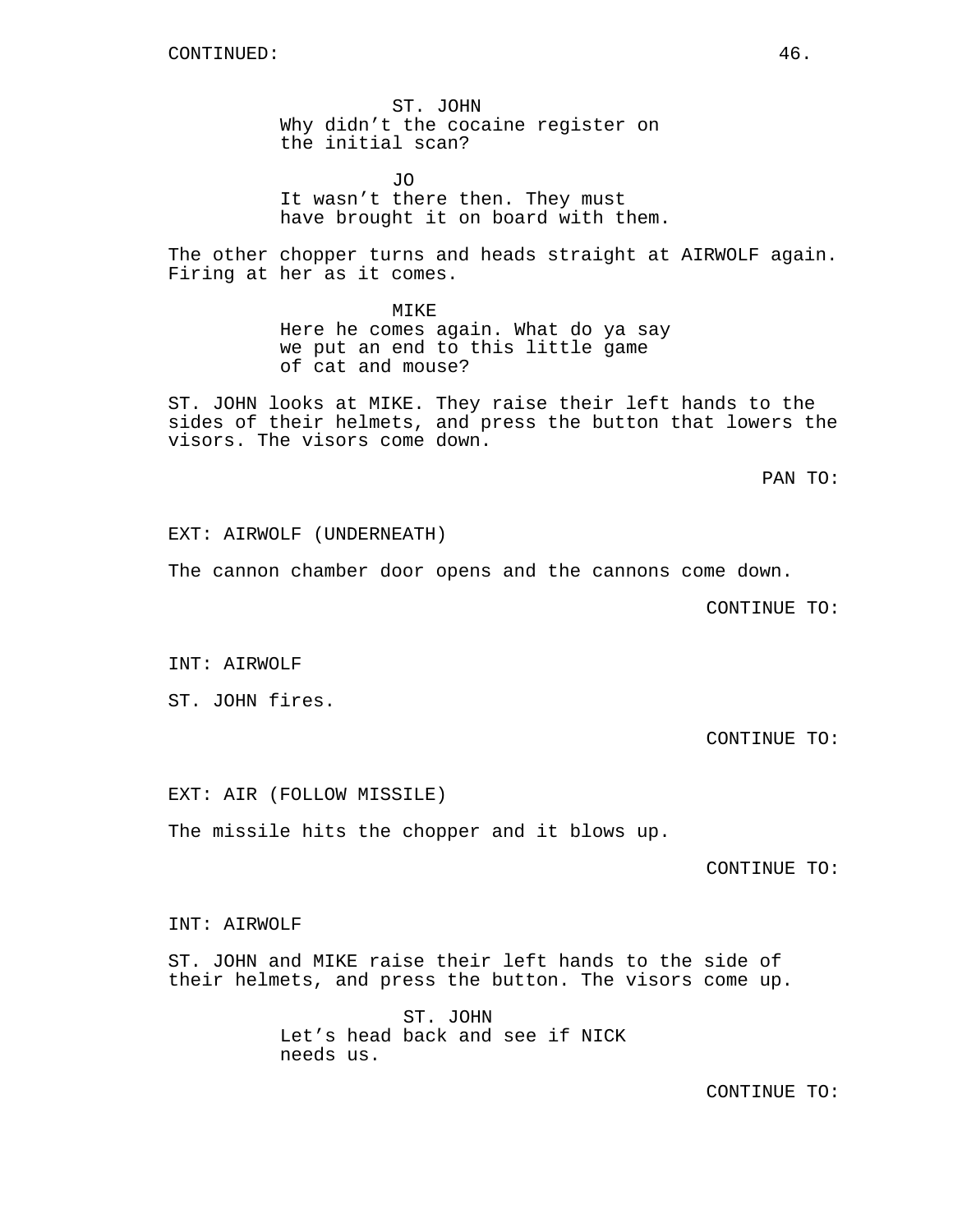#### EXT: AIRWOLF

AIRWOLF goes straight up, turns around, and heads back.

PAN TO:

#### EXT: NORTH EAST CORNER

NICK is waiting for MAN #3. #1 and #2, are cuffed together in the tree, and are fast asleep. On the ground, are the machine gun, and the revolver. NICK jumps down from the tree and picks up the two guns, crushes them, then tosses them away. NICK hears MAN #3 approaching. MAN #3 sees NICK, and picks up a piece of wood that was blown off the warehouse. He ignites the end of it from a nearby fire, and advances on NICK, swinging the piece of wood. NICK tries to knock the piece of wood out of MAN #3's hands, but misses, and MAN #3 manages to hit NICK's arm with it. NICK screams and enters vamp-mode. MAN #3 is scared, drops the piece of wood, and runs. NICK flies up and lands in front of MAN #3, who turns and runs north, toward the lake. NICK runs after him. MAN #3 trips over a branch and falls. NICK grabs him by the shirt collar and growls at him. MAN #3 screams. NICK tenses. He hears the soft whir of AIRWOLF and realizes that it is right in front of him. He wonders how long it's been there. He exits vamp-mode and looks up at AIRWOLF, then looks back at MAN #3 and puts him to sleep.

NICK

Sleep.

MAN #3 falls asleep. NICK can hear MIKE's voice coming from the communicator in his pocket.

> MIKE (VO) Nick, you alright?

NICK takes out communicator.

NICK

Fine.

NICK tries to hide the fact that his arm is killing him.

ST. JOHN (VO) Where are the other two?

**NTCK** Up in the tree top fast asleep.

ST. JOHN replies with a laugh in his voice.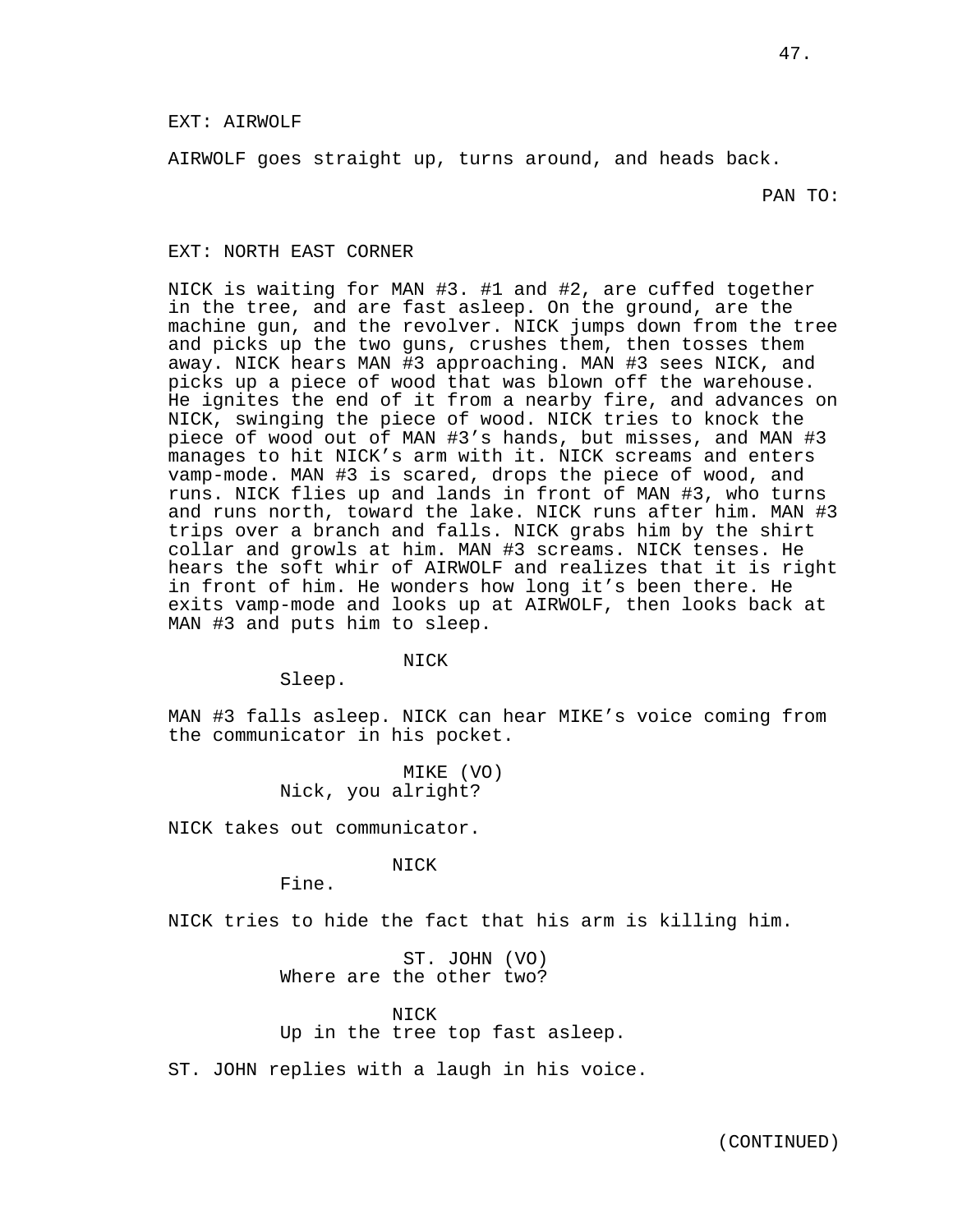ST. JOHN (VO)

JO (VO) He's right. They are.

What?

Sirens can be heard in the background. Squad cars and fire trucks are coming up Street #3.

> NICK You guys better get out of here. I'll handle it, and meet you back at the loft later.

MIKE (VO) Whatever you say. Bye Nick.

AIRWOLF flies off. Back out over the lake. NICK drops the guy, he was holding, and goes to get the other two out of the tree.

JUMP TO:

#### EXT: STREET (9:30PM)

The fire trucks have hosed down the warehouses and left. NICK has awakened the three guys, who are being escorted to a squad car. Once the guys are in the squad car, it leaves. NICK is talking to an officer about what went down. The Officer points to NICK's arm.

#### OFFICER

You know, you really should have that looked at Detective Knight.

NICK It's not as bad as it looks. Really. (beat) Just a flesh wound. It'll be back to normal in no time.

OFFICER If you say so, it's your arm.

The officer walks over to his car, gets in, and drives off. NICK is alone. He looks around the place, then flies off.

CUT TO:

#### **Friday July 15th 1993**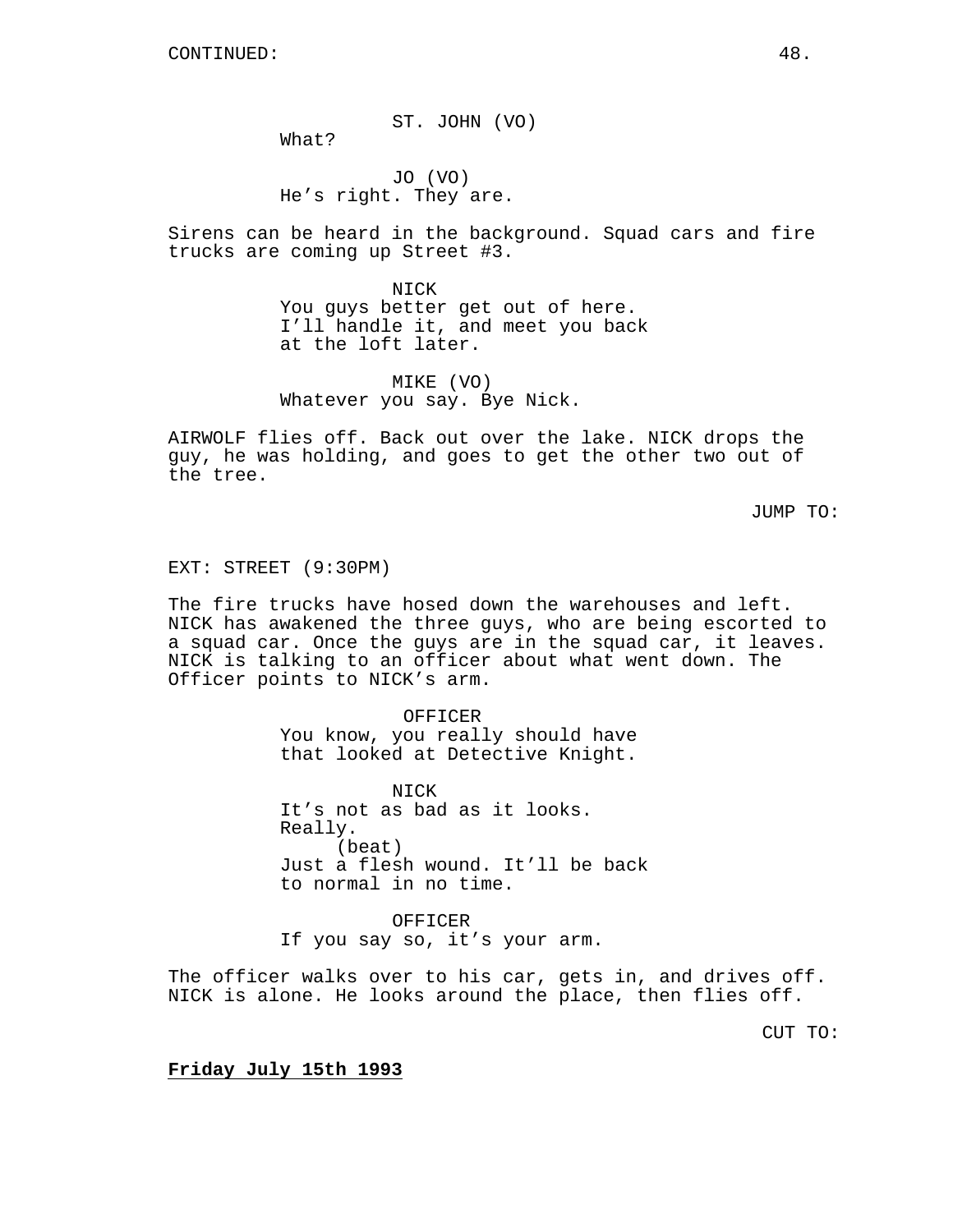INT: DJ'S LOFT - LIVING ROOM (8:00PM)

MIKE and DJ are sitting on the sofa. ST. JOHN and JO are sitting on the couch. NICK is on his way up. There is a knock on the door.

> DJ Speak of the devil.

DJ rises and answers the door.

DJ Come on in Nick.

NICK and NAT enter.

D<sub>J</sub> Who's your friend?

NICK Sorry. Guys, this is Natalie Lambert. Nat, meet DJ Summers, Jo Santini, St. John Hawke, and Mike Rivers.

NICK has told NATALIE that MIKE could be his double. All nod hello to each other. DJ looks at NATALIE as if she knows her from somewhere. DJ thinks while she walks back and sits beside MIKE. ST. JOHN moves closer to JO, so NICK and NATALIE can join them on the couch. DJ addresses NATALIE.

> DJ<sub>J</sub> Have we met before? You look familiar?

NATALIE I don't think so.

DJ You live around here?

NATALIE

No.

DJ remembers where she has seen her before.

DJ I remember. I've seen you coming and going from 101.

NATALIE looks at NICK. NICK looks at NATALIE. MIKE looks at them both.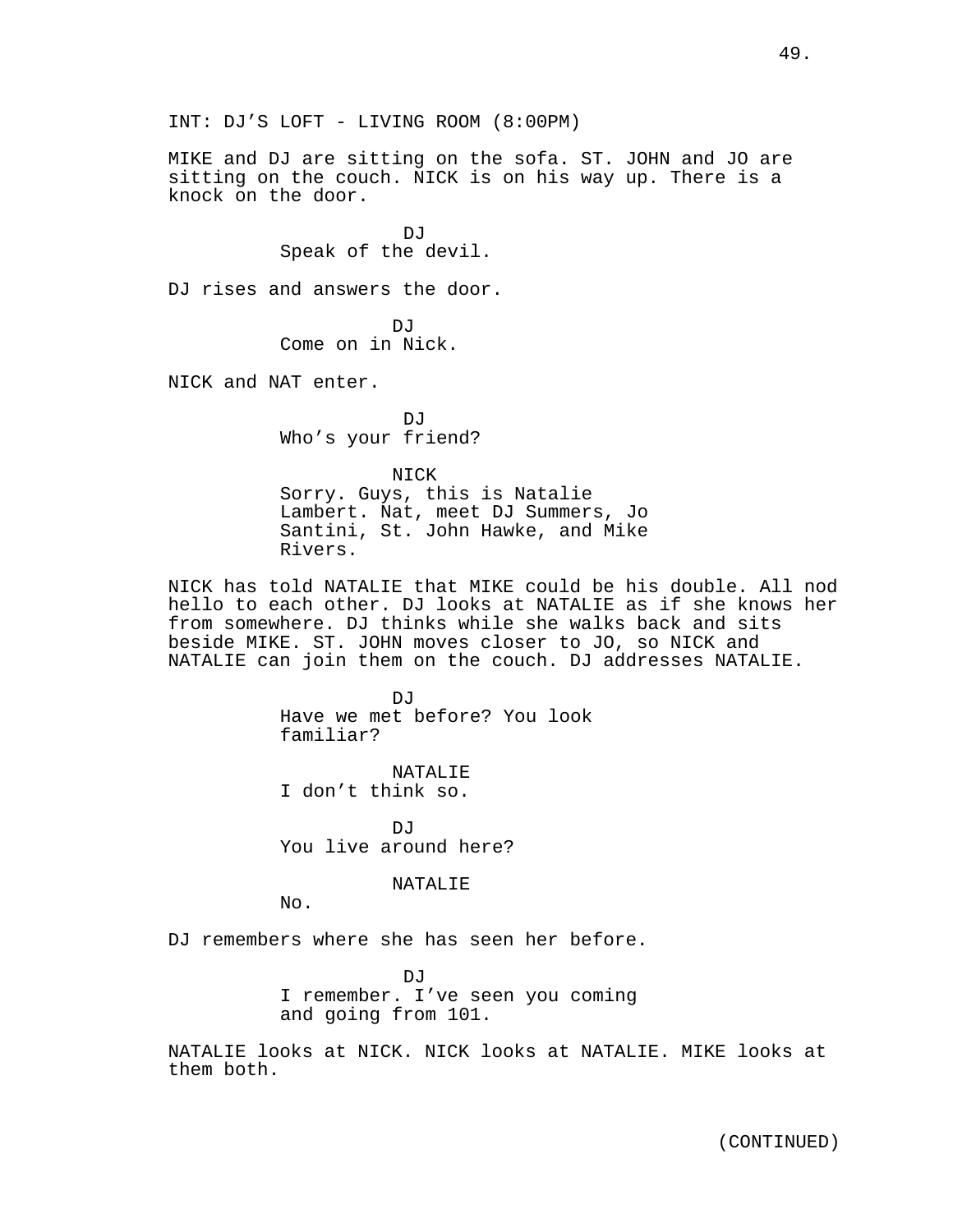MIKE That's your place isn't it Nick?

NICK

Yeh.

MIKE I thought Janette was your girlfriend?

NICK No. We're just... friends. So are Nat and I.

There is a moment of dead silence. ST. JOHN breaks it.

ST. JOHN How's the arm?

NICK

What?

ST. JOHN Your arm. I saw that guy hit you with the burning plank.

NATALIE gives NICK an "uh-oh" look.

NICK

It's fine.

ST. JOHN You sure? It looked like...

NICK It was nothing really. Right Nat?

NATALIE

Ah... right.

NICK She's a doctor.

NATALIE Well actually the coroner, but some of my best patients are...

MIKE interrupts NATALIE.

MIKE

Dead?

NICK and NATALIE exchange a look and laugh.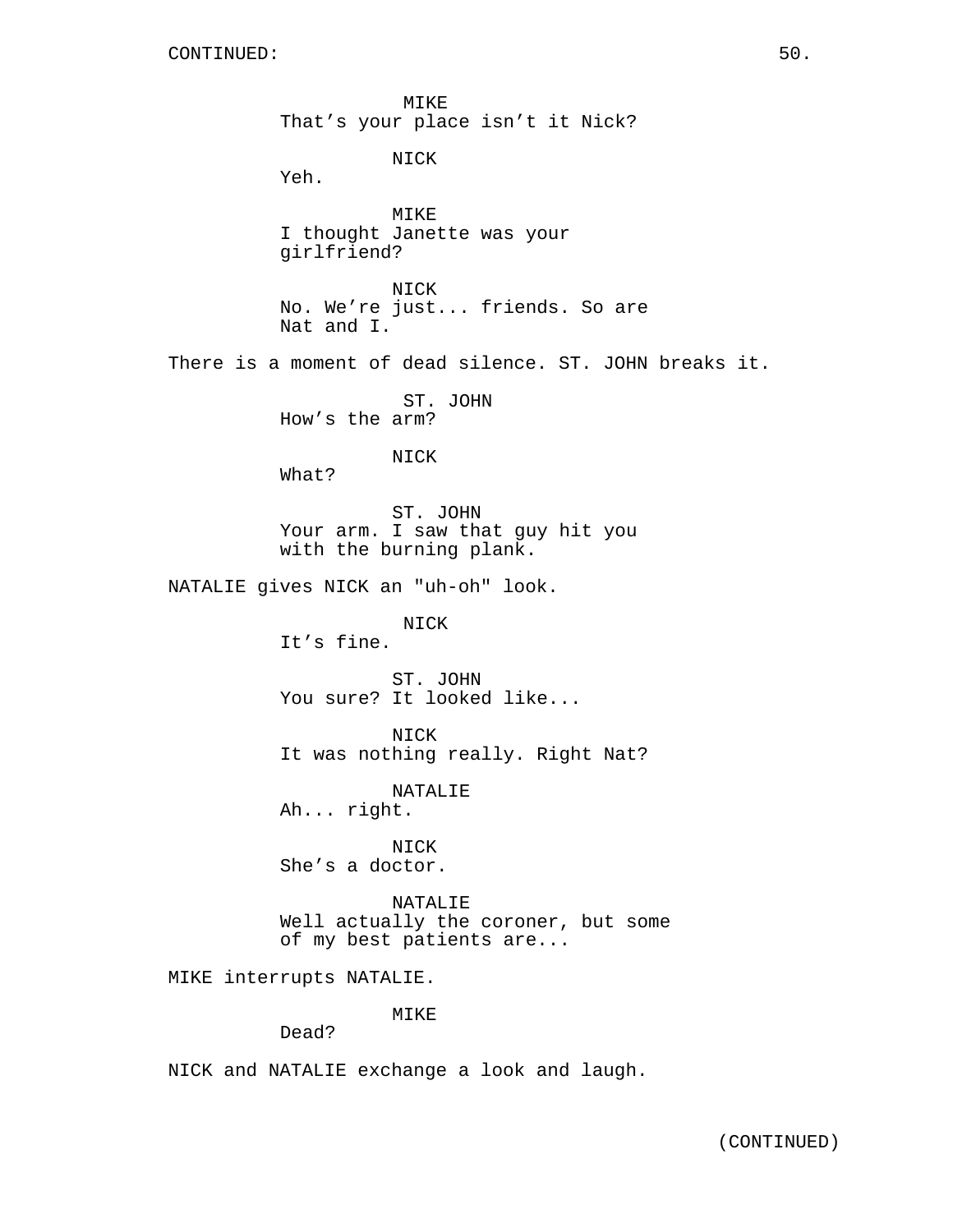NATALIE I was going to say careless cops who have a tendency to think they are immune to injury.

ST. JOHN You mean, like...

ST. JOHN points to NICK.

ST. JOHN

...him?

NATALIE Yeh. Like him. (beat) How long you guys in town?

JO St. John and I leave tomorrow.

DJ cuddles MIKE.

DJ I'm trying to convince Mike here, to stick around for a while.

ST. JOHN I don't think it will take much convincing D.

ST. JOHN gives JO a "now" look. JO looks to NATALIE and DJ.

JO Why don't we let the guys talk for a while.

JO rises. NATALIE looks at NICK, who gives her a "go" look. NATALIE rises.

NATALIE

Sure. Why not.

DJ kisses MIKE and rises. DJ, JO, and NATALIE, exit the living room and go to DJ's room. Once they're in the room, NICK takes the AIRWOLF communicator out of his pocket and hands it to ST. JOHN.

NICK

Here.

ST. JOHN takes it.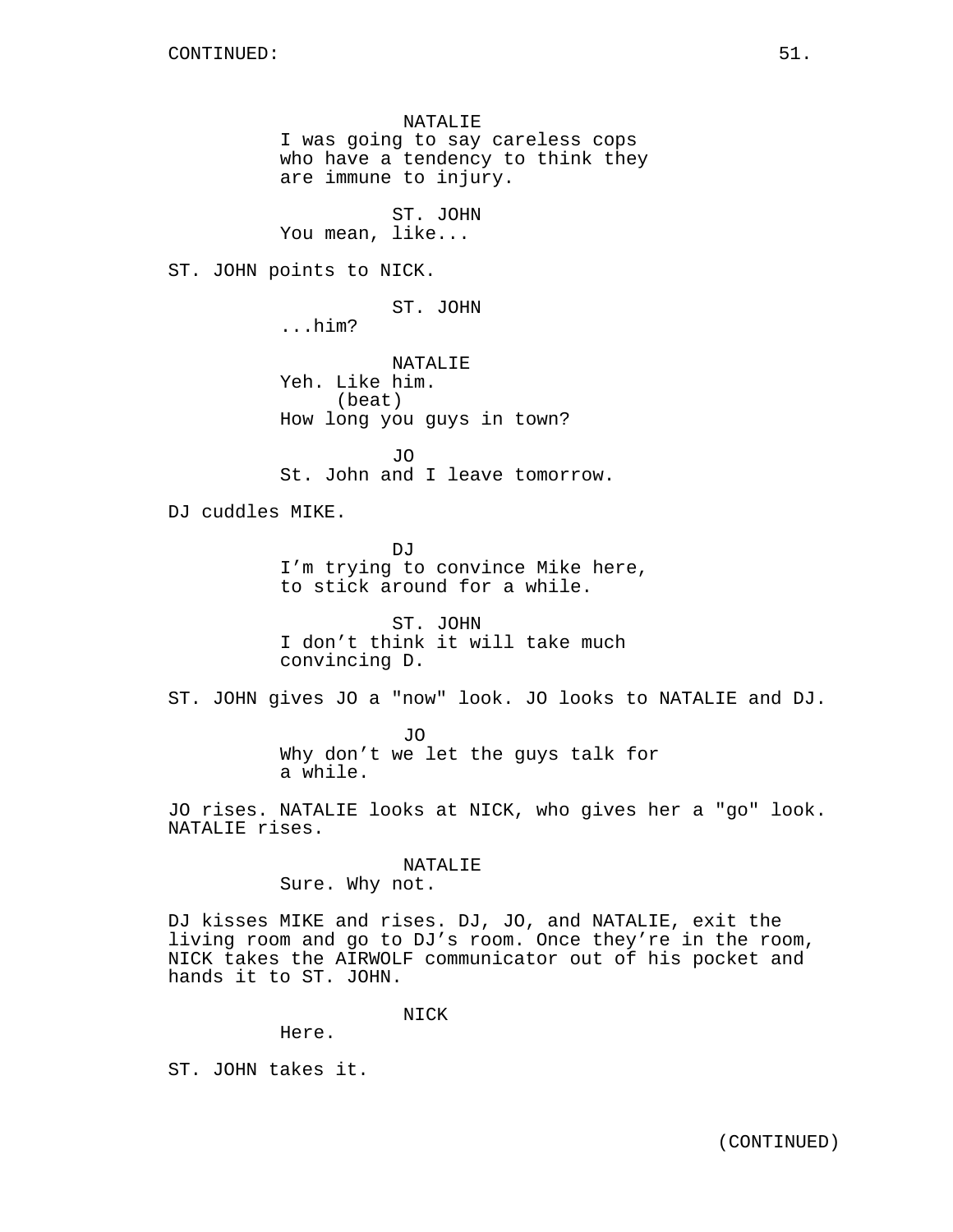NICK So, what's on your mind? ST. JOHN What makes you think... NICK I saw that look you gave Jo, what was it, some sort of signal? MIKE You don't miss anything, do you? NICK That's why I'm a detective. (beat) So, what is it? ST. JOHN Airwolf. NICK What about it? MIKE She's a top secret chopper. We know we can't make you forget you ever saw or heard about her, but we'd appreciate it if you didn't mention her existence. NICK stifles a laugh. ST. JOHN What? This is serious Nick, I... NICK Here I was worried you'd discovered my secret, and all you guys are worried about, is that I know yours. MIKE Your secret? (beat) What are you talking about? What

NICK takes a deep breath, looks at ST. JOHN and MIKE, and wonders if maybe, just maybe, they didn't see anything after all. NICK knows he can handle these two right now, but, what about JO? NICK looks down the hall to DJ's room.

secret?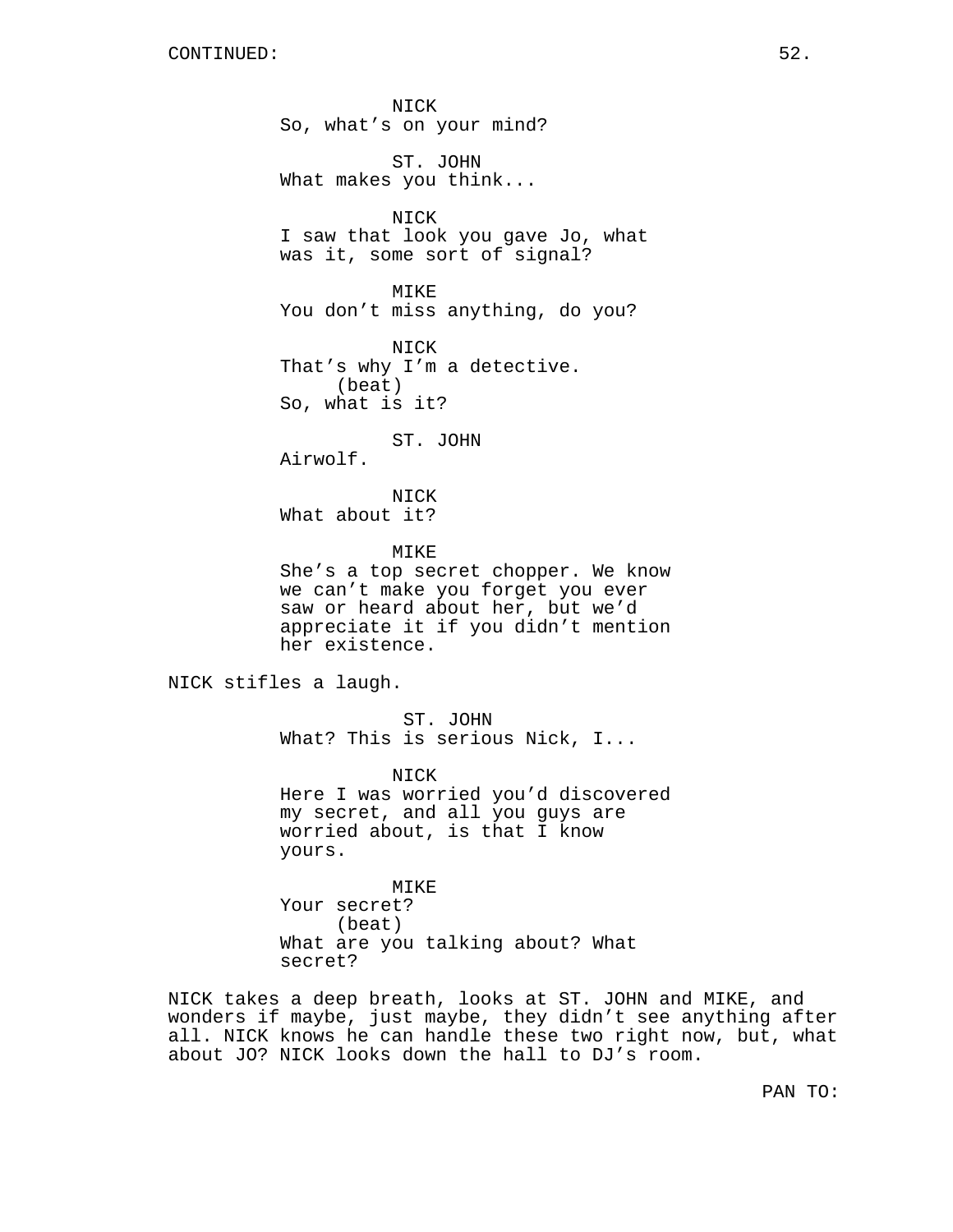NATALIE, JO, and DJ are sitting around the room talking.

JO So what's Nick really like?

NATALIE

Well, he's...

NATALIE stops talking and rises her hands to the sides of her head as if she just got a massive headache. But it's not a headache. She can hear NICK's voice, in her head.

> NICK (VO) Natalie. I think they might know about me. Try to see if Jo knows anything.

NICK's voice disappears as fast as if appeared. NATALIE shakes her head from side to side. DJ and JO look at her.

> $D \cdot T$ You alright? NATALIE

What? Yeh. Fine.

JO You sure?

NATALIE Yes. Now, what were you saying?

JO I asked you about Nick.

NATALIE What about him?

LIVING ROOM

NICK has MIKE and ST. JOHN in a trance like state.

NICK Did either of you see anything strange or unusual last night?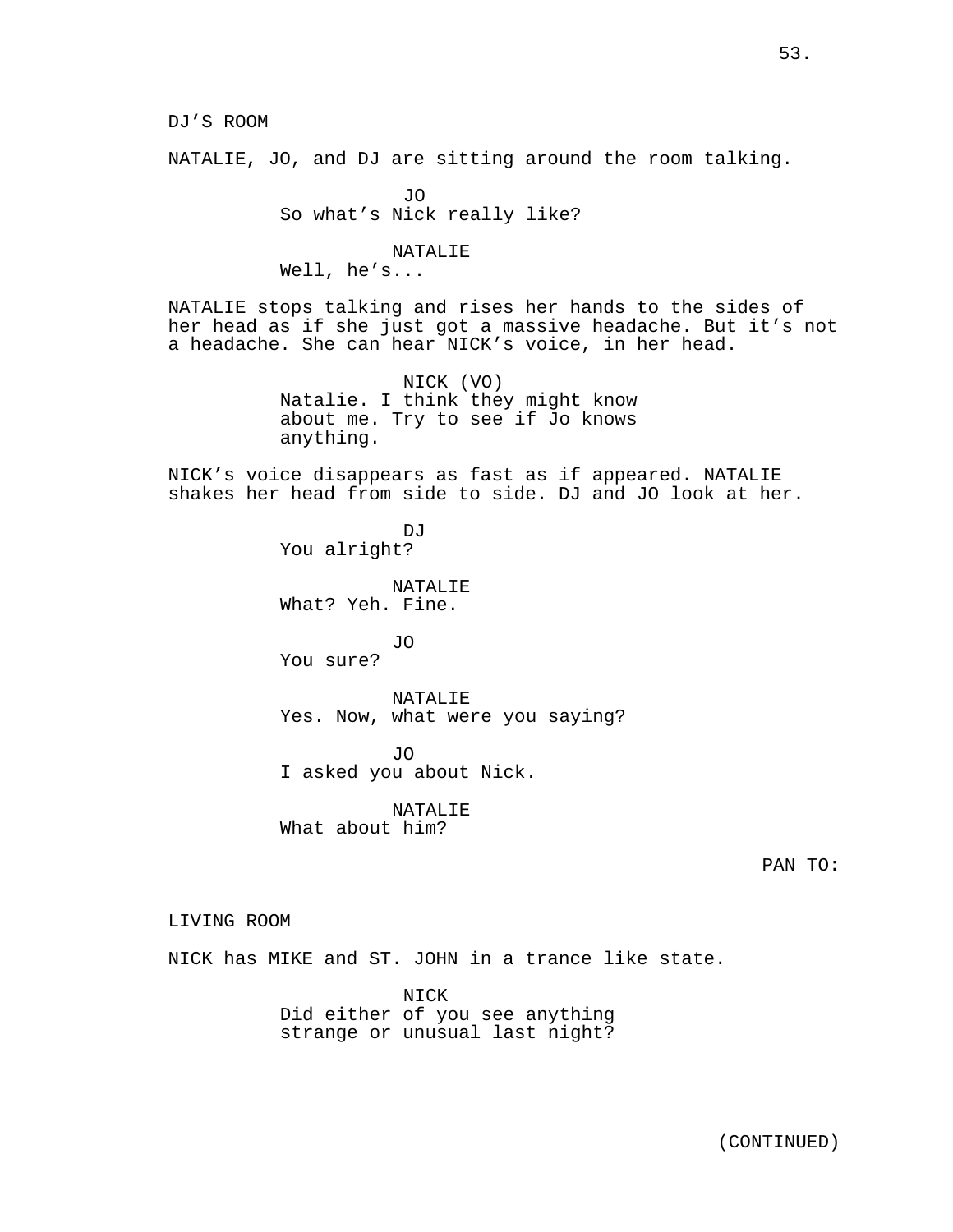ST. JOHN / MIKE

NICK Tell me what you did see St. John.

PAN TO:

DJ'S ROOM

JO You've known him for three years.

NATALIE Almost. It'll be three years next month.

JO Does he ever act... strange?

NATALIE goes on guard.

 $N<sub>O</sub>$ .

NATALIE Strange? How so?

JO Oh, you know. ... Does he ever seem to just appear from out of nowhere and later just disappear?

NATALIE Sometimes. But that's not strange, he...

NATALIE stops talking because she can hear NICK inside her head again.

> NICK (VO) I think I'm safe. These two didn't see anything.

Again, NICK's voice disappears as fast as it appeared.

DJ Natalie? You sure you're alright? That's the second time you've done that tonight!

NATALIE Done what?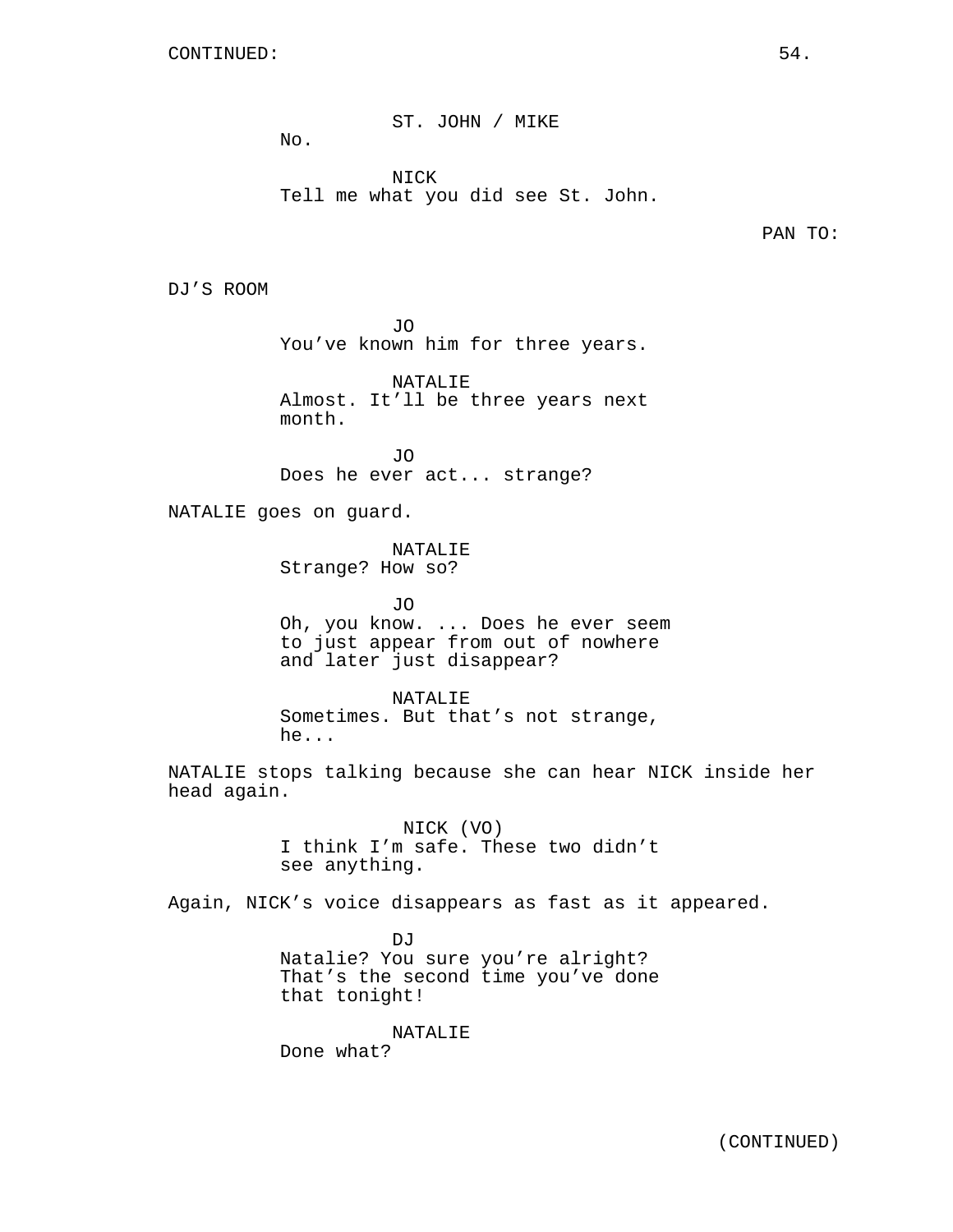DJ<sub>J</sub> Faded out for a few seconds.

NATALIE It's nothing. Really.

PAN TO:

LIVING ROOM

ST. JOHN and MIKE are still in trance.

NICK When I snap my fingers, you will wake up and remember nothing about this conversation. Understand?

ST. JOHN / MIKE

Yes.

NICK snaps his fingers. They snap out of trance. ST. JOHN looks at NICK, like he is waiting for an answer.

ST. JOHN

Well?

NICK Well what?

MTK<sub>E</sub> Promise not to mention THE WOLF'S existence to anyone?

NICK Your secret's safe with me.

ST. JOHN

Thanks.

MIKE rises.

MIKE

Great. (beat) What do ya say the six of us go out somewhere and have some fun?

ST. JOHN rises.

ST. JOHN And where do you suggest we go?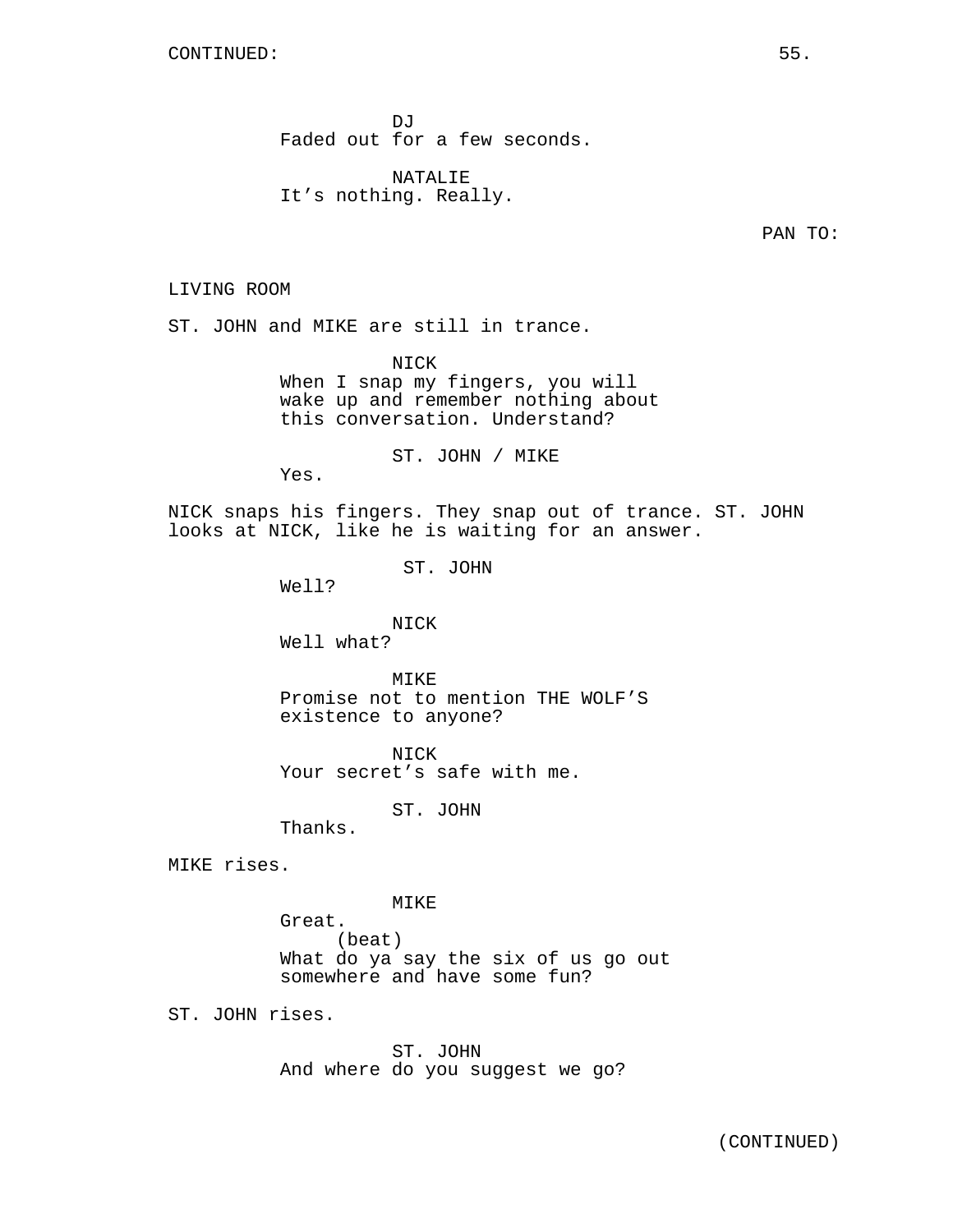MIKE I think I'd like to check out "The Raven" again. You know, see why DJ likes it so much.

NICK rises.

**NTCK** Ah... I don't think that's such a good idea.

MIKE Why not? (beat) Your friend Janette owns the place doesn't she?

NICK

Yes.

MIKE She seemed like a nice woman.

NICK It's not her. It's just that a lot of...

NICK pauses as he tries to think of the "correct" word.

NICK ...bizarre people hang out there.

MIKE playfully punches NICK in the arm.

MIKE Hey Nicky, don't worry. We'll all stick together and look out for each other, okay?

NICK replies very hesitantly.

NICK

Okay.

ST. JOHN yells to JO.

ST JOHN

Jo?

The girls exit DJ's room, and return to the living room. DJ goes to MIKE and hugs him. JO stands beside ST. JOHN. NATALIE goes over to NICK.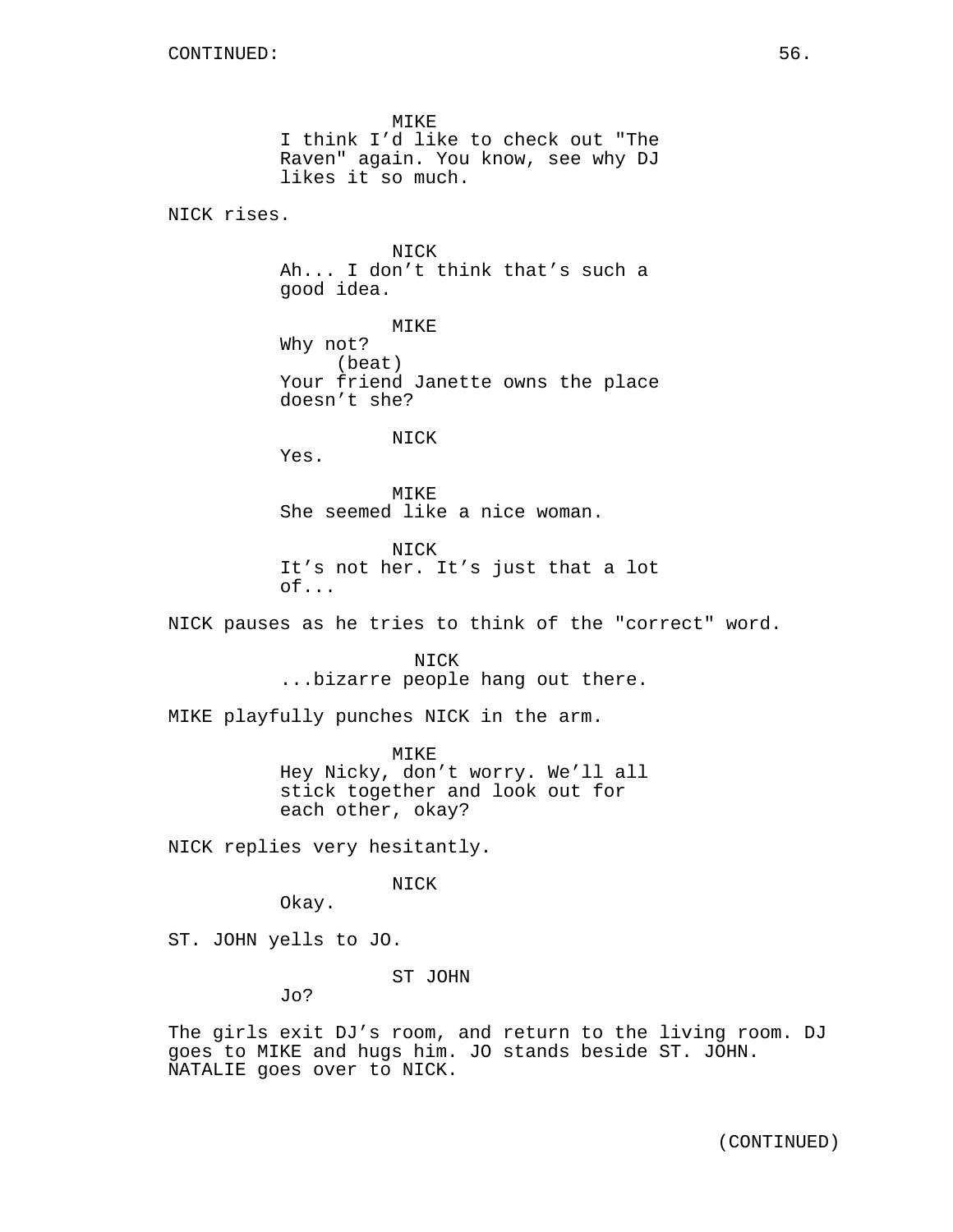ST. JOHN How'd you ladies like to come with us to a club? JO I'd love to.  $D_{1}T$ Which club? MIKE The Raven. NATALIE (raise an eyebrow in surprise) The Raven?!? (to Nick) I... NICK gives her an "It wasn't my idea" look. JO Is there something wrong with The Raven? NATALIE No. It's a nice club. I've only been there once or twice myself though. MIKE pulls DJ to his side. MIKE Well, shall we go then? THEY all nod, walk to the door, and exit. **Saturday July 16th 1993** INT: KNIGHT'S WAREHOUSE (MIDNIGHT)

NICK and NATALIE enter and sit on the couch.

NATALIE They seemed like a nice bunch.

NICK

Yeh.

CUT TO: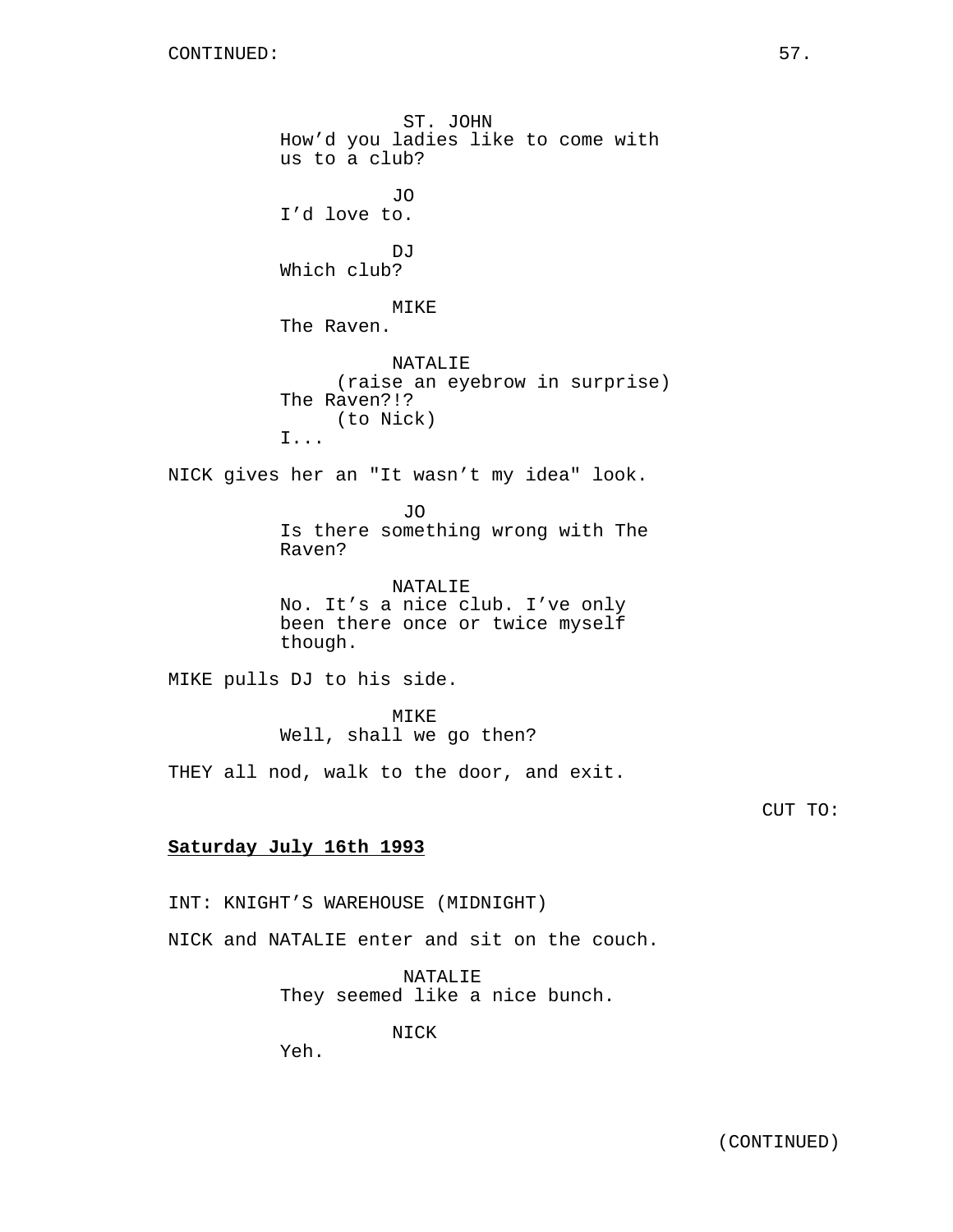NATALIE There's something I've been meaning to ask you. NICK What? NATALIE How'd you do that? NICK Do what? NATALIE Project your voice inside my head. NICK Oh that. NATALIE Well? NICK It was nothing. Just another perk I guess. NATALIE You mean you've always been able to do that? NICK Yes. (beat) WE all have some sort of telepathic link to the rest of our kind. It's one way we can tell if someone is one of us. .. NATALIE But I'm not... NICK We also have the ability to develop links with those who are close to us. NATALIE Why haven't you ever done it before

NICK It's never been necessary before.

NICK flashes her a smile.

then?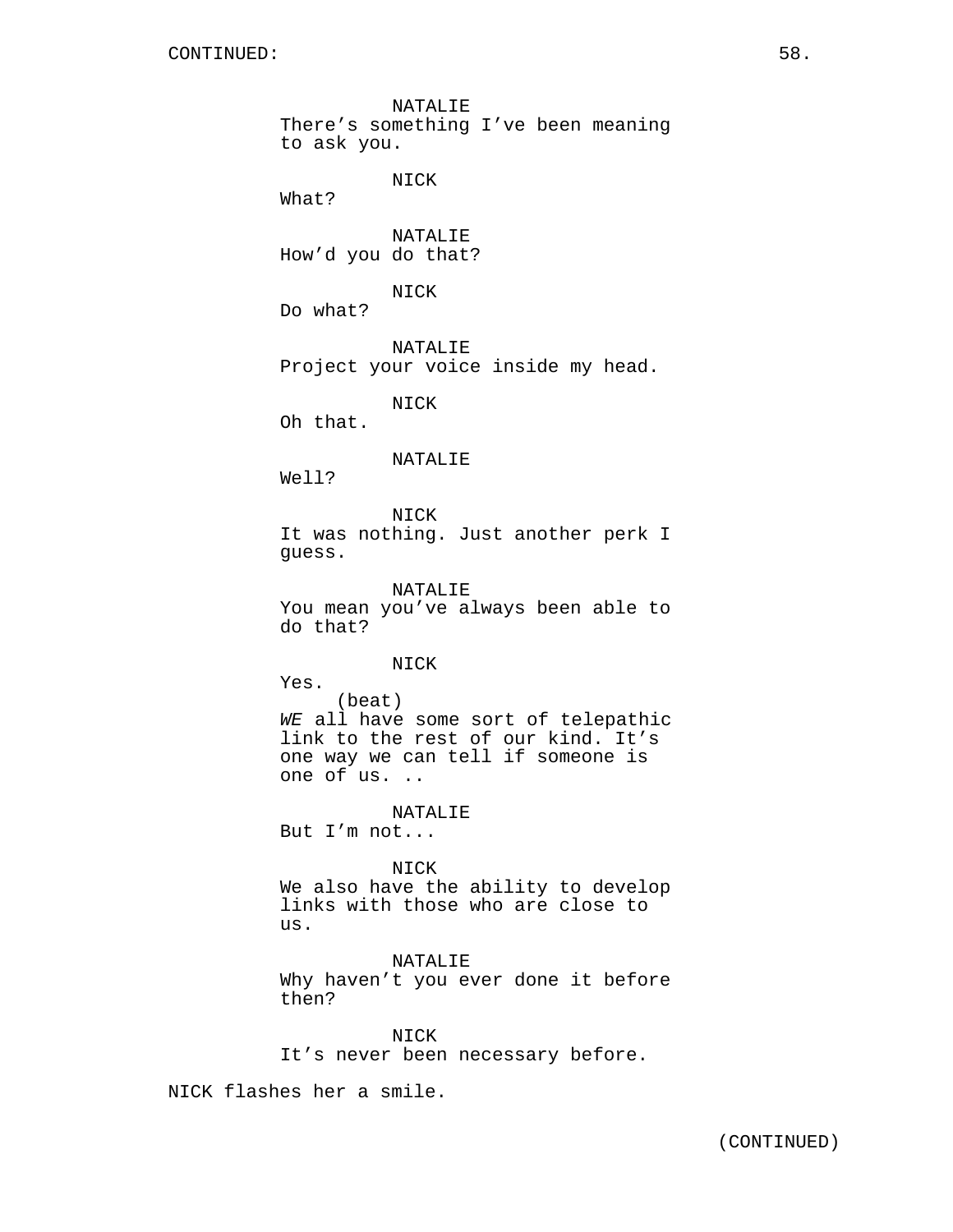NICK What did you find out from Jo?

NATALIE The only question she had, was that she seemed to think you materialized out of thin air.

#### NICK

I guess in a way I did.

NATALIE She wasn't sure if it was a trick of the light, or if it was real. She said she'd go over the tape in...

NICK Wait. Tape. What tape?

NATALIE The surveillance tape.

NICK You mean they had a camera rolling the whole time?

NATALIE I don't know, I didn't ask.

NICK Mike and St. John never mentioned a tape.

NATALIE So, what does this mean Nick?

NICK rises.

NICK It means, that I have to get that tape. (beat) Right now Jo doesn't know for sure what she saw. I know for a fact, that Mike and St. John didn't see anything. (beat) If I get that tape, all will be okay.

NATALIE rises.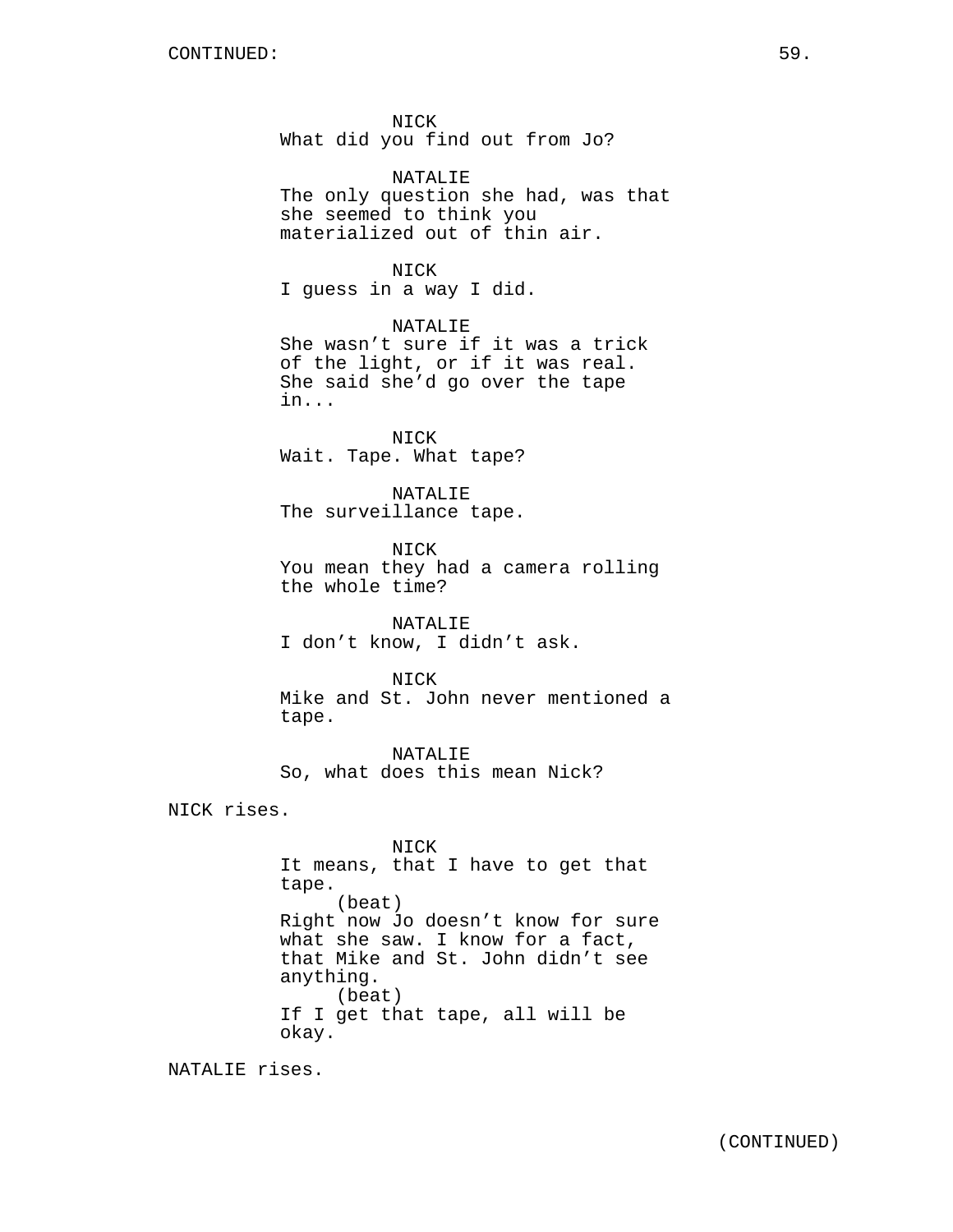NATALIE How do you plan to get the tape? Jo and St. John are leaving tomorrow!

NICK I'll just go over there right now, and ask Jo for the tape.

#### NATALIE

I thought you said you couldn't control someone who has videotape evidence? How'd you plan to get her to give it to you?

NICK Did she say where it was?

NATALIE Somewhere in the loft.

NICK Not in The W... helicopter?

NATALIE No. It's in the loft.

NICK

Okay.

He starts pacing, thinking.

NICK

Think. (beat) Think. (beat) Think.

NATALIE gets an idea.

NATALIE I got an idea.

NICK looks at her.

NATALIE You could pretend to be Mike, and...

NICK kisses her.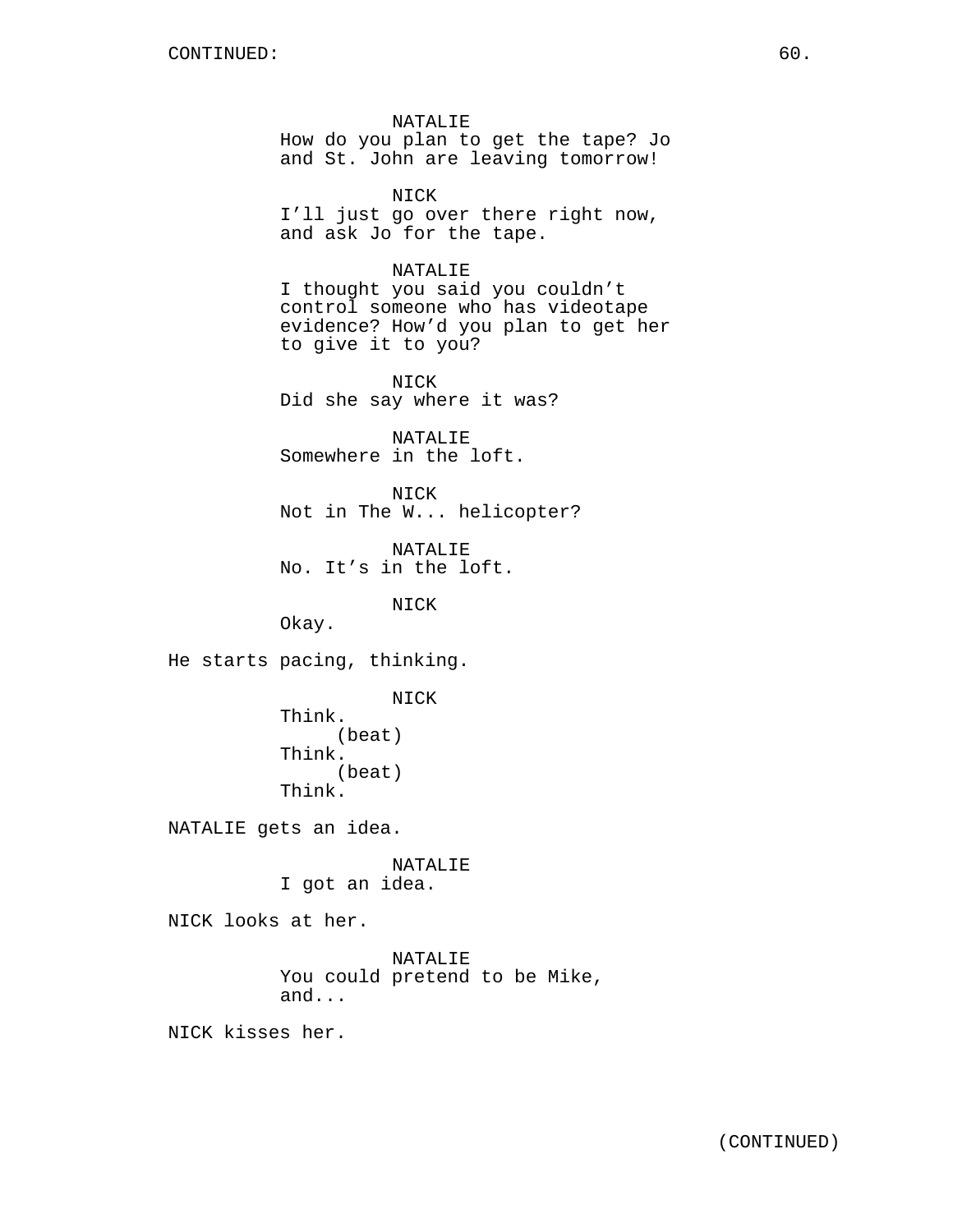NICK Brilliant.

NICK runs to the window and opens it.

NATALIE Nick, can't you just use the door?

NICK This way is faster. Bye.

NICK flies out the window.

PAN TO:

EXT: 95 GATEWAY LANE (12:30AM)

NICK finds an open window and lets himself in.

CONTINUE TO:

DJ'S LOFT

Everyone is asleep. ST. JOHN is on the living room sofa, JO is on the couch, and MIKE and DJ are in DJ's room. NICK enters and goes to DJ's room.

CONTINUE TO:

DJ'S ROOM

NICK grabs some of MIKE's clothes, and changes into them, then returns to living room.

CONTINUE TO:

LIVING ROOM

NICK wakes JO and quietly addresses her.

NICK

Jo? (beat) Jo?

JO opens her eyes and sleepily glares at NICK.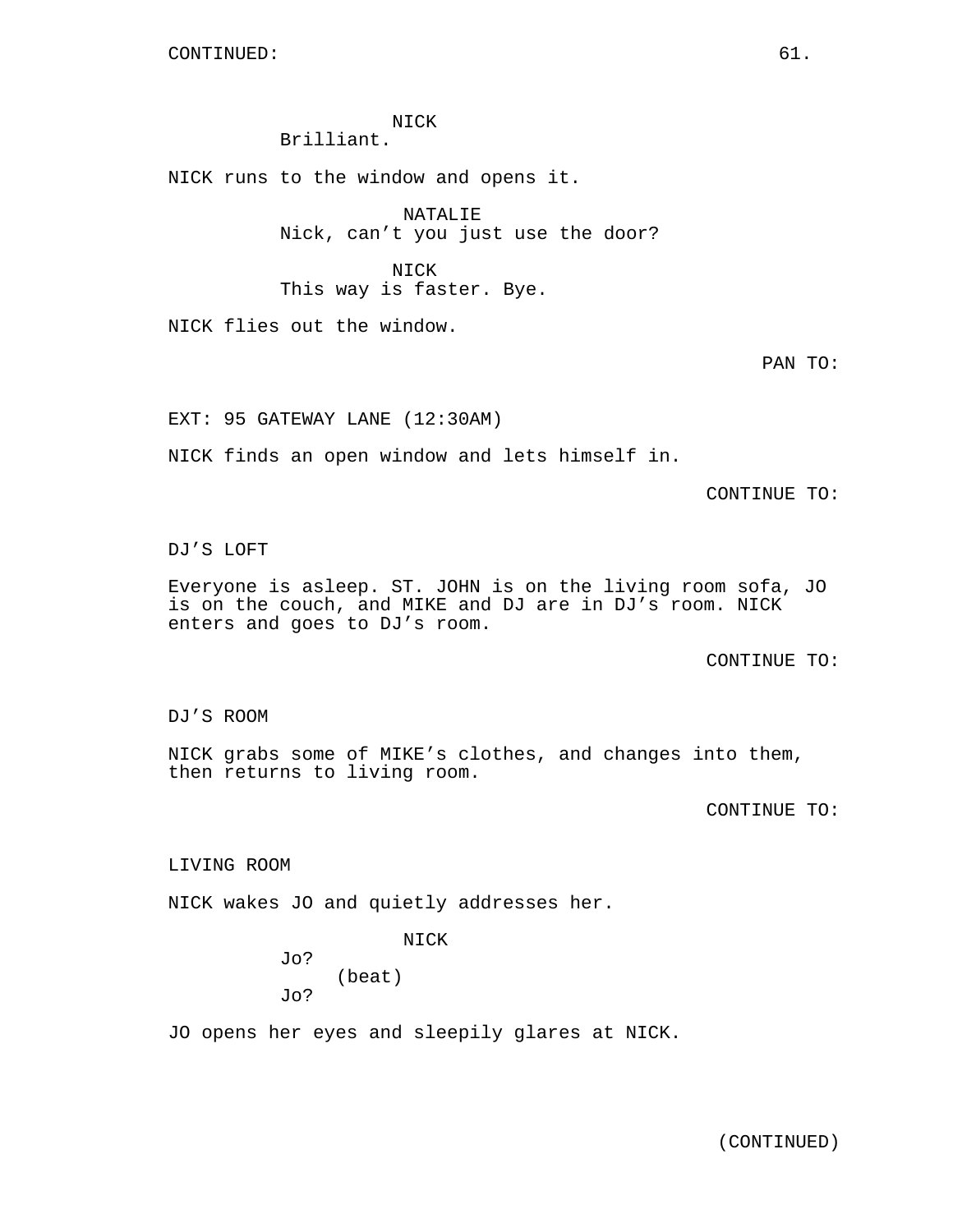JO What is it Mike? NICK I need to see the surveillance tape from last night. Where'd you put it? JO It's over there...

JO points.

JO ...in the end table.

The table is at the end of the couch. NICK goes to the table, opens the cupboard door, and removes the tape. NICK goes back to JO, who is trying to get back to sleep.

NICK

Jo?

JO Whhaaaaat?

NICK and JO's eyes lock.

NICK You will not remember this incident. Understand.

JO replies hypnotically.

JO

Yes.

NICK Go back to sleep.

JO yawns.

JO Sleep. Yes. Sleep.

JO goes back to sleep. NICK goes back to DJ's room.

CONTINUE TO: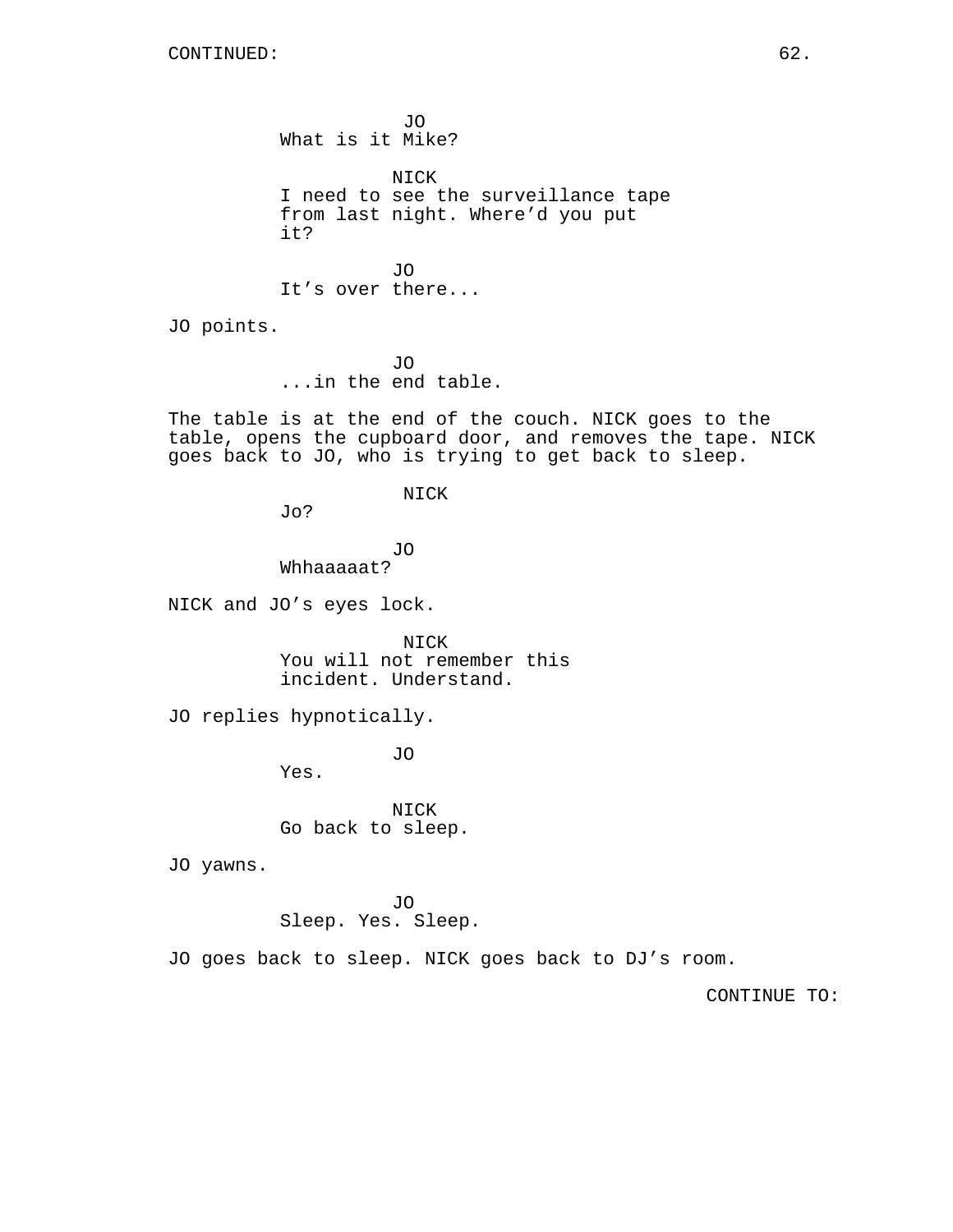DJ'S ROOM

NICK gets out of MIKE's clothes, and back into his own, then returns to the living room.

CONTINUE TO:

LIVING ROOM

NICK flies out the window he flew in.

CUT TO:

INT: KNIGHT'S WAREHOUSE (1:00AM)

NICK flies in the window.

NICK

Nat, I...

NICK notices that she is asleep on the couch. NICK gets a blanket, puts it over her, and kisses her forehead.

> NICK Good night, Nat.

NICK then goes upstairs to his room, with the tape in his hand.

FADE TO:

EXT: CITY SCRAPE (SUNRISE)

View of sunrise.

FADE TO:

EXT: DJ'S LOFT (11:00AM)

DJ, MIKE, ST. JOHN, and JO, are all sitting around the table eating breakfast.

> JO I know I left that tape in the end table. Where could it have gone?

> ST. JOHN Don't worry about it. You sent a copy back to the Lair, didn't you?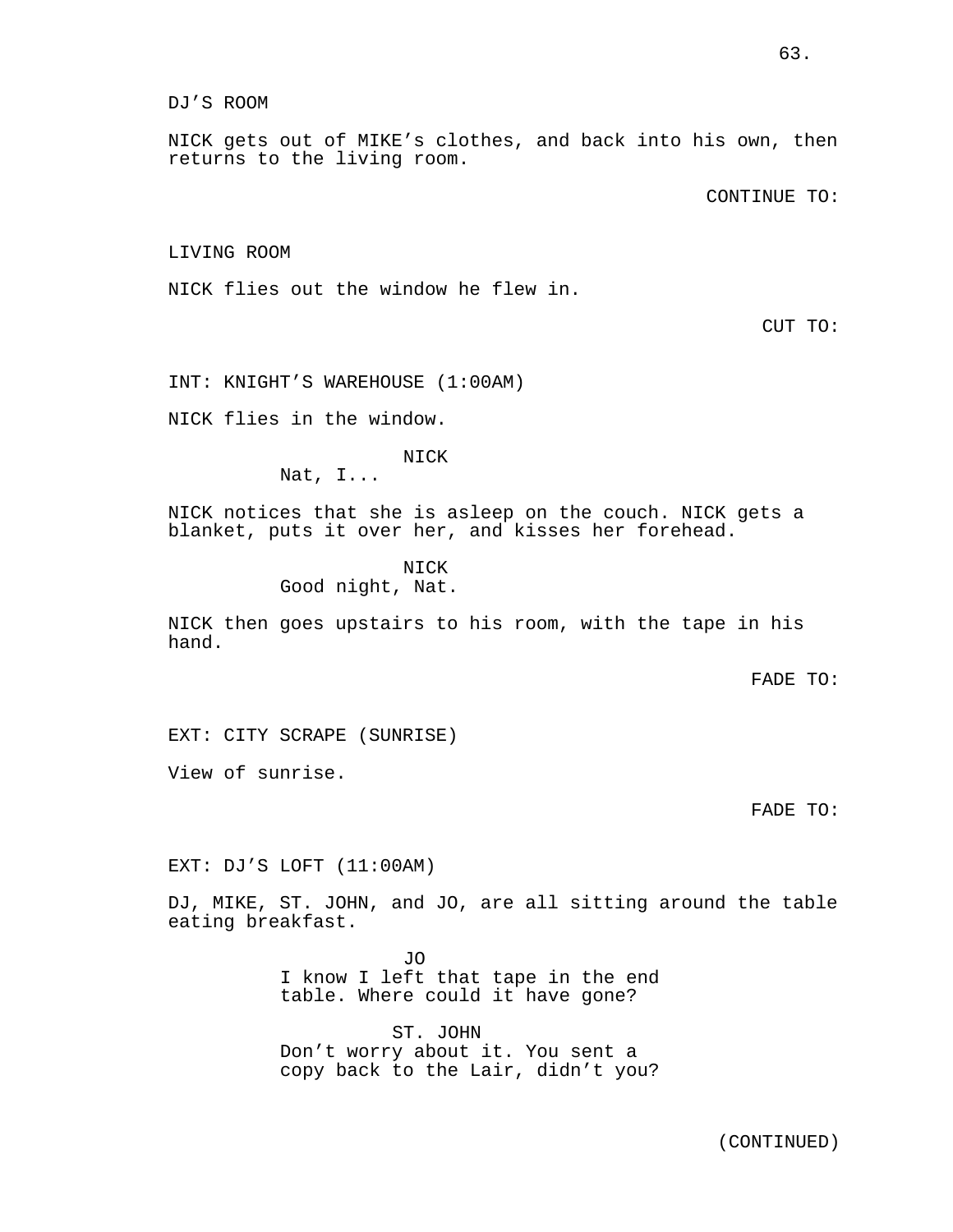JO Of course, St. John, That's S.O.P MIKE Look, if the tape turns up before I leave, I'll bring it back with me. If not, DJ can send it down if she finds it. JO You're right. I... The phone rings.  $D_{\rm}$ I'll get it. DJ rises and answers it. DJ Hello. JASON (VO) Can I speak to St. John or Mike please? DJ<sub>J</sub> Can I ask who's calling? JASON (VO) It's Jason. DJ Hang on. DJ puts JASON on hold and looks at MIKE. DJ It's Jason, he wants to talk to either you or.. DJ looks at St. John. DJ<sub>J</sub> ...you. MIKE looks at St. John. MIKE You take it. If he wants us back... see if he can do without me. ST. JOHN rises and takes the phone from DJ, who goes back to table. ST. JOHN releases the hold button.

(CONTINUED)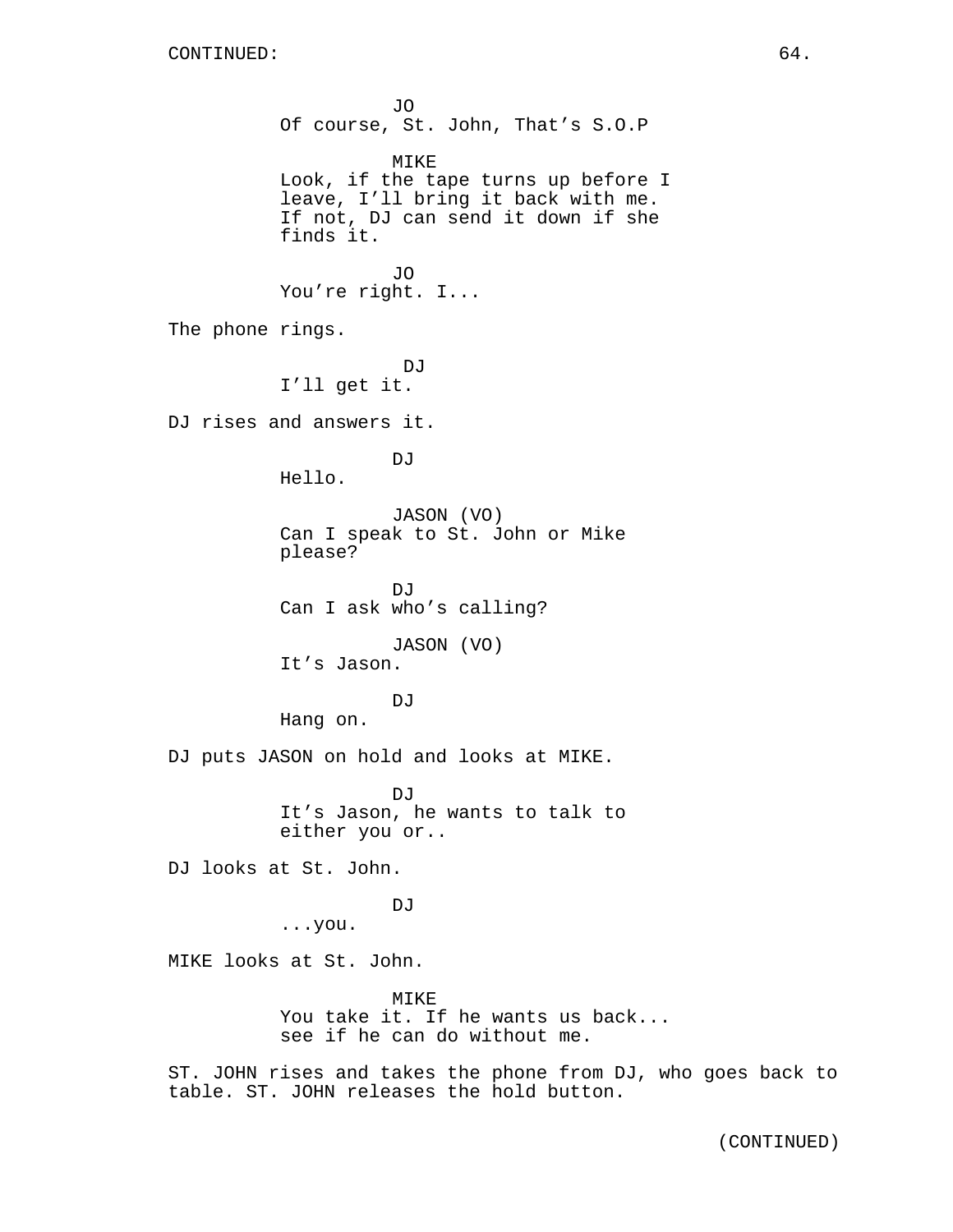ST. JOHN Jason, what can I do for you?

JASON (VO) How are things going up there?

ST. JOHN Fine. In fact, Jo and I were just about to head back.

JASON (VO) And Mike?

ST. JOHN He's hanging around for a few more days.

JASON (VO) Okay. Call me when you touch down.

ST. JOHN Okay. Bye Jason.

JASON (VO)

Bye.

ST. JOHN hangs up.

ST. JOHN Well, let's get a move on.

MIKE and JO rise from table. MIKE looks at DJ.

MIKE Aren't you coming?

DJ No. I think I'll stay and clean this place up a bit.

MIKE (kiss her)) See ya when I get back.

**DJ** I'll be here.

MIKE flashes her a smile. She smiles back. ST. JOHN and JO are at the door.

> JO Come on Mike. Let's go.

MIKE, ST. JOHN, and JO, exit.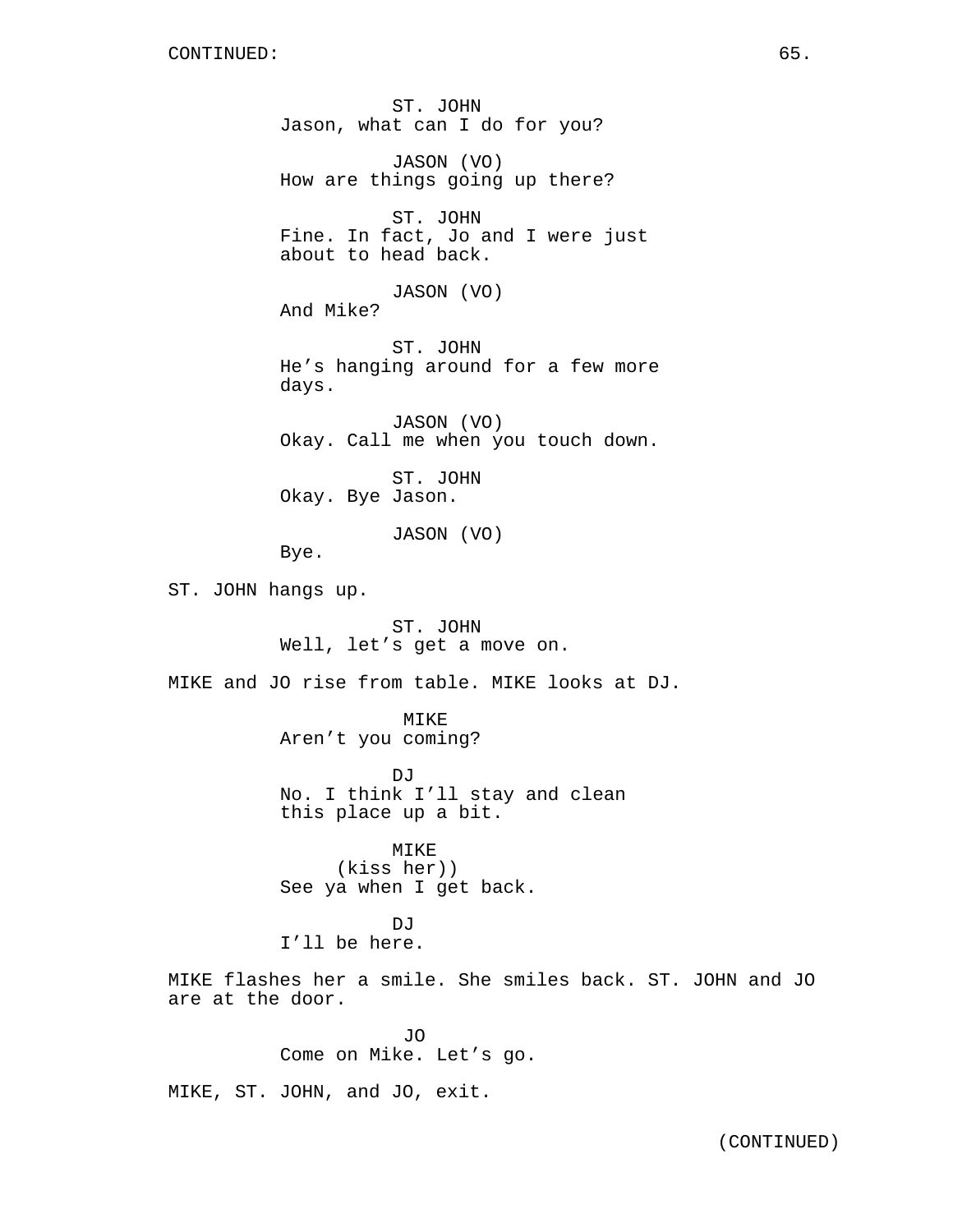JUMP TO:

#### EXT: ABANDONED FIELD (3:30PM)

The semi stops. ST. JOHN, JO, and MIKE exit. ST. JOHN & MIKE open the trailer doors and put down the ramp.

CONTINUE TO:

INT: SEMI-TRAILER

ST. JOHN enters AIRWOLF and drives her out of trailer.

CONTINUE TO:

#### EXT: ABANDONED FIELD

ST. JOHN starts up AIRWOLF as JO enters. MIKE waves goodbye as AIRWOLF flies off. MIKE waits till she is out of sight, then puts the ramp back into the trailer, closes the doors, walks to the front, enters the CAB, and drives off.

CUT TO:

INT: 95 GATEWAY LANE - GARAGE (8:00PM)

The semi enters the garage.

CONTINUE TO:

INT: DJ'S LOFT - LIVING ROOM

The lights are low. There are two lit candles on the dinner table, that's set for two. There's a bottle of champagne chilling in an ice bucket. The fire is lighting. In the background, there is soft/romantic music playing. The microwave beeps. DJ approaches the microwave as MIKE enters.

> D<sub>J</sub> Perfect timing. Have a seat.

MIKE sits at the table. DJ takes the lasagna out of the microwave. MIKE opens the champagne as DJ brings the lasagna over to the table. DJ puts some on MIKE's plate and some on her own as MIKE pours two glasses of champagne.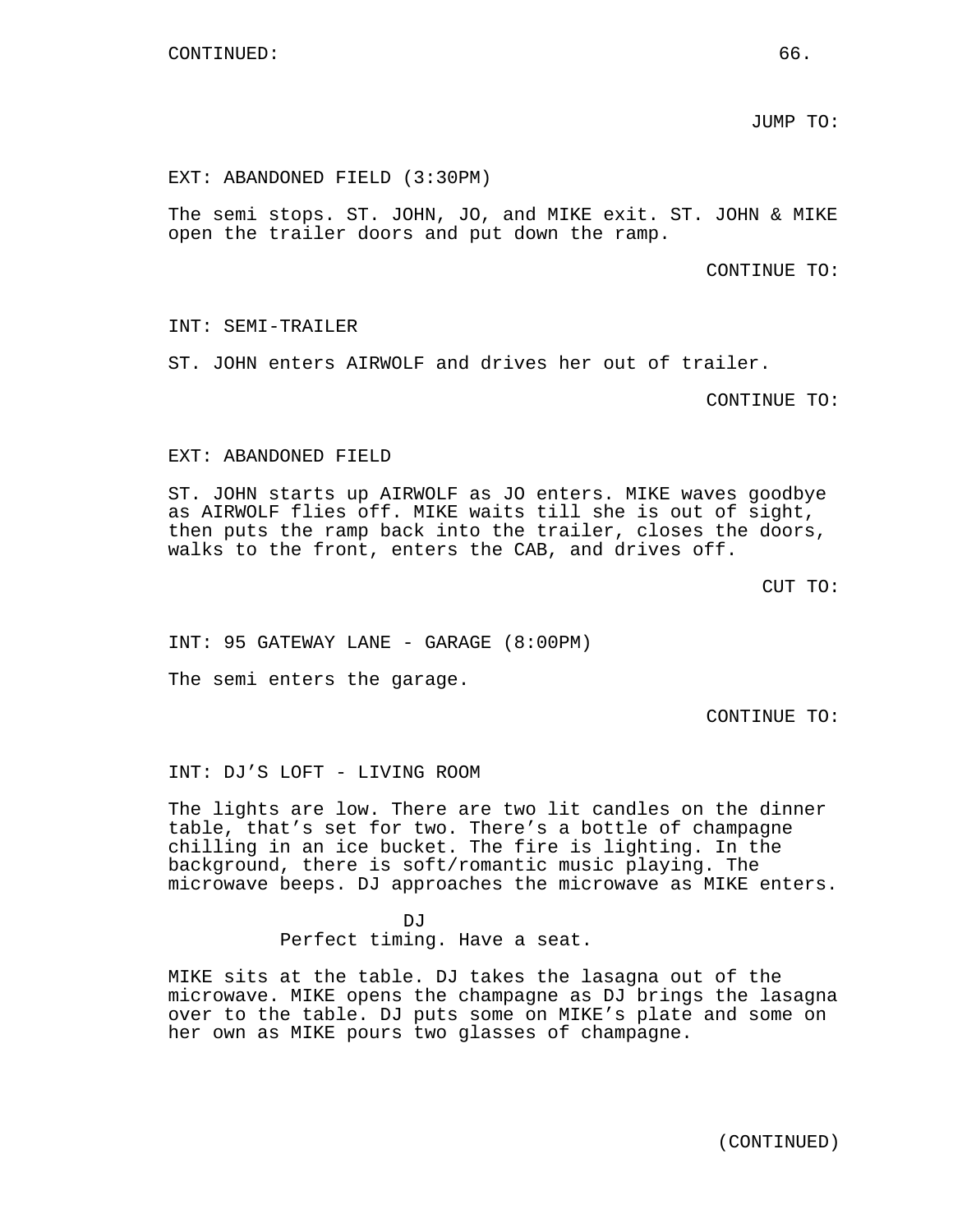DJ

Thanks.

DJ sits.

DJ Did St. John and Jo get off alright?

MIKE Yep. No problems.

DJ

Good.

DJ and MIKE eat.

CUT TO:

INT: KNIGHT'S WAREHOUSE - LIVING ROOM (8:30PM)

NICK and NATALIE have just finished watching AIRWOLF's surveillance tape. NATALIE has a bag of popcorn in the microwave.

> NATALIE You're lucky you got that tape back.

> > NICK

Yeh.

NATALIE What's wrong?

NICK I don't know. I just get this strange feeling I'm forgetting to do something.

NATALIE

Like what?

NICK That's just it. I don't know. It sounds silly, but I just can't shake this feeling.

NATALIE You said you asked St. John and Mike what they saw, and they said they saw nothing. Right?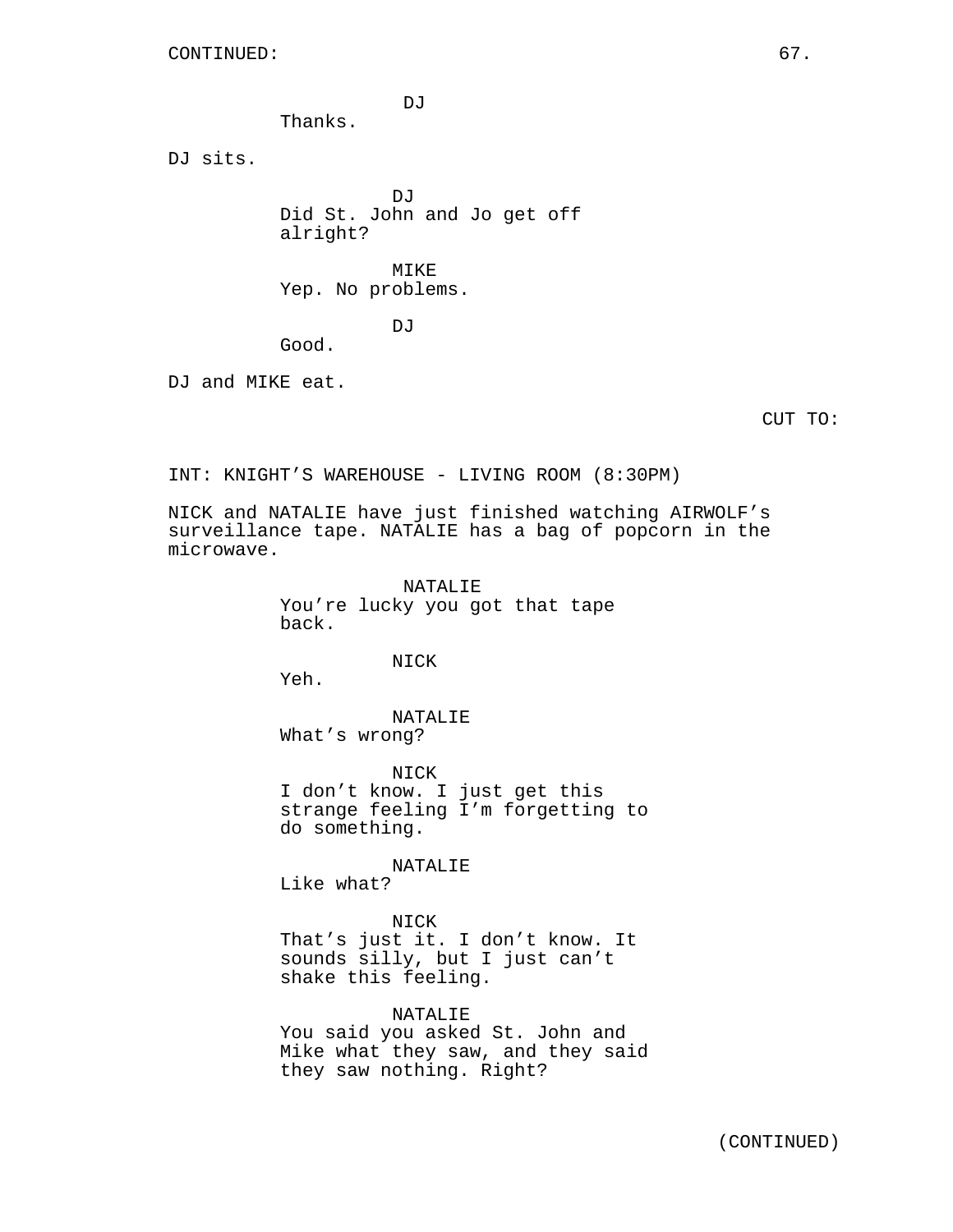## NICK

Right.

## NATALIE

And Jo didn't see anything strange either, because the three of them were more concerned with the other chopper, then the guys on the ground.

## NICK

So?

## NATALIE

Nick, stop worrying. You've got the tape. And that's that. Case closed. End of story.

NICK

You're probably right, but why do I have this feeling that this isn't the end of the story.

NATALIE You know what your problem is?

NICK looks at her and replies sarcastically.

#### NICK

No, tell me doctor, what is my problem?

#### NATALIE

You're paranoid. You've been running and hiding for over 800 years. You're always second guessing everyone.

The microwave beeps.

## NATALIE Be right back.

NATALIE rises.

PAN TO: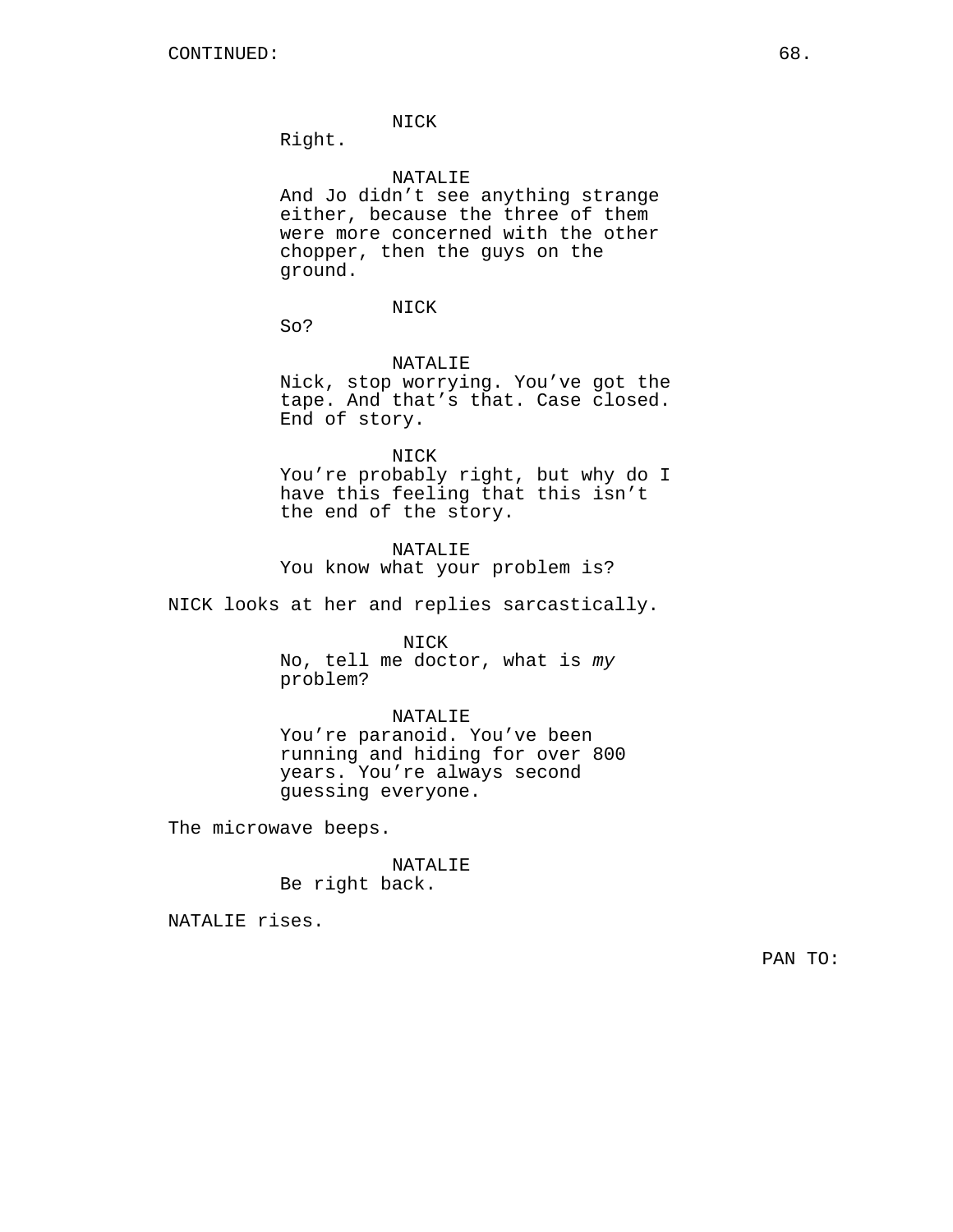## KITCHEN

NATALIE goes to the microwave. She removes the popcorn bag.

PAN TO:

#### LIVING ROOM

She shakes the bag on the way back to the couch. She sits and opens bag. The aroma from the bag hits NICK like a ton of bricks. NICK mutters to himself.

NICK

Garlic.

#### NATALIE

What?

NICK Garlic. On popcorn? Really Nat.

NATALIE moves the bag closer to him.

## NATALIE

Want some?

NICK gets up from the couch and goes over to the fireplace and leans on it.

## **NICK**

No thanks.

The aroma is to much for NICK's senses he goes to kitchen to get a drink.

PAN TO:

KITCHEN

NICK Can I get you something to drink?

## NATALIE What do ya have?

NICK opens the fridge.

NICK There are still a few cans of soda left.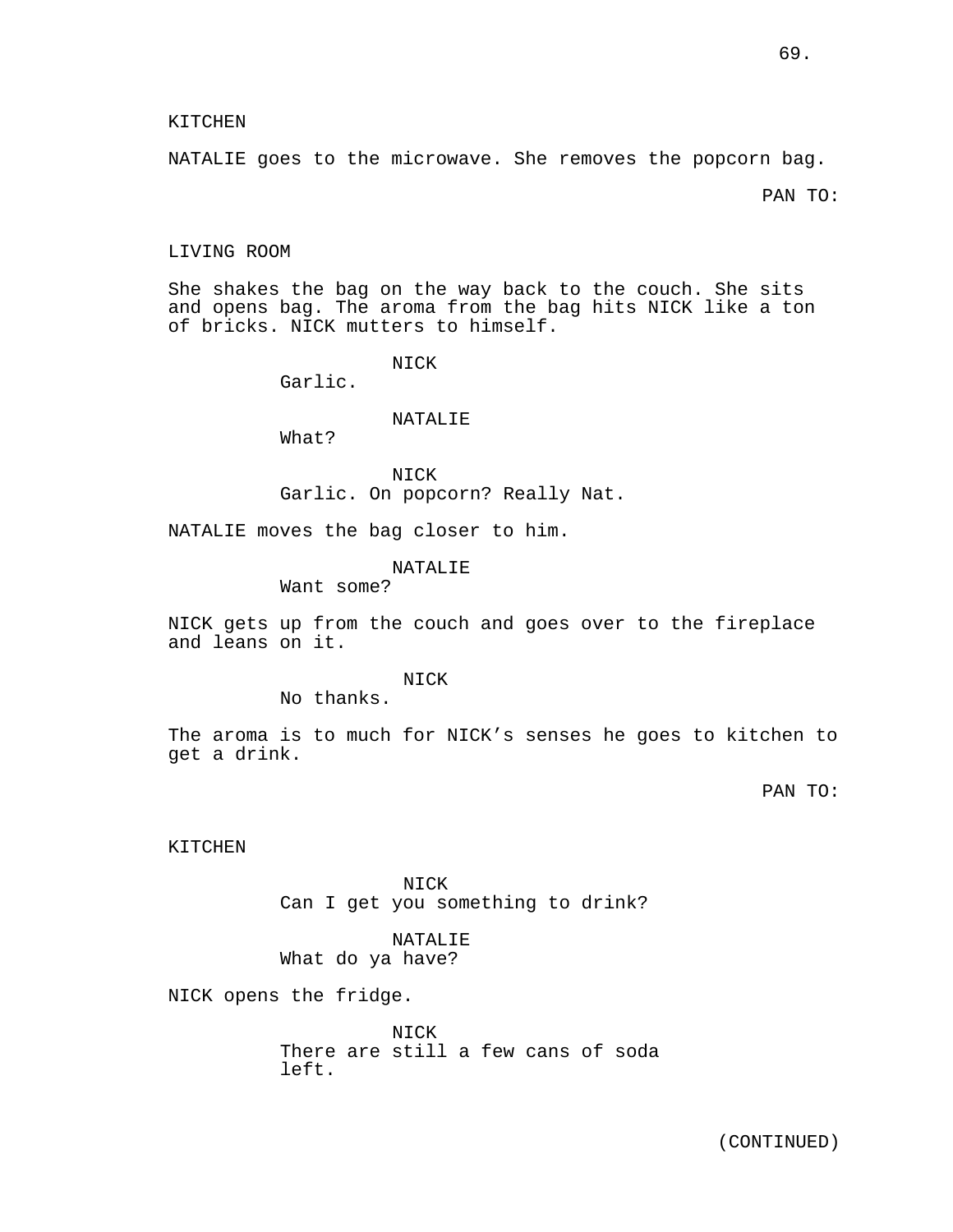## NATALIE Okay. I'll have a soda.

NATALIE eats some of the popcorn. It's not bad. She eats some more. NICK removes a bottle from the fridge and pours himself a glass. He drains the glass, then fills it again. He puts the bottle back in the fridge and removes a can of soda.

PAN TO:

LIVING ROOM

NICK heads back to the living room. He hands NATALIE the can of soda, then returns to leaning on the fireplace.

NATALIE

Thanks.

NATALIE notices the look on his face.

NATALIE

What?

NICK Do you have to eat that?

NATALIE

Sorry.

NATALIE folds the bag over.

NATALIE I didn't think it still bothered you.

NICK Well it does. Not as much as it use to, but it still does.

NATALIE I'll put it away then.

NATALIE rises and takes the bag to the kitchen.

NICK

Thanks.

NATALIE puts the bag on the counter. The living room still smells like garlic, but it's not to bad.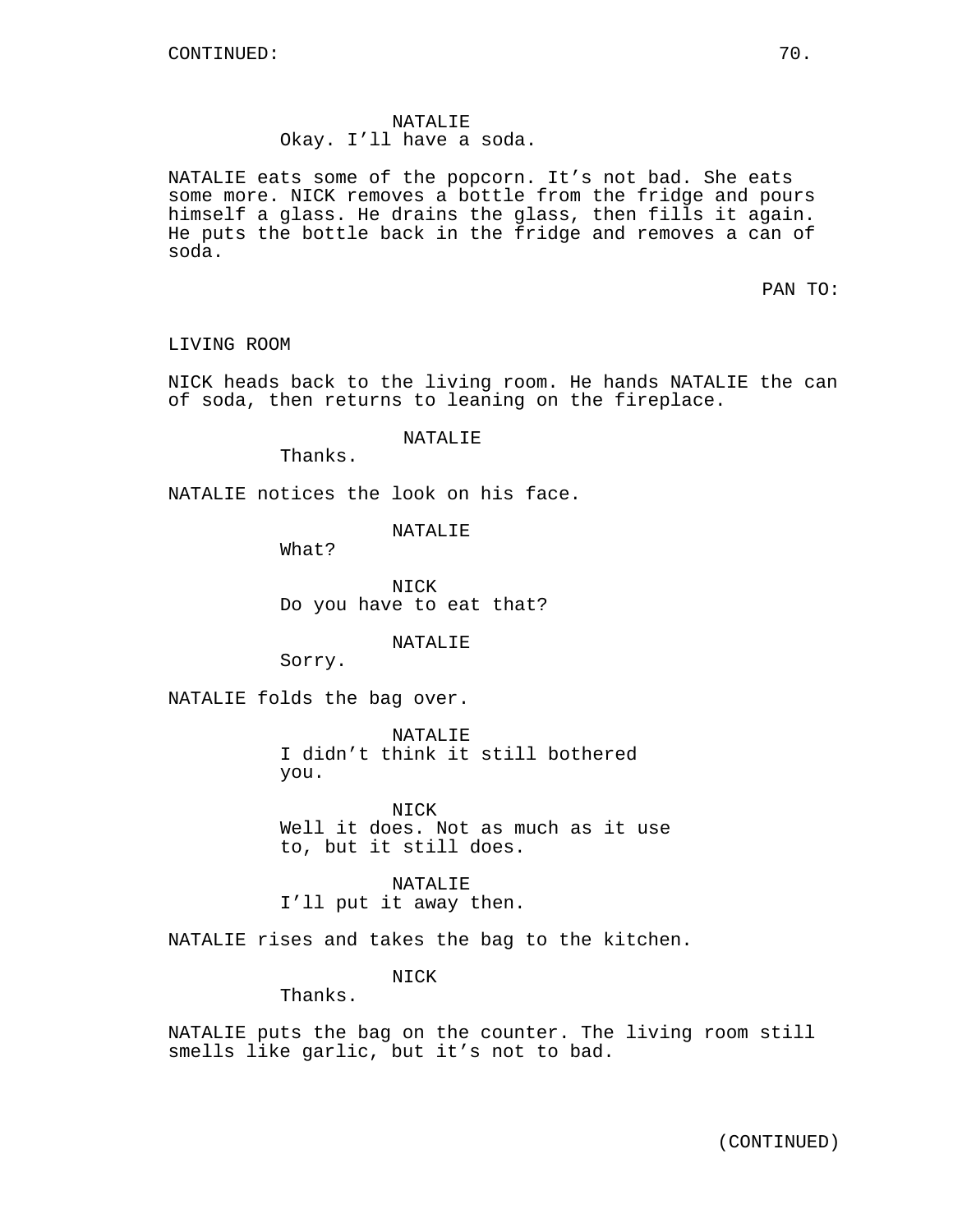NATALIE Just remind me to take it away with me.

NICK Trust me, I won't let you forget it.

NATALIE smiles and walks over to him. She stops a few centimeters in front of him.

NATALIE

I...

NICK backs away from her and takes a drink from his glass.

NATALIE What is it?

NICK Garlic breath.

CUT TO:

INT: DJ'S LOFT - LIVING ROOM (9:00PM)

MIKE is lying on his side on the carpet in front of the fire. DJ is also lying on her side, facing MIKE. They both have a glass of champagne in their hand. MIKE looks at DJ and kisses her. They break the kiss and put their glasses on the coffee table behind them. DJ kisses MIKE, who rolls off his side, onto his back. DJ rolls on top of him. She covers his throat and chest with kisses, as she undoes the buttons on his shirt. Once she has his shirt completely undone, she kisses him passionately. MIKE rolls over and removes his shirt, then releases her and starts kissing her neck, then he kisses her throat as he undoes her shirt. Once her shirt is undone, he kisses her passionately. She rolls over and removes her shirt.

FADE OUT:

**...TO BE CONTINUED...**

------------------------------------------------------------

## **QUESTIONS TO BE ANSWERED**

1. Will ST. JOHN & JO discover the tape when they return to the lair? Or will it be forgotten about for now, and just turn up one day. If they do look at tape upon their return, will they call MIKE back, or have him confront NICK?

(CONTINUED)